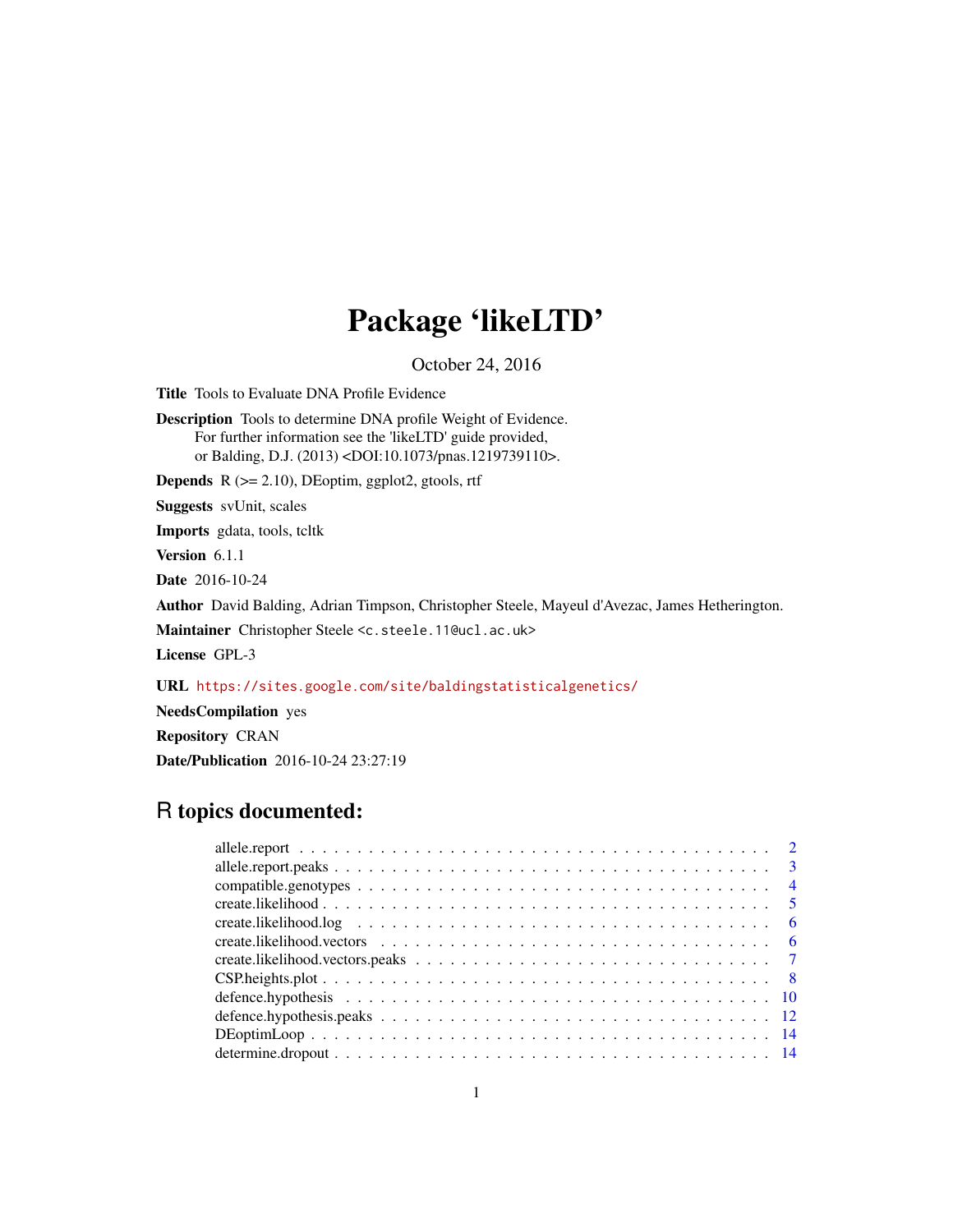<span id="page-1-0"></span>

| $prosection. hypothesis. peaks \dots \dots \dots \dots \dots \dots \dots \dots \dots \dots \dots \dots \dots \dots$ |  |  |
|---------------------------------------------------------------------------------------------------------------------|--|--|
|                                                                                                                     |  |  |
|                                                                                                                     |  |  |
|                                                                                                                     |  |  |
|                                                                                                                     |  |  |
|                                                                                                                     |  |  |
|                                                                                                                     |  |  |
|                                                                                                                     |  |  |
|                                                                                                                     |  |  |
|                                                                                                                     |  |  |
|                                                                                                                     |  |  |
|                                                                                                                     |  |  |
|                                                                                                                     |  |  |
|                                                                                                                     |  |  |
|                                                                                                                     |  |  |
|                                                                                                                     |  |  |
|                                                                                                                     |  |  |
|                                                                                                                     |  |  |
|                                                                                                                     |  |  |
|                                                                                                                     |  |  |
|                                                                                                                     |  |  |
|                                                                                                                     |  |  |
|                                                                                                                     |  |  |
|                                                                                                                     |  |  |
|                                                                                                                     |  |  |
|                                                                                                                     |  |  |
|                                                                                                                     |  |  |
|                                                                                                                     |  |  |
|                                                                                                                     |  |  |
|                                                                                                                     |  |  |
|                                                                                                                     |  |  |
|                                                                                                                     |  |  |
|                                                                                                                     |  |  |
|                                                                                                                     |  |  |

allele.report *likeLTD::allele.report*

### Description

Outputs a docx summary of the data inputs, to assist the user in choosing parameter inputs for a full evaluation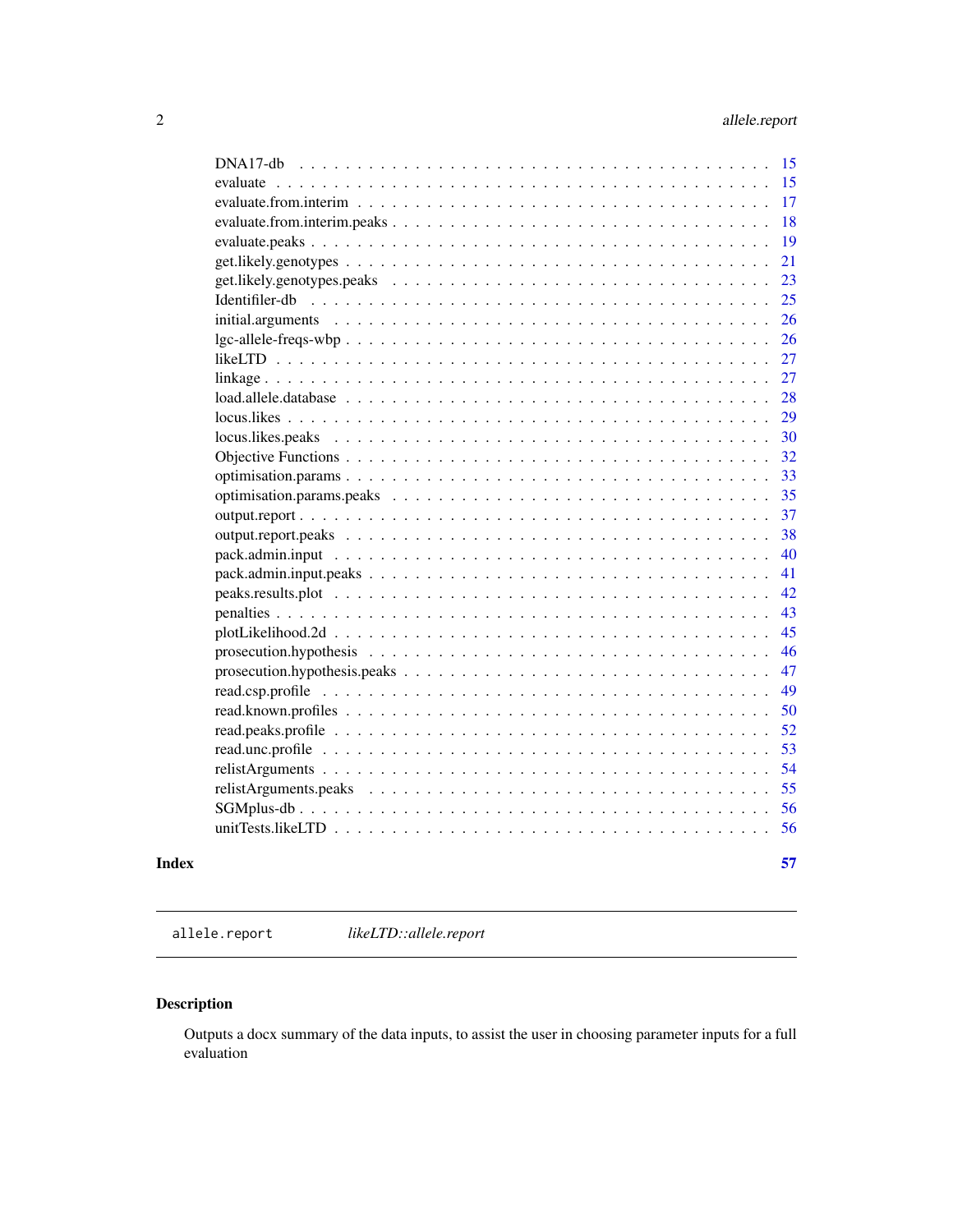### <span id="page-2-0"></span>allele.report.peaks 3

#### Usage

allele.report(admin,file=NULL)

#### Arguments

| admin | List containing administration data, as packed by pack.admin.input()                                               |
|-------|--------------------------------------------------------------------------------------------------------------------|
| file  | A file name for the allele report. By default a sequential filename is created to<br>avoid accidental overwriting. |

### Details

The allele report summarises alleles present in both the crime scene profile and the reference profiles, prior to the main statistical evaluation. Parameter inputs for nUnknowns and doDropin are suggested. The report is placed in the directory specified by admin\$outputPath.

#### Examples

```
## Not run:
# datapath to example files
datapath = file.path(system.file("extdata", package="likeLTD"),"hammer")
# File paths and case name for allele report
admin = pack.admin.input(
            cspFile = file.path(datapath, 'hammer-CSP.csv'),
            refFile = file.path(datapath, 'hammer-reference.csv'),
            caseName = "hammer",
   kit= "SGMplus"
             )
# Next we generate an allele report
allele.report(admin)
## End(Not run)
```
allele.report.peaks *likeLTD::allele.report.peaks*

#### Description

Outputs a docx summary of the data inputs, to assist the user in choosing parameter inputs for a full evaluation

### Usage

```
allele.report.peaks(admin,file=NULL, figRes=300, dropinThresh=3)
```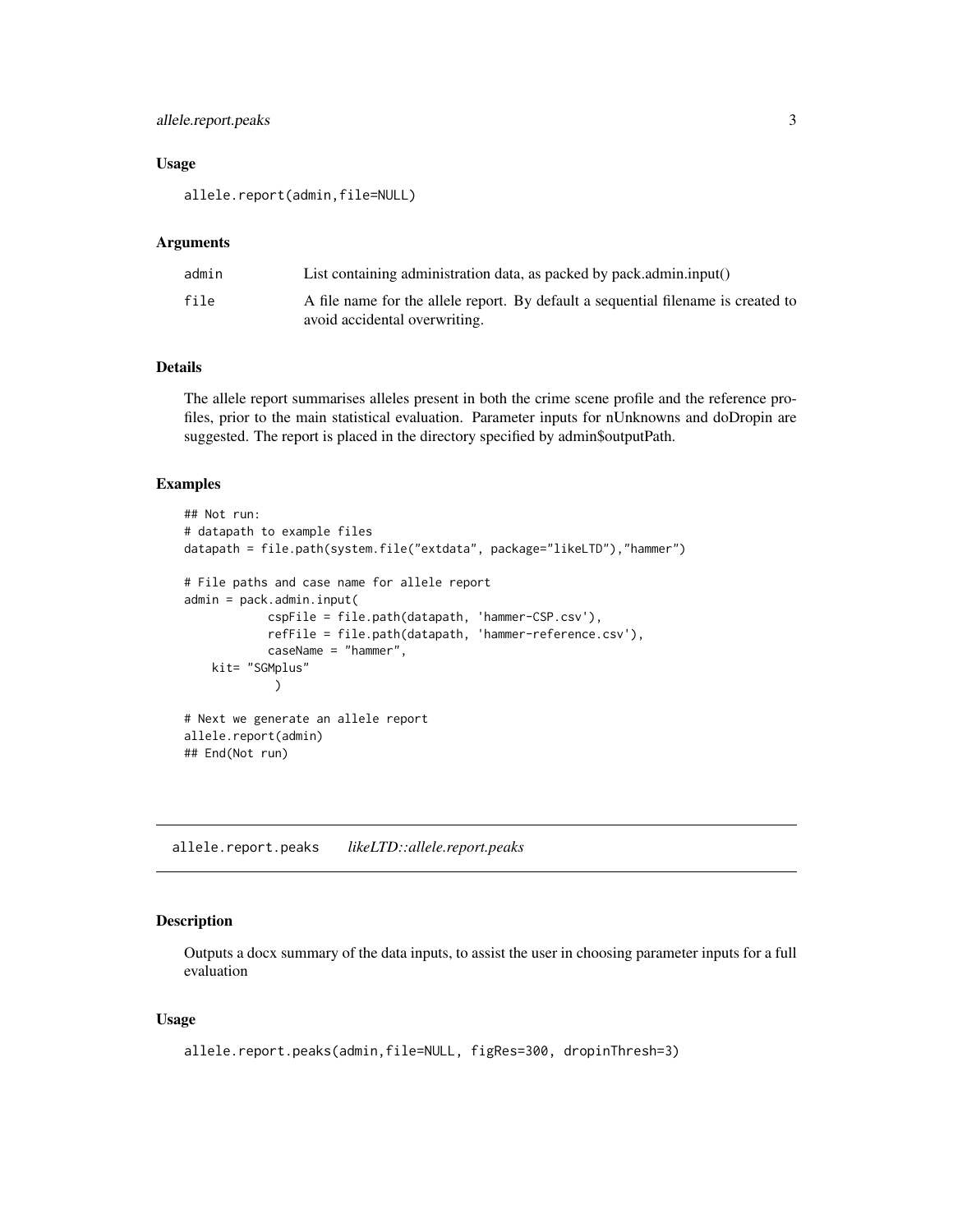#### <span id="page-3-0"></span>**Arguments**

| admin        | List containing administration data for peak heights inputs, as packed by pack.admin.input.peaks()                                                                                                                                               |
|--------------|--------------------------------------------------------------------------------------------------------------------------------------------------------------------------------------------------------------------------------------------------|
| file         | A file name for the allele report. By default a sequential filename is created to<br>avoid accidental overwriting.                                                                                                                               |
| figRes       | Resolution of figures in the allele report. Defaults to 300 DPI.                                                                                                                                                                                 |
| dropinThresh | If the estimated DNA contribution of Q is more than drop in Thresh times the<br>estimated DNA contribution of any unknown (estimated by k-means) then it will<br>be suggested that that unknown contributor could be modelled as dropin instead. |

### Details

The allele report summarises the crime scene profile and the reference profiles, prior to the main statistical evaluation. Parameter inputs for nUnknowns and doDropin are suggested. The report is placed in the directory specified by admin\$outputPath.

#### Examples

```
## Not run:
# datapath to example files
datapath = file.path(system.file("extdata", package="likeLTD"),"laboratory")
# File paths and case name for allele report
admin = pack.admin.input.peaks(
            peaksFile = file.path(datapath, 'laboratory-CSP.csv'),
            refFile = file.path(datapath, 'laboratory-reference.csv'),
            caseName = "Laboratory",
            detectionThresh = 20
            )
# generate allele report
allele.report.peaks(admin)
## End(Not run)
```
compatible.genotypes *likeLTD::compatible.genotypes*

### Description

Genetics make-up of nUnknown unprofiled contributors for given locus.

### Usage

compatible.genotypes(cspPresence, profPresence, alleleNames, nUnknowns, dropin=FALSE, missingReps=NULL)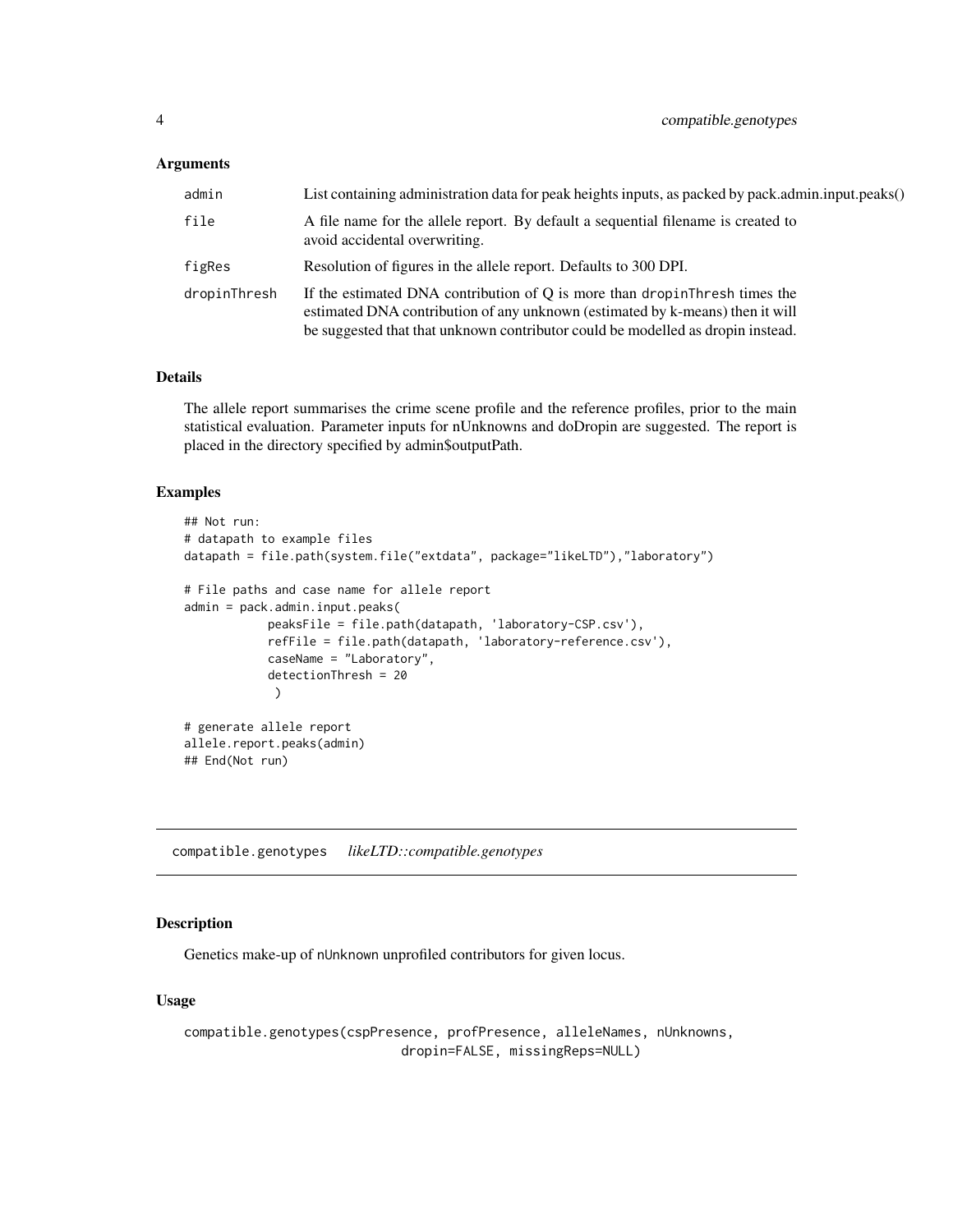### <span id="page-4-0"></span>create.likelihood 5

### Arguments

| cspPresence  | Crime Scene Profile for given locus. This should be a matrix where rows are<br>replicas and contributors, columns are alleles for the given locus, and the input<br>is TRUE or FALSE and indicates the presence of that particular allele. |
|--------------|--------------------------------------------------------------------------------------------------------------------------------------------------------------------------------------------------------------------------------------------|
| profPresence | Known profiles for given locus. Same type of format as cspLocus.                                                                                                                                                                           |
| alleleNames  | Name of the alleles, e.g. columns of the previous two                                                                                                                                                                                      |
| nUnknowns    | number of unknown contributors                                                                                                                                                                                                             |
| dropin       | TRUE if modelling drop-ins                                                                                                                                                                                                                 |
| missingReps  | List of booleans indicating whether a replicate is missing in cspPresence                                                                                                                                                                  |

#### Value

A m by (2n) matrix where the colums (grouped by twos) correspond to contributors, and each row is their potential contribution to the CSP.

create.likelihood *likeLTD::create.likelihood*

### Description

Creates an objective function

### Usage

create.likelihood(hypothesis, addAttr=FALSE, ...)

### Arguments

| hypothesis              | Hypothesis for which to create the objective function                                |
|-------------------------|--------------------------------------------------------------------------------------|
| addAttr                 | Whether to add attributes to the objective functions. There are two attributes:      |
|                         | $(1)$ "hypothesis" referencing the input hypothesis, (ii) 'functions' containing the |
|                         | individual objective functions per Locus. The latter contain further attributes.     |
| $\cdot$ $\cdot$ $\cdot$ | Any named parameter to modify the hypothesis, e.g. nUnknowns                         |

### Details

The objective function is created from the hypothesis. Itself, it takes as arguments the nuisance parameters and, optionally, the parameters for the penalty function. This particular flavor of the objective returns the product of the likelihood and penalties across all loci.

### Value

A function

### See Also

create.likelihood.vectors, create.likelihood.log, penalties, Objective Functions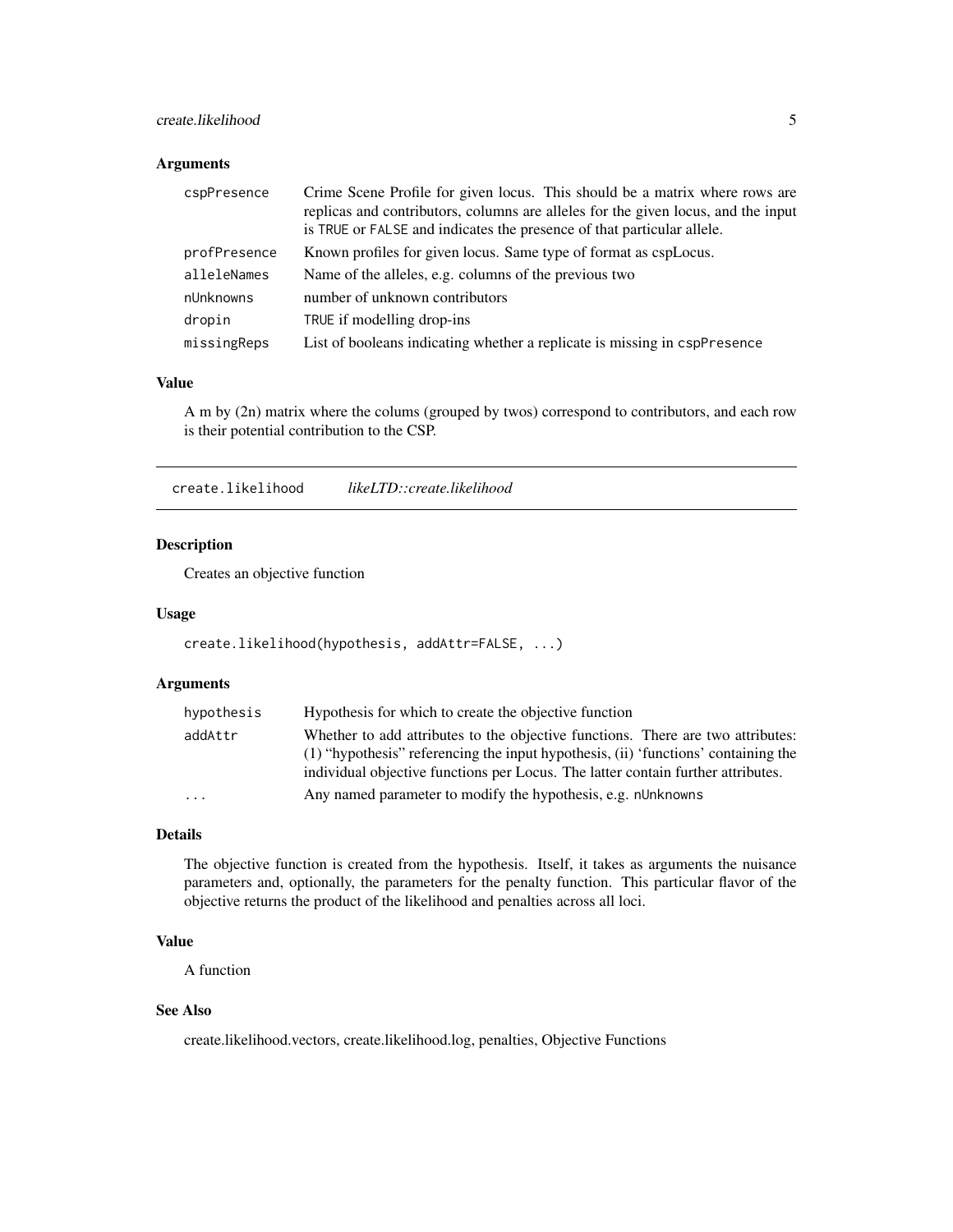<span id="page-5-0"></span>create.likelihood.log *likeLTD::create.likelihood.log*

#### Description

Creates an objective function

### Usage

```
create.likelihood.log(hypothesis, addAttr=FALSE, ...)
```
#### Arguments

| hypothesis | Hypothesis for which to create the objective function                                                                                                                                                                                                     |
|------------|-----------------------------------------------------------------------------------------------------------------------------------------------------------------------------------------------------------------------------------------------------------|
| addAttr    | Whether to add attributes to the objective functions. There are two attributes:<br>(1) "hypothesis" referencing the input hypothesis, (ii) 'functions' containing the<br>individual objective functions per Locus. The latter contain further attributes. |
| $\cdot$    | Any named parameter to modify the hypothesis, e.g. nUnknowns                                                                                                                                                                                              |

### Details

The objective function is created from the hypothesis. Itself, it takes as arguments the nuisance parameters and, optionally, the parameters for the penalty function. This particular flavor of the objective returns the sum of the log-likelihood and the sum of log-penalties across loci.

### Value

A function

### See Also

create.likelyhood.vectors, create.likelihood, penalties, Objective Functions

create.likelihood.vectors

*likeLTD::create.likelihood.vectors*

#### Description

Creates an objective function

### Usage

```
create.likelihood.vectors(hypothesis, addAttr=FALSE, likeMatrix=FALSE, ...)
```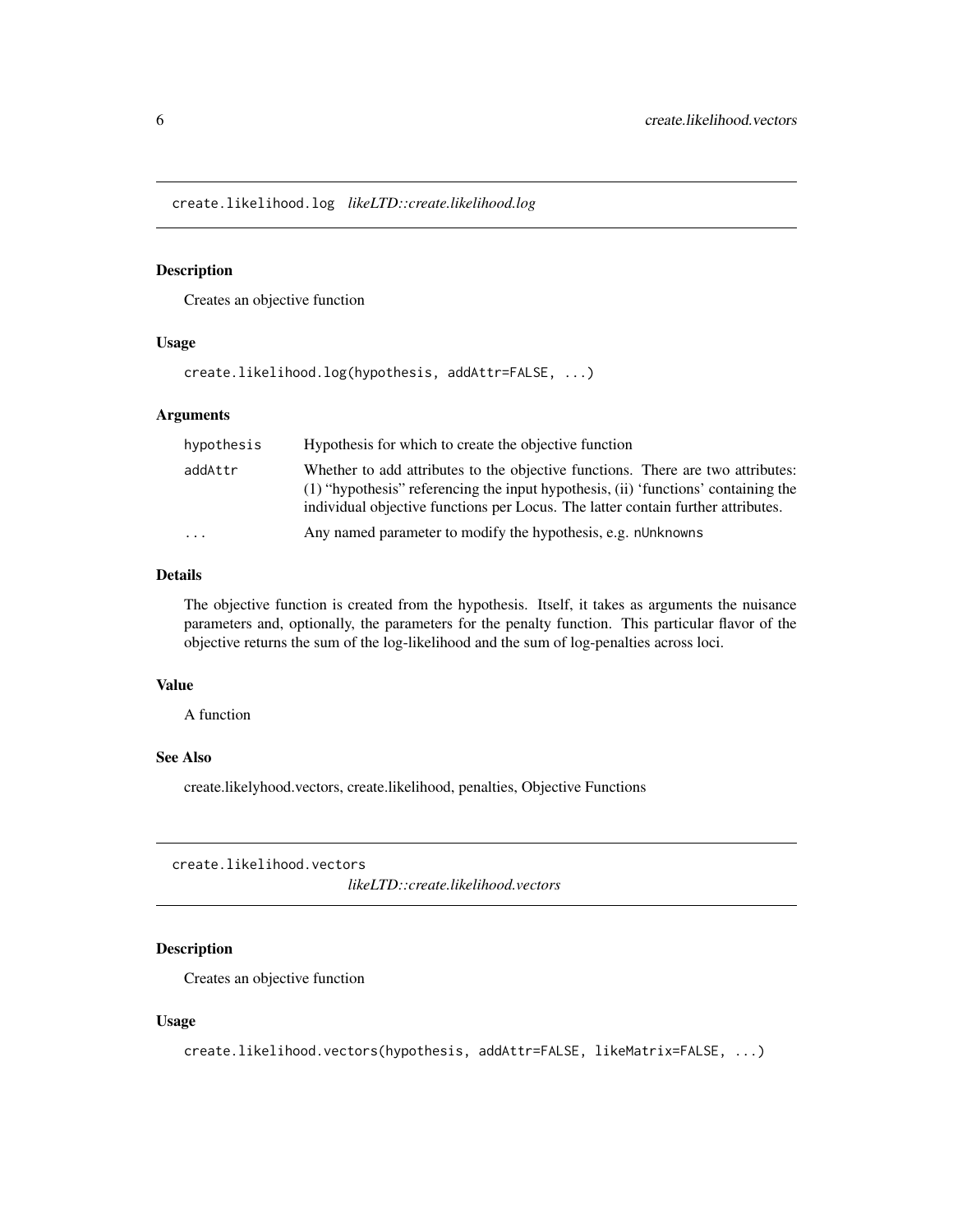### <span id="page-6-0"></span>Arguments

| hypothesis | Hypothesis for which to create the objective function                                                                                                                                                                                                     |
|------------|-----------------------------------------------------------------------------------------------------------------------------------------------------------------------------------------------------------------------------------------------------------|
| addAttr    | Whether to add attributes to the objective functions. There are two attributes:<br>(1) "hypothesis" referencing the input hypothesis, (ii) 'functions' containing the<br>individual objective functions per Locus. The latter contain further attributes. |
| likeMatrix | Whether to return likelihoods for every genotype combination, or a likelihood<br>summed over all genotypes after optimisation. Set to TRUE for individual geno-<br>type likelihoods. This is used for get. likely. genotypes.                             |
|            | Any named parameter to modify the hypothesis, e.g. nUnknowns                                                                                                                                                                                              |

#### Details

The objective function is created from the hypothesis. Itself, it takes as arguments the nuisance parameters and, optionally, the parameters for the penalty function. This particular flavor of the objective returns a list containing two items: (i) the likelihoods per locus, (ii) the penalties per locus.

### Value

A function

#### See Also

create.likelihood, create.likelihood.log, get.likely.genotypes, penalties, Objective Functions

create.likelihood.vectors.peaks *likeLTD::create.likelihood.vectors.peaks*

### Description

Creates an objective function for peak height data

### Usage

```
create.likelihood.vectors.peaks(hypothesis, addAttr=FALSE,
likeMatrix=FALSE, diagnose=FALSE,...)
```

| hypothesis | Hypothesis for which to create the objective function                                                                                                                 |
|------------|-----------------------------------------------------------------------------------------------------------------------------------------------------------------------|
| addAttr    | Whether to add attributes to the objective functions. There are two attributes:<br>(1) "hypothesis" referencing the input hypothesis, (ii) 'functions' containing the |
|            | individual objective functions per Locus. The latter contain further attributes.                                                                                      |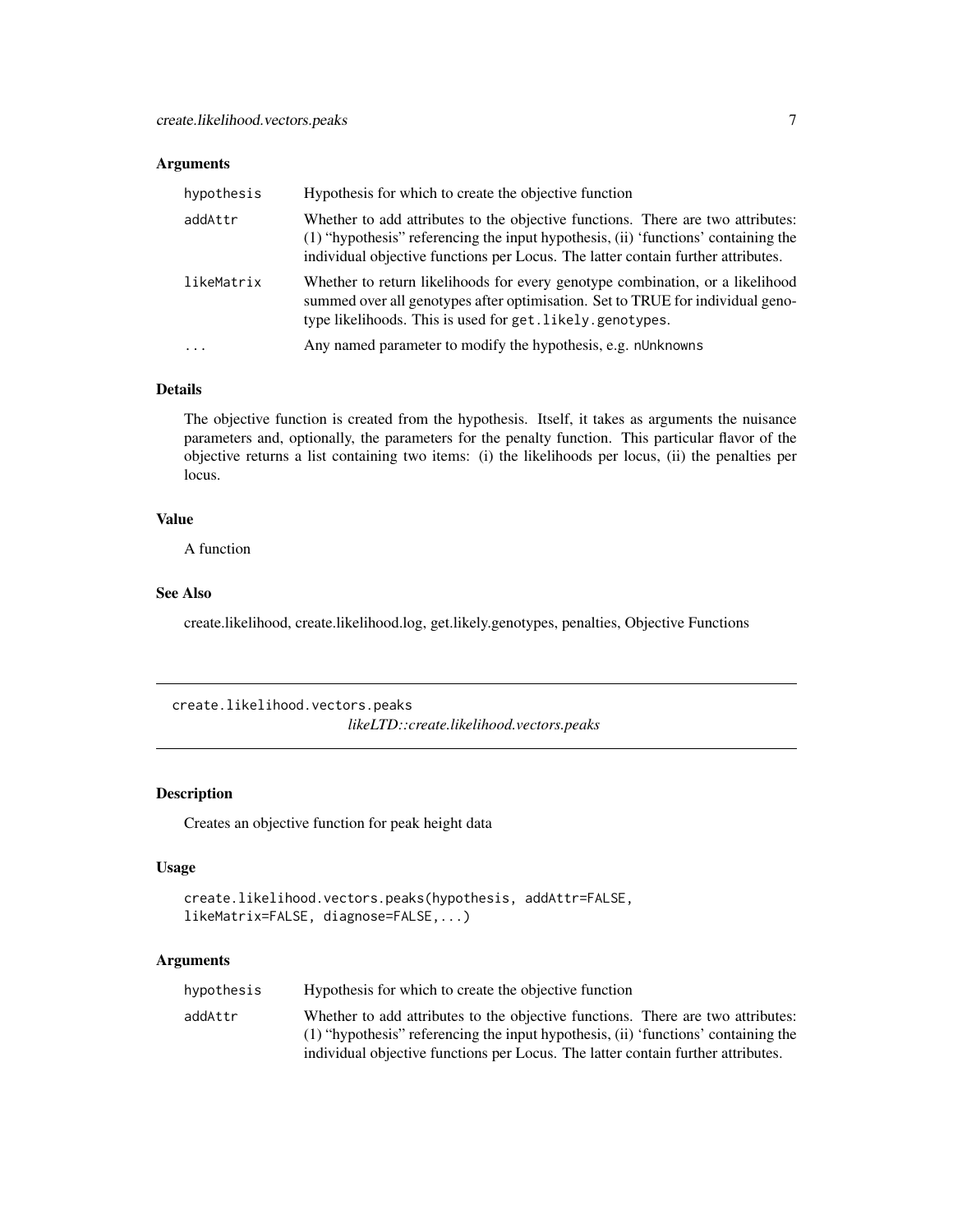<span id="page-7-0"></span>

| likeMatrix | Whether to return likelihoods for every genotype combination, or a likelihood<br>summed over all genotypes after optimisation. Set to TRUE for individual geno-<br>type likelihoods. This is used for get. likely.genotypes.peaks. |
|------------|------------------------------------------------------------------------------------------------------------------------------------------------------------------------------------------------------------------------------------|
| diagnose   | Logical. If TRUE returns a list of peak heights, estimated mean peak height and<br>peak height standard deviation for each genotype combination. This can be used<br>to obtain Z values for each fitted peak.                      |
| $\cdots$   | Any named parameter to modify the hypothesis, e.g. nUnknowns                                                                                                                                                                       |
|            |                                                                                                                                                                                                                                    |

### Details

The objective function is created from the hypothesis. Itself, it takes as arguments the nuisance parameters and, optionally, the parameters for the penalty function. This particular flavor of the objective returns a list containing two items: (i) the likelihoods per locus, (ii) the penalties per locus.

### Value

A function

### See Also

get.likely.genotypes.peaks, penalties.peaks, Objective Functions

CSP.heights.plot *likeLTD::CSP.heights.plot*

### Description

Plot one replicate from a peak heights CSP.

### Usage

```
CSP.heights.plot(csp, refs, dbFile = NULL, kit = NULL,
outputFile = NULL, toPlot = NULL,
detectThresh = NULL, uncThresh = 0.05,
stutterThresh = 0.15, doStutter = FALSE,
replicate = 1, \ldots)
```

| csp        | CSP as returned from read. peaks. profile.                                                                                    |
|------------|-------------------------------------------------------------------------------------------------------------------------------|
| refs       | Reference profiles as returned by read. known. profiles.                                                                      |
| dbFile     | Path to allele database file. If NULL, kit is used instead.                                                                   |
| kit        | Choice of an allele database that is included wiht like LTD. If both db File and<br>kit are NULL, the DNA17 database is used. |
| outputFile | Path to output file. If NULL, the plot is output to a plot window instead.                                                    |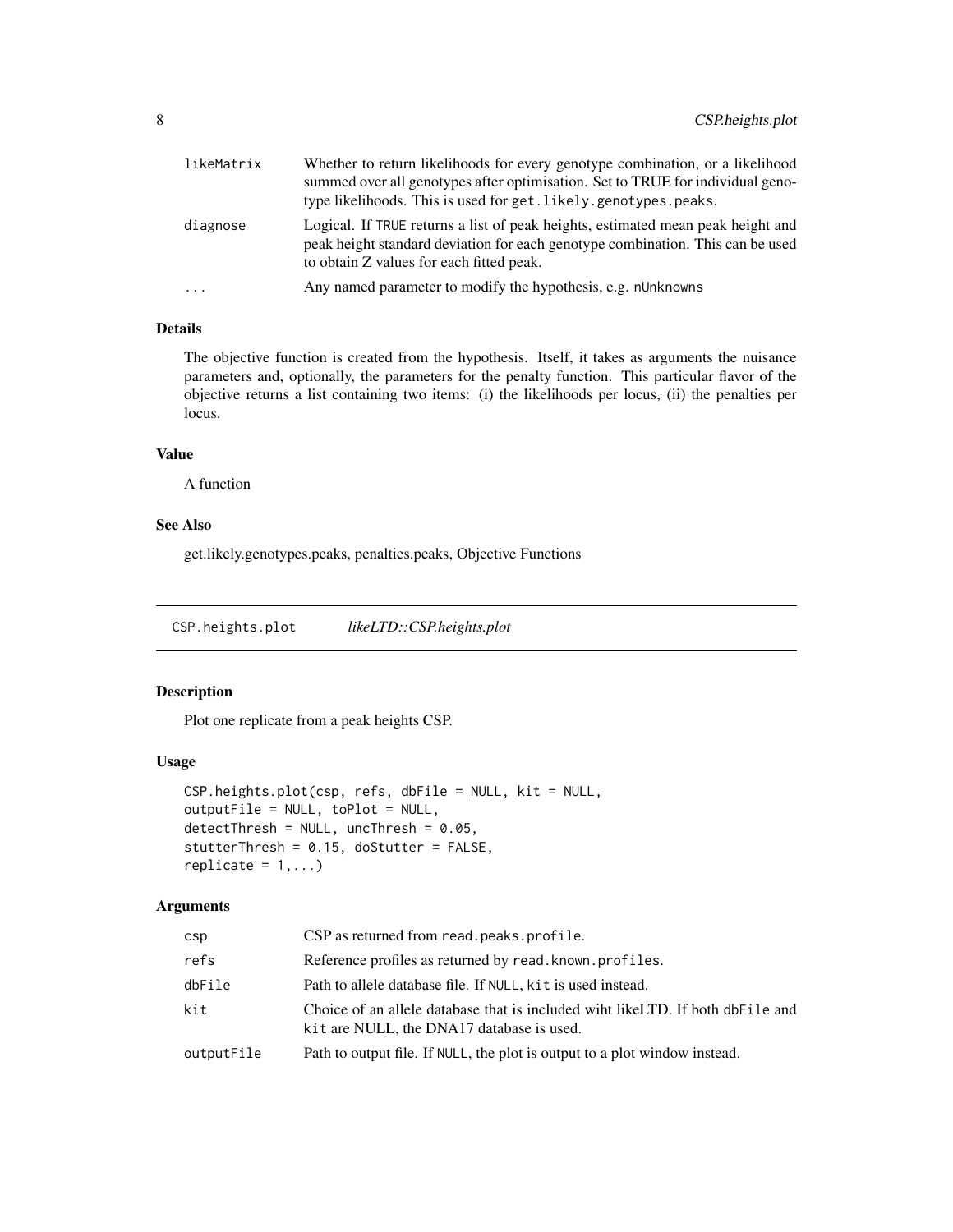### CSP.heights.plot 9

| toPlot        | An integer vector specifying which loci to plot. If NULL, all loci are plotted.      |
|---------------|--------------------------------------------------------------------------------------|
| detectThresh  | Detection threshold used for electrophoresis analysis. If NULL, this is not plotted. |
| uncThresh     | Threshold for suggesting that a peak is uncertain.                                   |
| stutterThresh | Threshold for suggesting a peak is allelic.                                          |
| doStutter     | Logical. Specifies whether to suggest peaks as non-allelic/uncertain/allelic.        |
| replicate     | Which replicate to plot.                                                             |
| $\cdots$      | Extra parameters to pass to plot.                                                    |

### Details

If refFile is specified, the plotted peaks are coloured according to which reference individuals possess that allele. If detectThresh is specified, a horizontal line is plotted indicating the threshold. If doStutter=TRUE, the labels for each peak are coloured by a crude estimation of which peaks are allelic, uncertain, or non-allelic.

#### Value

Pdf file or plot window.

### See Also

allele.report.peaks

```
## Not run:
# datapath to example files
datapath = file.path(system.file("extdata", package="likeLTD"),"laboratory")
# File paths and case name for allele report
admin = pack.admin.input.peaks(
            peaksFile = file.path(datapath, 'laboratory-CSP.csv'),
            refFile = file.path(datapath, 'laboratory-reference.csv'),
            caseName = "Laboratory",
            detectionThresh = 20
            )
# plot CSP heights
CSP.heights.plot(csp=read.peaks.profile(admin$peaksFile),
ref=read.known.profiles(admin$refFile))
# to plot just the first four loci
CSP.heights.plot(csp=read.peaks.profile(admin$peaksFile),
ref=read.known.profiles(admin$refFile),
toplot=1:4)
# to estimate which peaks are non-allelic
CSP.heights.plot(csp=read.peaks.profile(admin$peaksFile),
ref=read.known.profiles(admin$refFile),
doStutter=TRUE)
```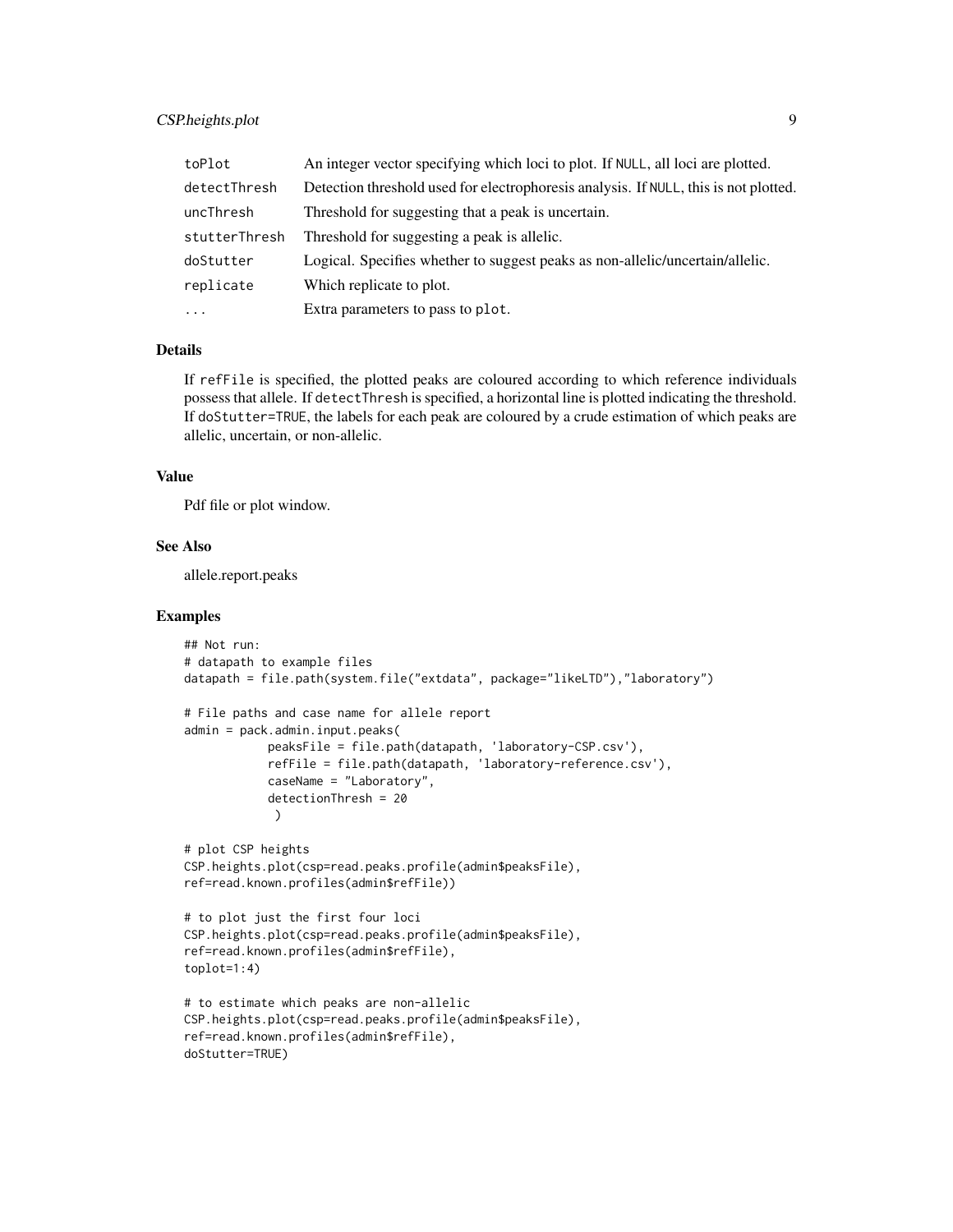```
# to display detection threshold
CSP.heights.plot(csp=read.peaks.profile(admin$peaksFile),
ref=read.known.profiles(admin$refFile),
detectThresh=20)
```
## End(Not run)

defence.hypothesis *likeLTD::defence.hypothesis*

### Description

Helper function to create the input for the defence.

### Usage

```
defence.hypothesis(cspFile, refFile, ethnic='NDU1', nUnknowns=0,
                        adj=1e0, fst=0.02, databaseFile=NULL,
                        linkageFile=NULL,
                        doDropin=FALSE,
                        combineRare=TRUE, rareThreshold=0.05,
                        kit=NULL, relationship=0, ...)
```

| cspFile       | Path to the crime scene profile.                                                                                                                                                                                |
|---------------|-----------------------------------------------------------------------------------------------------------------------------------------------------------------------------------------------------------------|
| refFile       | Path to the known profiles.                                                                                                                                                                                     |
| ethnic        | Ethnicity, e.g. subgroup within the allele frequency database.                                                                                                                                                  |
| nUnknowns     | Number of unknown contributors for which to perform calculation.                                                                                                                                                |
| adj           | Allele frequency adjustment parameter.                                                                                                                                                                          |
| fst           | Allele fraction adjustment $F_{ST}$ .                                                                                                                                                                           |
| databaseFile  | Path to the allele database. If NULL, then defaults to the NGMSelect database<br>provided with likeLTD.                                                                                                         |
| linkageFile   | Path to recombination rate information. If NULL then defaults to the linkage file<br>provided with likeLTD. Only used if relatedness= $c(0.5, 0.25)$ i.e. when Q<br>and X are siblings.                         |
| relationship  | Specified relationship between Q and X. Can take values of 0=unrelated, 1=par-<br>ent/offspring, 2=siblings, 3=uncle/nephew, 4=half-uncle/half-nephew, 5=cousins,<br>6=grandparent/grandchild, 7=half-siblings. |
| doDropin      | Whether or not to model drop-in.                                                                                                                                                                                |
| combineRare   | Whether or not to combine rare unobserved alleles into a single allele.                                                                                                                                         |
| rareThreshold | If combine Rare=TRUE, this is the probability threshold below which an allele is<br>classed as rare, and therefore combined with other rare unobserved alleles.                                                 |

<span id="page-9-0"></span>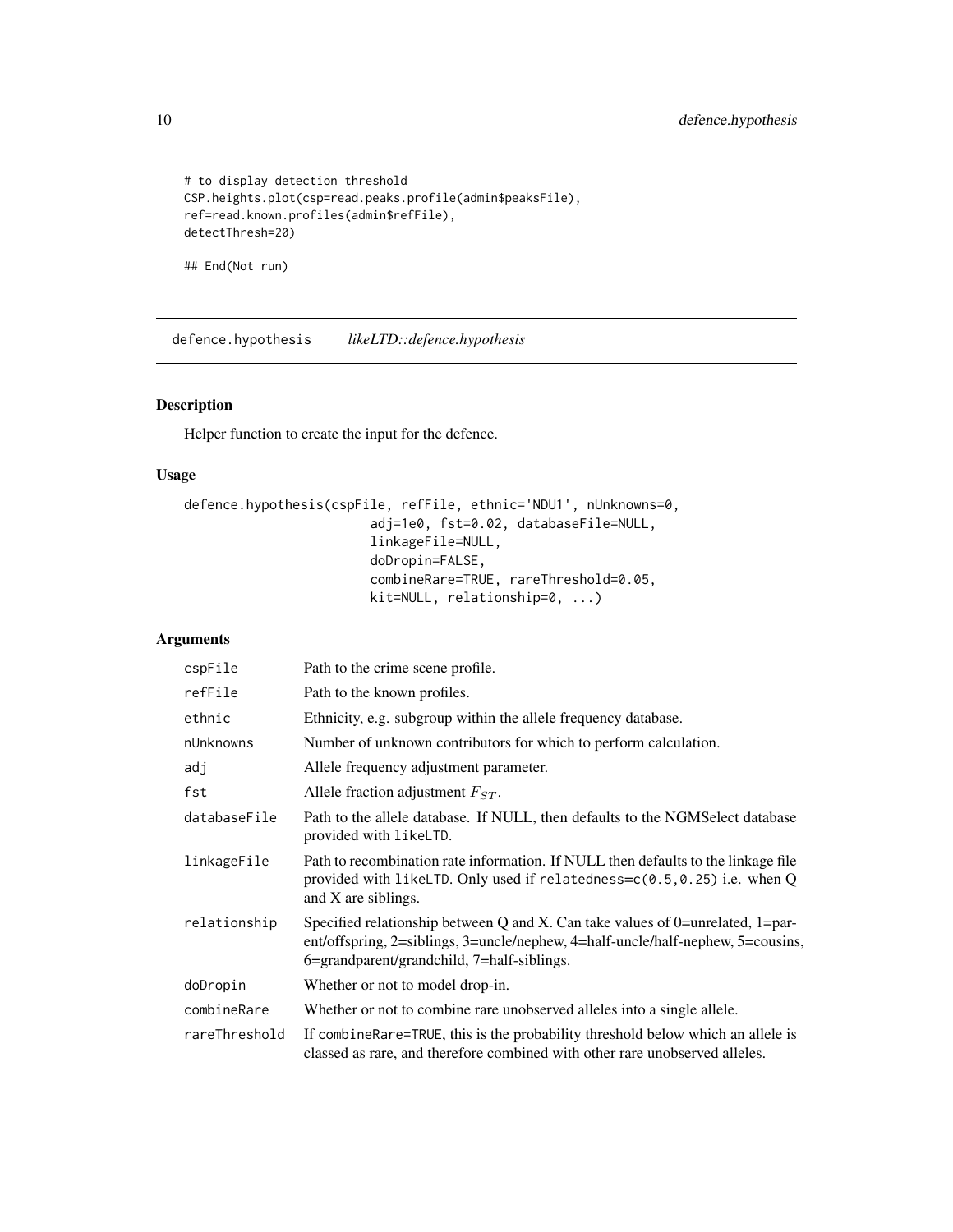| kit      | Parameter specifying which allele database supplied with like LTD to use if<br>linkage File is not specified. Possibilities are "DNA17", "Identifiler" and "SGM-<br>plus". |
|----------|----------------------------------------------------------------------------------------------------------------------------------------------------------------------------|
| $\cdots$ | Other parameters to determine how to perform calculations.                                                                                                                 |

#### Details

It loads the CSP, known profiles, and allele database from file. It removes the queried individual from the known profiles. It increments the number of unknown contributors by one (to make up for the queried individual). The reference individual is set to "X" (first unprofiled contributor) by default.

### Value

A list of named input parameters, or hypothesis, suitable for the defence.

#### See Also

prosecution.hypothesis

```
## Not run:
# datapath to example files
datapath = file.path(system.file("extdata", package="likeLTD"),"hammer")
# File paths and case name
admin = pack.admin.input(
            cspFile = file.path(datapath, 'hammer-CSP.csv'),
            refFile = file.path(datapath, 'hammer-reference.csv'),
            caseName = "hammer",
   kit= "SGMplus"
            )
# Enter arguments
args = list(nUnknowns = 1,
        doDropin = FALSE,
       ethnic = "EA1",
        adj = 1,fst = 0.02,relatedness = c(0,0)\lambda# Create hypotheses
hypP = do.call(prosecution.hypothesis, append(admin,args))
hypD = do.call(defence.hypothesis, append(admin,args))
## End(Not run)
```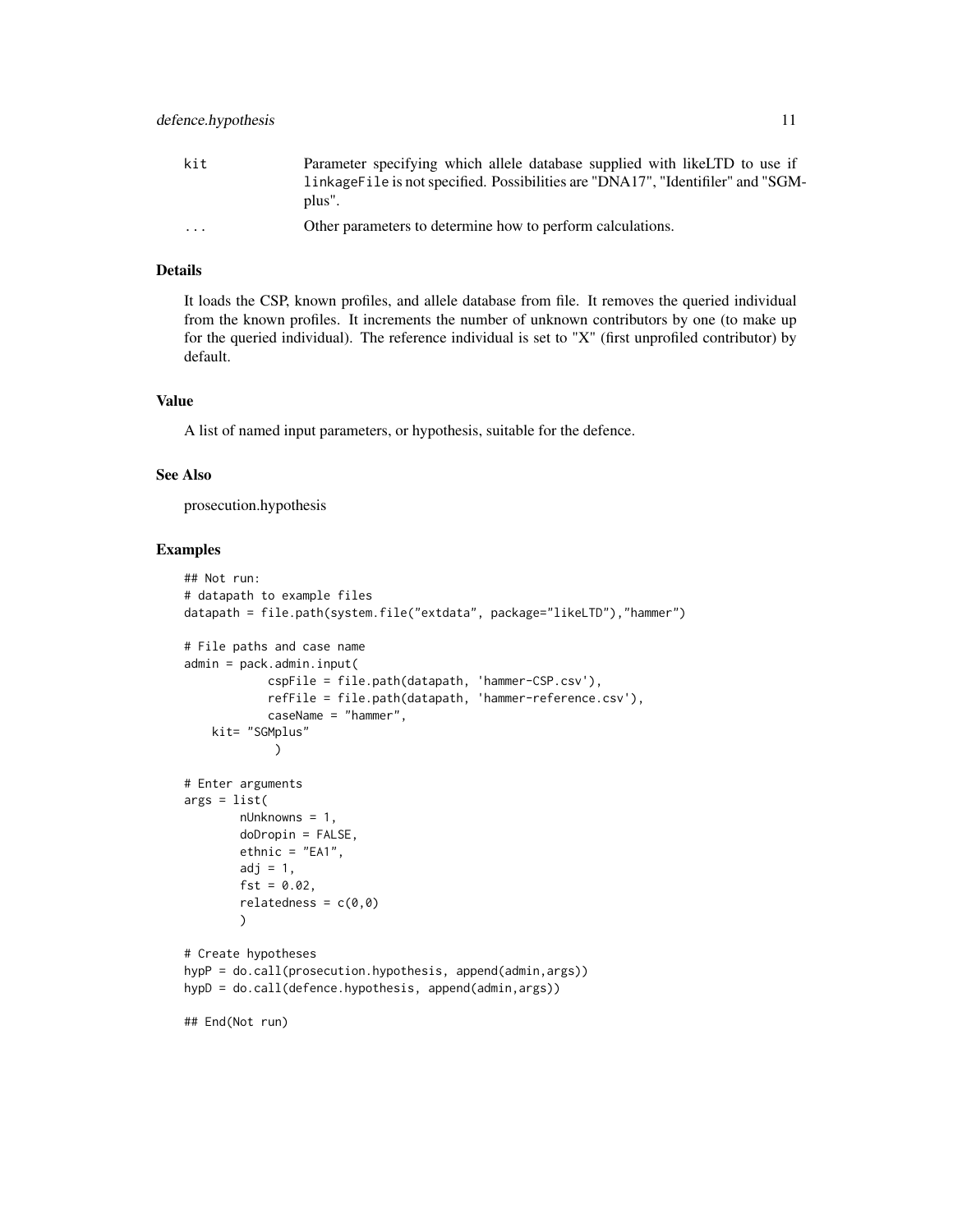<span id="page-11-0"></span>defence.hypothesis.peaks

*likeLTD::defence.hypothesis.peaks*

### Description

Helper function to create the input for the defence using peak height data.

### Usage

```
defence.hypothesis.peaks(peaksFile, refFile, ethnic='NDU1', nUnknowns=0,
                        adj=1e0, fst=0.03, databaseFile=NULL,
                        linkageFile=NULL,
                        detectionThresh=20, doDropin=FALSE,
                        doDoubleStutter=TRUE,doOverStutter=TRUE,
                        combineRare=TRUE, rareThreshold=1,
                        kit=NULL, relationship=0, ...)
```

| peaksFile       | Path to the crime scene profile.                                                                                                                                                                                       |
|-----------------|------------------------------------------------------------------------------------------------------------------------------------------------------------------------------------------------------------------------|
| refFile         | Path to the known profiles.                                                                                                                                                                                            |
| ethnic          | Ethnicity, e.g. subgroup within the allele frequency database.                                                                                                                                                         |
| nUnknowns       | Number of unknown contributors for which to perform calculation.                                                                                                                                                       |
| adj             | Allele frequency adjustment parameter.                                                                                                                                                                                 |
| fst             | Allele fraction adjustment $F_{ST}$ .                                                                                                                                                                                  |
| databaseFile    | Path to the allele database. If NULL, then defaults to the NGMS elect database<br>provided with likeLTD. Must include longest uninterrupted sequence (LUS)<br>values for alleles.                                      |
| linkageFile     | Path to recombination rate information. If NULL then defaults to the linkage<br>file provided with likeLTD. Only used if relationship is not 0 or 1 i.e. when<br>Q and X are closely related but not parent/offspring. |
| relationship    | Specified relationship between Q and X. Can take values of 0=unrelated, 1=par-<br>ent/offspring, 2=siblings, 3=uncle/nephew, 4=half-uncle/half-nephew, 5=cousins,<br>6=grandparent/grandchild, 7=half-siblings.        |
| detectionThresh |                                                                                                                                                                                                                        |
|                 | Detection threshold for peaks. Can be a single value, or a named list containing<br>one value per locus.                                                                                                               |
| doDropin        | Whether or not to model drop-in. Note dropin is not currently possible with the<br>peak heights model.                                                                                                                 |
| doDoubleStutter |                                                                                                                                                                                                                        |
|                 | Logical. Whether or not to model double stutter.                                                                                                                                                                       |
| do0verStutter   | Logical. Whether or not to model over stutter.                                                                                                                                                                         |
|                 |                                                                                                                                                                                                                        |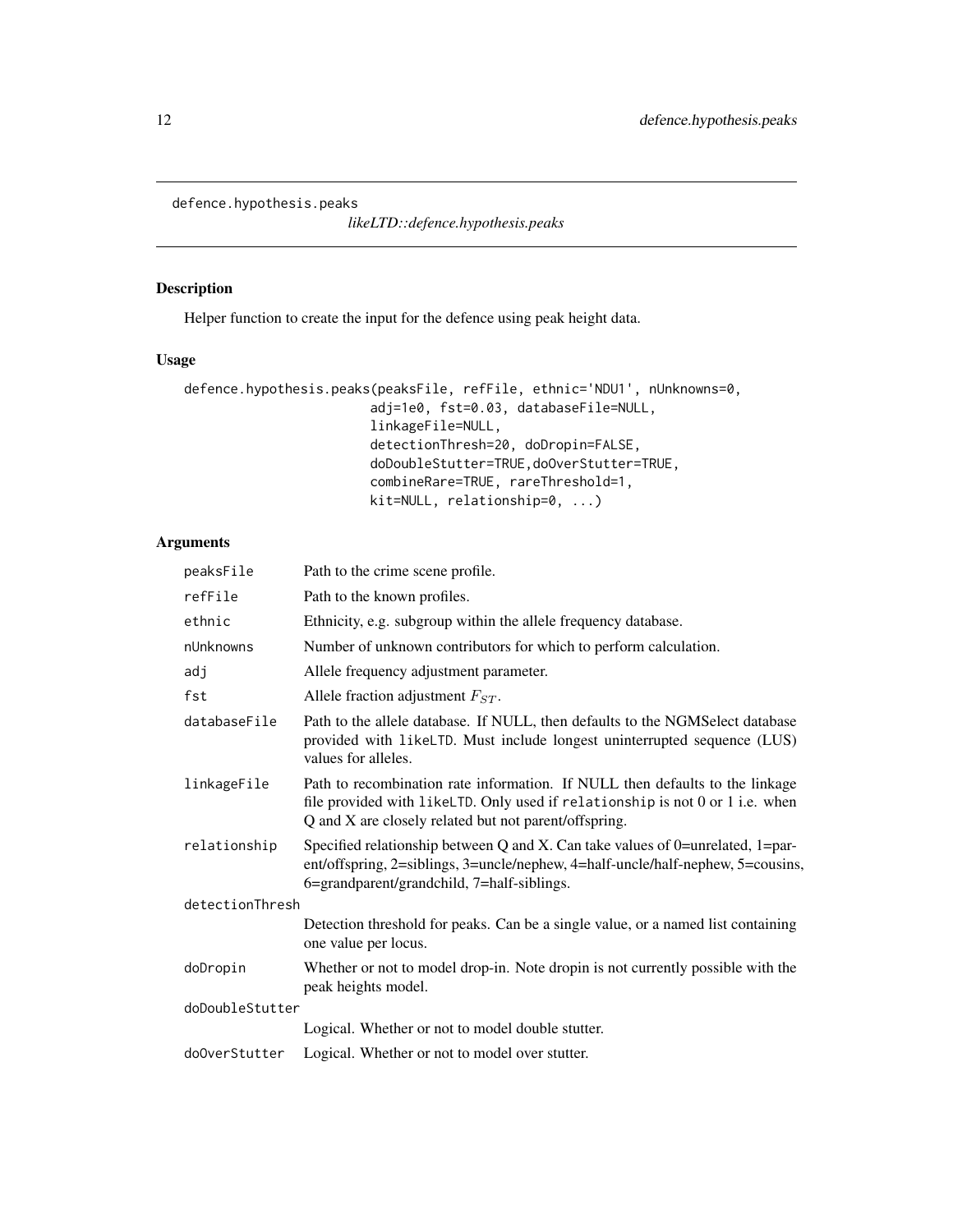### defence.hypothesis.peaks 13

| combineRare   | Whether or not to combine rare unobserved alleles into a single allele.                                                                                           |
|---------------|-------------------------------------------------------------------------------------------------------------------------------------------------------------------|
| rareThreshold | If combine Rare = TRUE, this is the probability threshold below which an allele is<br>classed as rare, and therefore combined with other rare unobserved alleles. |
| kit           | Parameter specifying which allele database supplied with like LTD to use if<br>linkage File is not specified. Possibilities are "DNA17-lus".                      |
| $\cdot$       | Other parameters to determine how to perform calculations.                                                                                                        |

#### Details

It loads the CSP, known profiles, and allele database from file. It removes the queried individual from the known profiles. It increments the number of unknown contributors by one (to make up for the queried individual).

### Value

A list of named input parameters, or hypothesis, suitable for the defence.

### See Also

prosecution.hypothesis.peaks

```
## Not run:
# datapath to example files
datapath = file.path(system.file("extdata", package="likeLTD"),"laboratory")
# File paths and case name for allele report
admin = pack.admin.input.peaks(
            peaksFile = file.path(datapath, 'laboratory-CSP.csv'),
            refFile = file.path(datapath, 'laboratory-reference.csv'),
            caseName = "Laboratory",
            detectionThresh = 20
             )
# Enter arguments
args = list(nUnknowns = 1
       )
# Create hypotheses
hypP = do.call(prosecution.hypothesis.peaks, append(admin,args))
hypD = do.call(defence.hypothesis.peaks, append(admin,args))
## End(Not run)
```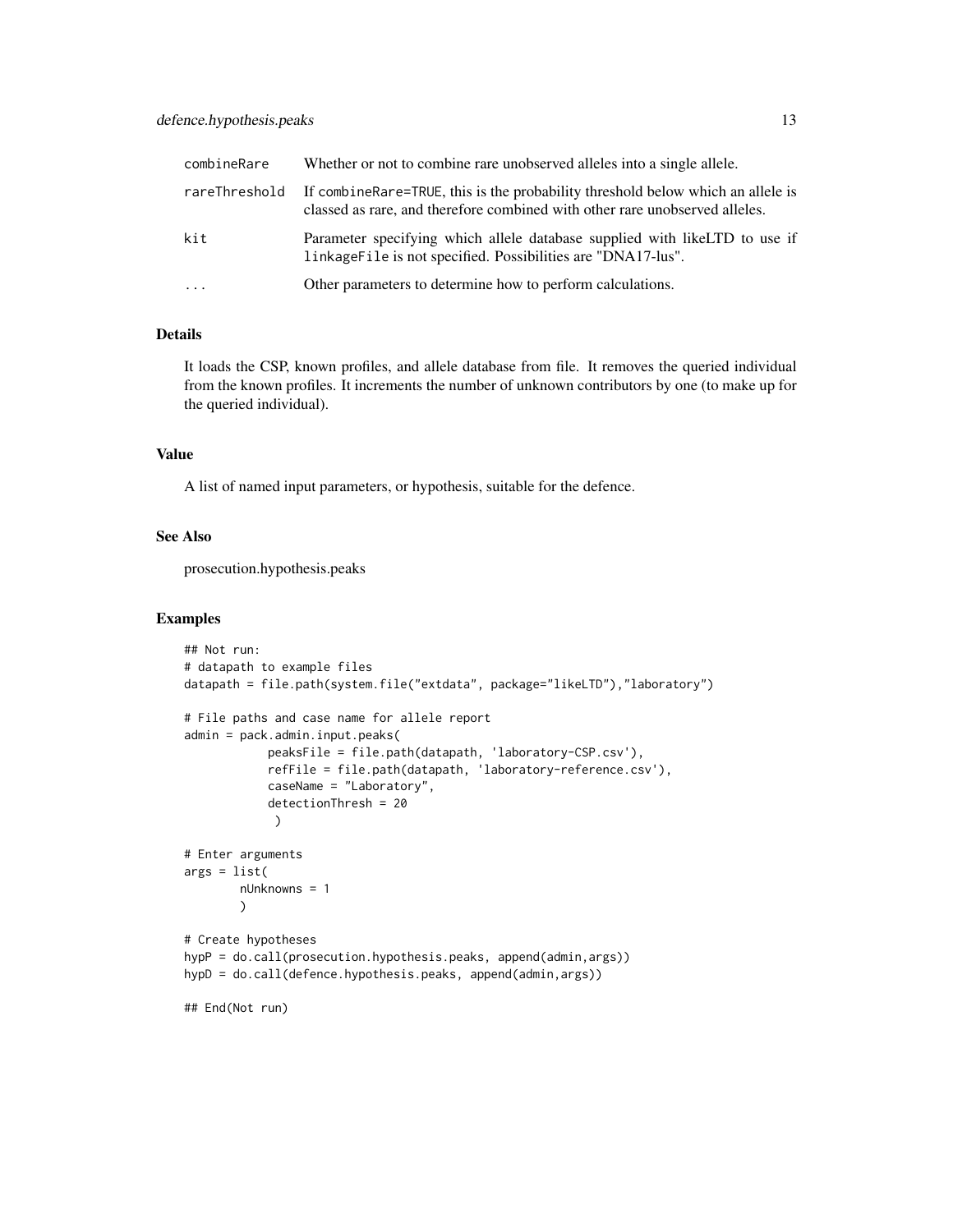<span id="page-13-0"></span>

### Description

Values returned by DEoptim after optimization. See DEoptim help page for more details.

### Usage

```
DEoptimLoop(PARAMS, tolerance=1e-6)
```
### Arguments

| PARAMS    | Parameters for optimization as generated by optimization params                    |
|-----------|------------------------------------------------------------------------------------|
| tolerance | If the relative difference between the current result, and the last checked result |
|           | is less than this value, then it is classed as converged.                          |

### Details

Optimize over parameter space, while checking for converence every 50 iterations.

### Value

List.

#### See Also

DEoptim

determine.dropout *determine.dropout*

### Description

An individual is subject to dropout if the individual's allele at one or more locus is not in the crimescene profile.

### Usage

determine.dropout(knownProfiles, cspProfile)

| knownProfiles | A matrix containing the profiles to examin.  |
|---------------|----------------------------------------------|
| cspProfile    | A matrix containing the crime scene profile. |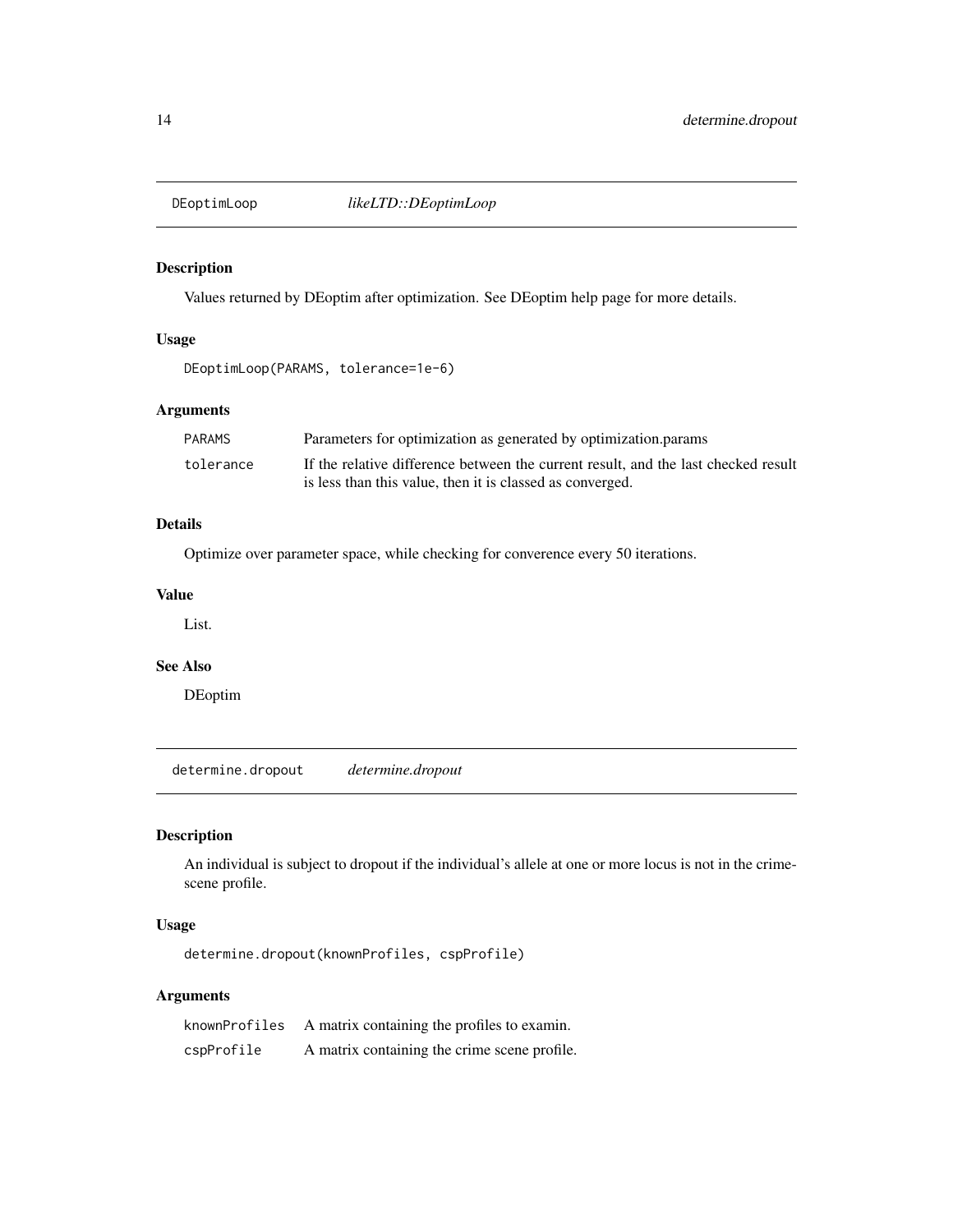#### <span id="page-14-0"></span> $DNA17-db$  15

### Value

A list with one element per individual. Each is True if that individual is subject to dropout.

#### See Also

read.csp.profile, read.known.profiles

DNA17-db *NGMSelect allele database*

#### Description

A table with allele frequencies for NGMSelect loci. Populations are "NDU1" (Caucasian), "NDU2" (African + Afro-Caribbean), "NDU3" (South Asian), "NDU4" (East Asian), "NDU6" (African), "NDU7" (Afro-Caribbean).

### Format

A table, as described in load.allele.database.

evaluate *likeLTD::evaluate*

### Description

Optimize both prosecution and defence likelihoods, returning the weight of evidence.

### Usage

```
evaluate(P.pars, D.pars, tolerance=1e-5, n.steps=NULL, progBar=TRUE, interim=TRUE,
CR.start=0.1, CR.end=0.7, seed.input=NULL)
```

| P.pars    | Parameters for prosecution hypothesis, as generated by optimisation.params.                                                                                                                                                             |
|-----------|-----------------------------------------------------------------------------------------------------------------------------------------------------------------------------------------------------------------------------------------|
| D.pars    | Parameters for prosecution hypothesis, as generated by optimisation.params.                                                                                                                                                             |
| tolerance | Tolerance for the final chunk of optimisation. If the relative difference between<br>the current result, and the last checked result is less than this value, then it is<br>classed as converged.                                       |
| n.steps   | Number of steps to run. Defaults to NULL if n.steps is NULL, the number of<br>steps to run is determined by the mean of the standard deviation of the initial<br>phase of the intial chunk of optimisation for prosecution and defence. |
| progBar   | Logical, stating whether to display a graphical progress base or not. This should<br>be set to FALSE is the user does not have graphical capabilities e.g. if running<br>from command line on a server.                                 |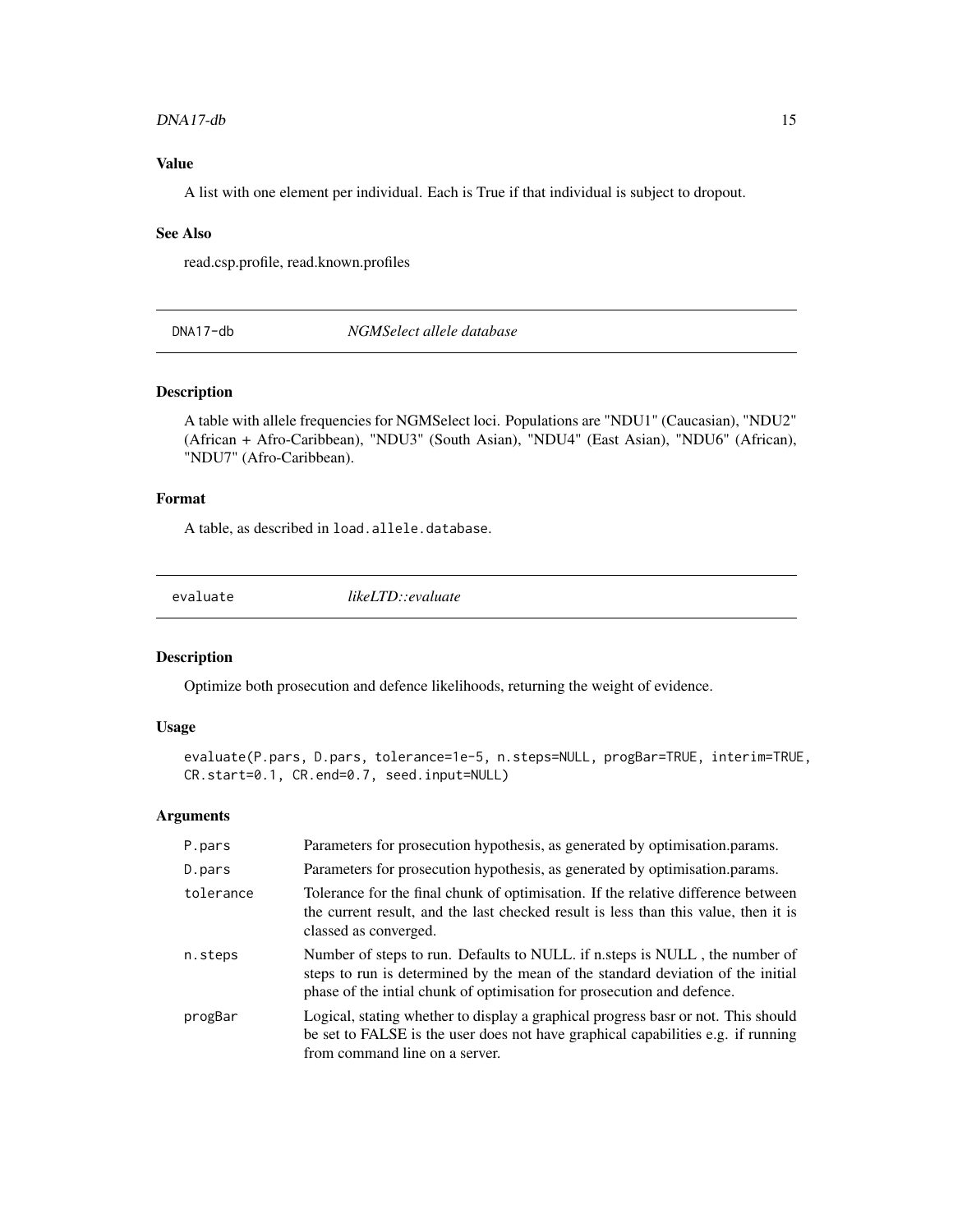| interim    | Logical, stating whether or not to generate interim reports. If set to TRUE a basic<br>set of results after each step is output to "Interim.csv", and an image of the con-<br>tent of evaluate() or evaluate.from.interim() "interim.RData" are both stored in<br>the current working directory. The latter can be used by evaluate.from.interim()<br>to continue an evaluation from its previous state. Each step will write over the<br>results from the previous step. |
|------------|---------------------------------------------------------------------------------------------------------------------------------------------------------------------------------------------------------------------------------------------------------------------------------------------------------------------------------------------------------------------------------------------------------------------------------------------------------------------------|
| CR.start   | Numerical, between 0 and 1, used by DEoptim as CR argument, at the start of<br>the search. Gradually moves towards CR end to allow a broader initial search,<br>gradually becoming more localised in parameter space. See DE optim for further<br>details.                                                                                                                                                                                                                |
| CR.end     | Numerical, between 0 and 1, see details for CR start.                                                                                                                                                                                                                                                                                                                                                                                                                     |
| seed.input | An integer that should be specified if the user wishes to set a particular seed.<br>If not specified, the program sets the seed to an integer representation of the<br>present time, date and process ID.                                                                                                                                                                                                                                                                 |

### Details

Optimize over parameter space, using a geometric progression of crossover rate and tolerance. Both prosecution and defence cases are optimized simultaneously.

#### Value

A list containing five elements:

| Pros       | Prosecution results, structured as results from DEoptim::DEoptim. |
|------------|-------------------------------------------------------------------|
| Def        | Defence results, structured as results from DEoptim::DEoptim.     |
| WoE        | WoE for each chunk. The final value if the final WoE.             |
| seed.used  | Seed that is set at the beginning of computation.                 |
| seed.input | Seed that is input by the user.                                   |

#### See Also

DEoptim,DEoptimLoop

```
## Not run:
# datapath to example files
datapath = file.path(system.file("extdata", package="likeLTD"),"hammer")
# File paths and case name for allele report
admin = pack.admin.input(
            cspFile = file.path(datapath, 'hammer-CSP.csv'),
            refFile = file.path(datapath, 'hammer-reference.csv'),
            caseName = "hammer",
   kit= "SGMplus"
             )
# Enter arguments
```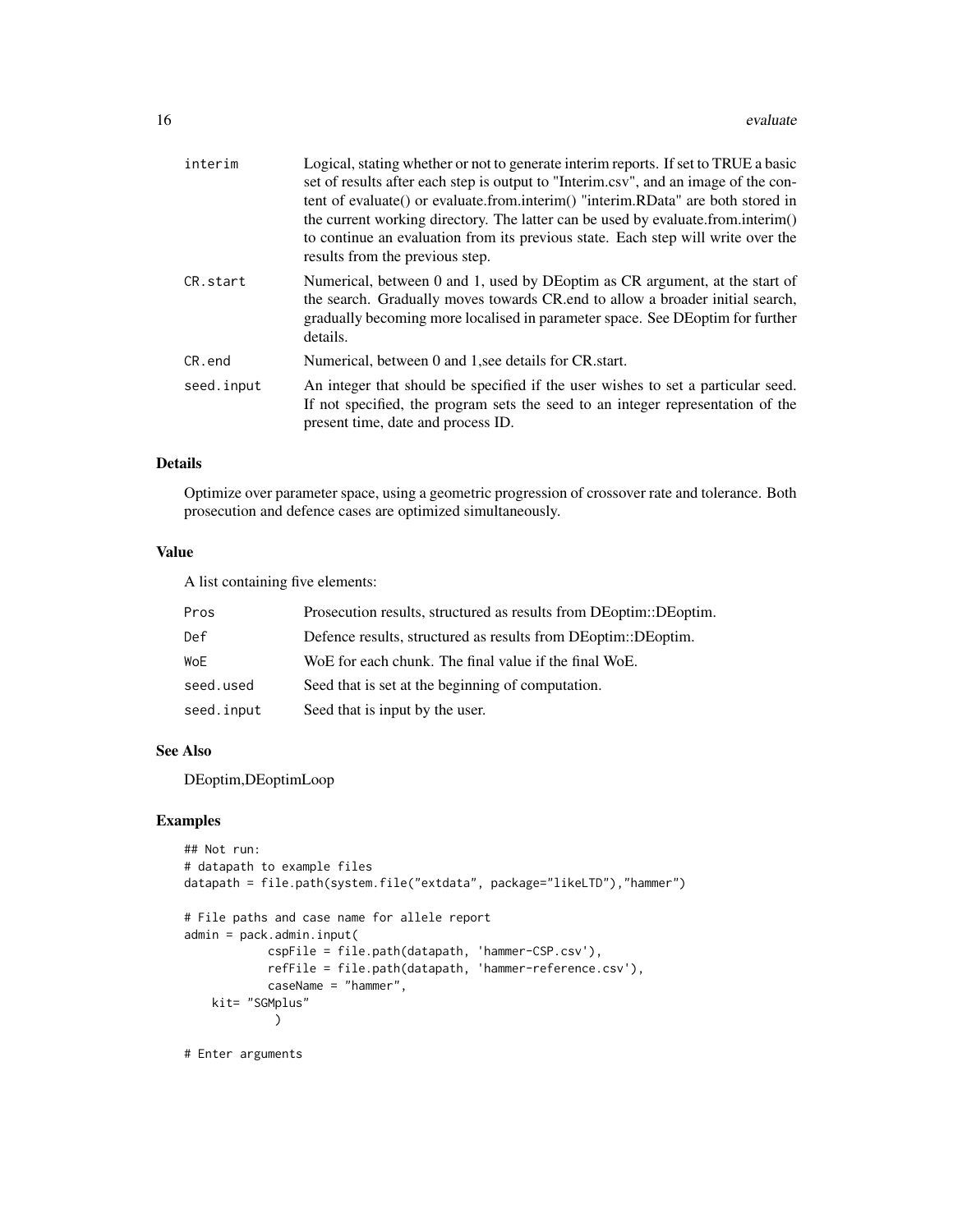```
args = list(nUnknowns = 1,
       doDropin = FALSE,
       ethnic = "EA1",
       adj = 1,fst = 0.02,relatedness = c(0,0))
# Create hypotheses
hypP = do.call(prosecution.hypothesis, append(admin,args))
hypD = do.call(defence.hypothesis, append(admin,args))
# Get parameters for optimisation
paramsP = optimisation.params(hypP)
paramsD = optimisation.params(hypD)
# Run optimisation
# n.steps set for demonstration purposes
results = evaluate(paramsP, paramsD, n.steps=1)
```
## End(Not run)

evaluate.from.interim *likeLTD::evaluate.from.interim*

#### Description

Optimize both prosecution and defence likelihoods, returning the weight of evidence.

#### Usage

```
evaluate.from.interim(file)
```
#### Arguments

```
file Restricted to only accept a filepath including the name "interim.RData", which
                  is generated by evaluate() only if interim=TRUE. "interim.RData" will also be
                  subsequently generated by evaluate.from.interim() thereafter, at regular intervals
                  during the evaluation
```
### Details

Optimize over parameter space, using a geometric progression of crossover rate and tolerance. Both prosecution and defence cases are optimized simultaneously.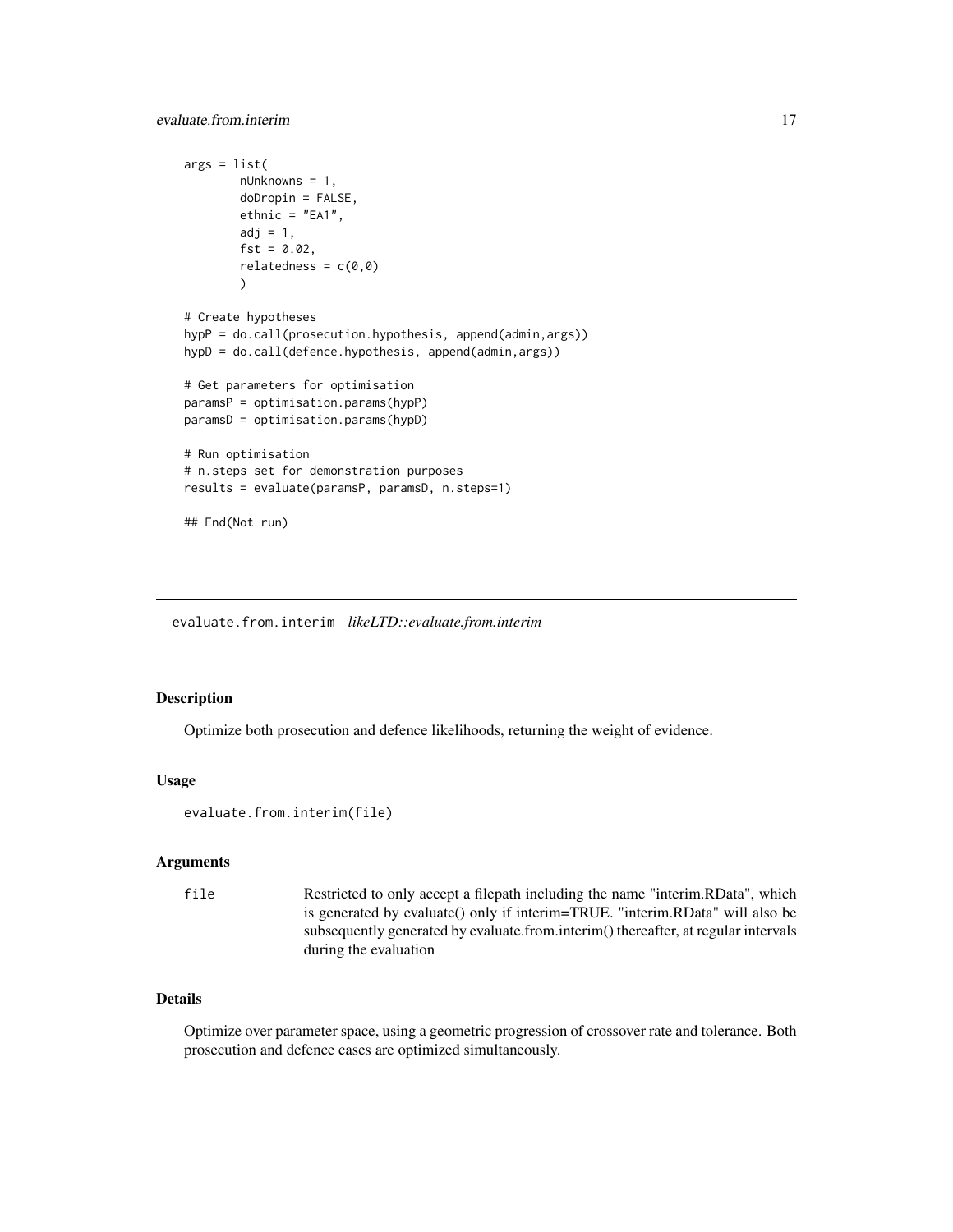### <span id="page-17-0"></span>Value

A list containing five elements:

| Pros       | Prosecution results, structured as results from DEoptim::DEoptim.                                                      |
|------------|------------------------------------------------------------------------------------------------------------------------|
| Def        | Defence results, structured as results from DEoptim::DEoptim.                                                          |
| WoE        | WoE for each chunk. The final value is the final WoE.                                                                  |
| seed.used  | Seed that is set at the beginning of computation; this will no longer apply if<br>evaluate.from.interim.peaks is used. |
| seed.input | Seed that is input by the user; this will no longer apply if evaluate from interim peaks<br>is used.                   |

### See Also

evaluate

evaluate.from.interim.peaks

*likeLTD::evaluate.from.interim.peaks*

#### Description

Optimize both prosecution and defence likelihoods, returning the weight of evidence.

### Usage

evaluate.from.interim.peaks(file)

### Arguments

file Restricted to only accept a filepath including the name "interim.RData", which is generated by evaluate.peaks() only if interim=TRUE. "interim.RData" will also be subsequently generated by evaluate.from.interim.peaks() thereafter, at regular intervals during the evaluation

### Details

Optimize over parameter space, using a geometric progression of crossover rate and tolerance. Both prosecution and defence cases are optimized simultaneously.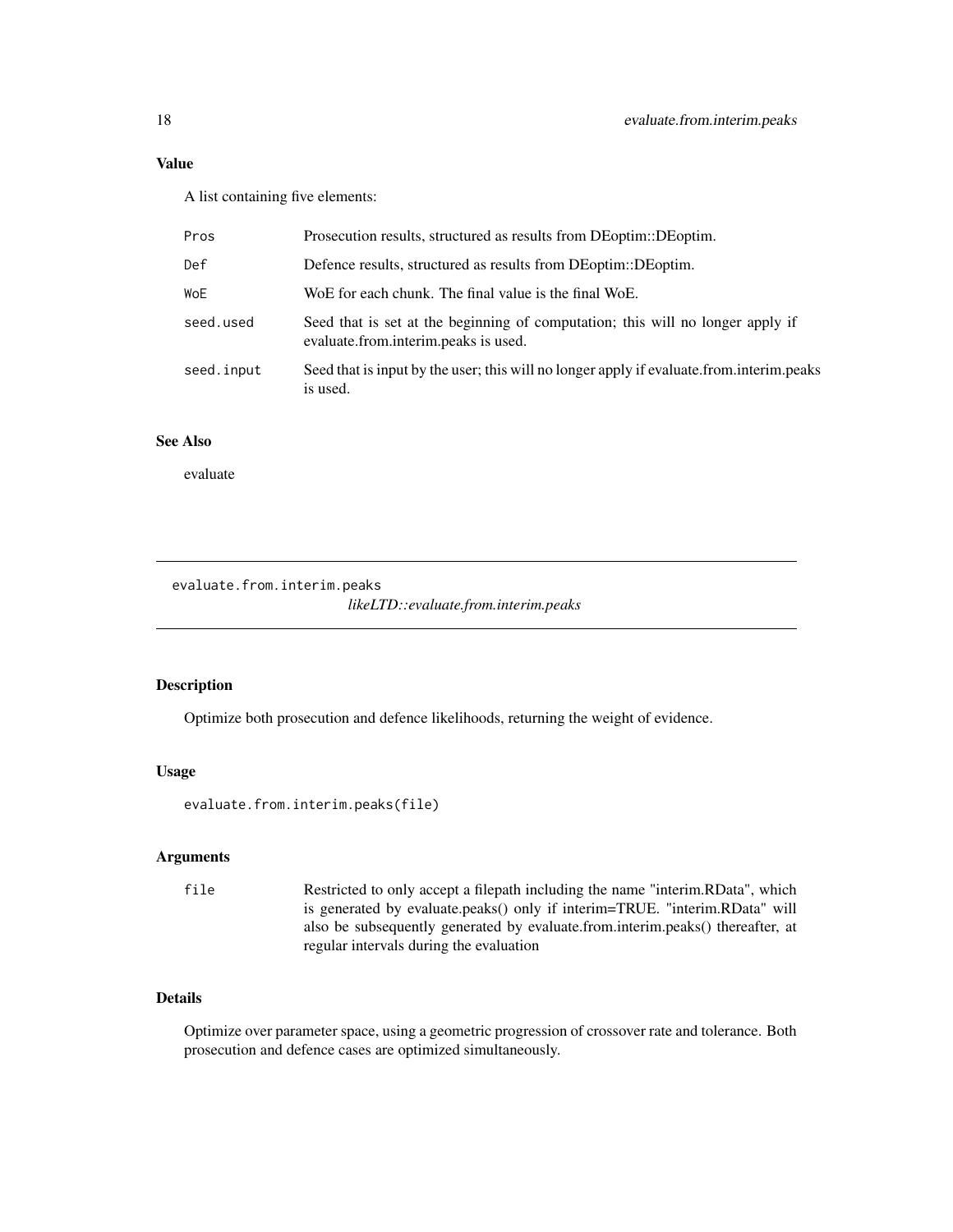### <span id="page-18-0"></span>evaluate.peaks 19

### Value

A list containing seven elements:

| Pros       | Prosecution results, structured as results from DEoptim::DEoptim.                                                      |
|------------|------------------------------------------------------------------------------------------------------------------------|
| Def        | Defence results, structured as results from DEoptim::DEoptim.                                                          |
| WoE        | WoE for each chunk. The final value is the final WoE.                                                                  |
| Lp         | -log_10 prosecution likelihood at each step usually.                                                                   |
| Ld         | -log 10 defence likelihood at each step usually.                                                                       |
| seed.used  | Seed that is set at the beginning of computation; this will no longer apply if<br>evaluate.from.interim.peaks is used. |
| seed.input | Seed that is input by the user; this will no longer apply if evaluate from interim peaks<br>is used.                   |

### See Also

evaluate

evaluate.peaks *likeLTD::evaluate.peaks*

### Description

Optimize both prosecution and defence likelihoods, returning the weight of evidence for peak height data.

### Usage

evaluate.peaks(P.pars, D.pars, tolerance=1e-6, n.steps=NULL, interim=TRUE, CR.start=0.1, CR.end=0.7, seed.input=NULL, converge=TRUE, nConverged=4, stepsFun=NULL)

| P.pars    | Parameters for prosecution hypothesis, as generated by optimisation.params.peaks.                                                                                                                                                                                                                                                                                                                                                                                         |
|-----------|---------------------------------------------------------------------------------------------------------------------------------------------------------------------------------------------------------------------------------------------------------------------------------------------------------------------------------------------------------------------------------------------------------------------------------------------------------------------------|
| D.pars    | Parameters for prosecution hypothesis, as generated by optimisation.params.peaks.                                                                                                                                                                                                                                                                                                                                                                                         |
| tolerance | Tolerance for optimisation. Optimisation continues until the last nConverged<br>chunks have a relative difference between the current result and them less than<br>this value.                                                                                                                                                                                                                                                                                            |
| n.steps   | Number of steps to run. Defaults to NULL. if n. steps is NULL, the number of<br>steps to run is determined by the mean of the standard deviation of the initial<br>phase of the intial chunk of optimisation for prosecution and defence.                                                                                                                                                                                                                                 |
| interim   | Logical, stating whether or not to generate interim reports. If set to TRUE a basic<br>set of results after each step is output to "Interim.csv", and an image of the con-<br>tent of evaluate() or evaluate.from.interim() "interim.RData" are both stored in<br>the current working directory. The latter can be used by evaluate.from.interim()<br>to continue an evaluation from its previous state. Each step will write over the<br>results from the previous step. |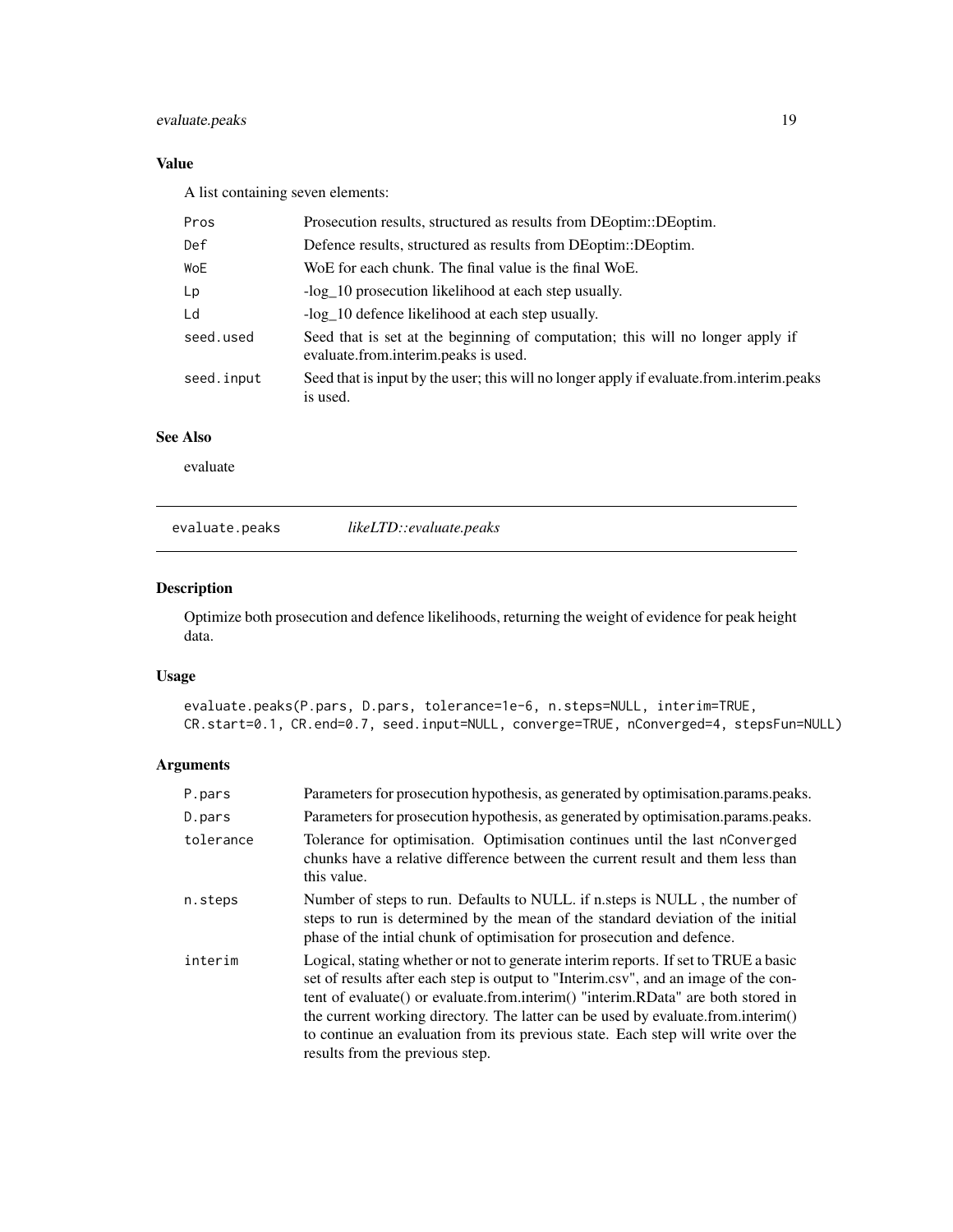| CR.start   | Numerical, between 0 and 1, used by DEoptim as CR argument, at the start of<br>the search. Gradually moves towards CR end to allow a broader initial search,<br>gradually becoming more localised in parameter space. See DEoptim for further<br>details.   |
|------------|-------------------------------------------------------------------------------------------------------------------------------------------------------------------------------------------------------------------------------------------------------------|
| CR.end     | Numerical, between 0 and 1, see details for CR start.                                                                                                                                                                                                       |
| seed.input | An integer that should be specified if the user wishes to set a particular seed.<br>If not specified, the program sets the seed to an integer representation of the<br>present time, date and process ID.                                                   |
| converge   | Logical. Whether or not to check for convergence of the last nConverged steps<br>to the global best values.                                                                                                                                                 |
| nConverged | The number of steps with relitive difference to the current results less than<br>tolerance that determines convergence.                                                                                                                                     |
| stepsFun   | Custom function to determine the number of steps to run after the first. Should<br>have arguments sdStep, the standard deviation of the first step, nCont, the num-<br>ber of hypothesised contributors, and nReps, the number of replicates in the<br>CSP. |

### Details

Optimize over parameter space, using a geometric progression of crossover rate and tolerance. The defence hypothesis is optimised before the prosecution hypothesis, with the result used to constrain some of the parameters of the prosecution optiimisation.

### Value

A list containing seven elements:

| Pros       | Prosecution results, structured as results from DEoptim::DEoptim.                                                                                                                                                                          |
|------------|--------------------------------------------------------------------------------------------------------------------------------------------------------------------------------------------------------------------------------------------|
| Def        | Defence results, structured as results from DEoptim::DEoptim.                                                                                                                                                                              |
| WoE        | WoE for each chunk. The final value is the final WoE.                                                                                                                                                                                      |
| Lp         | -log 10 prosecution likelihood at each step usually.                                                                                                                                                                                       |
| Ld         | -log 10 defence likelihood at each step usually.                                                                                                                                                                                           |
| seed.used  | Seed that is set at the beginning of computation.                                                                                                                                                                                          |
| seed.input | Seed that is input by the user.                                                                                                                                                                                                            |
| runtime    | List of three objects: elapsed, start, end. runtime \$ start and runtime \$ end are<br>obtained through Sys. time at the beginning and end of computation, runtime\$elapsed<br>is obtained by difftime on runtime\$start and runtime\$end. |

### See Also

DEoptim,DEoptimLoop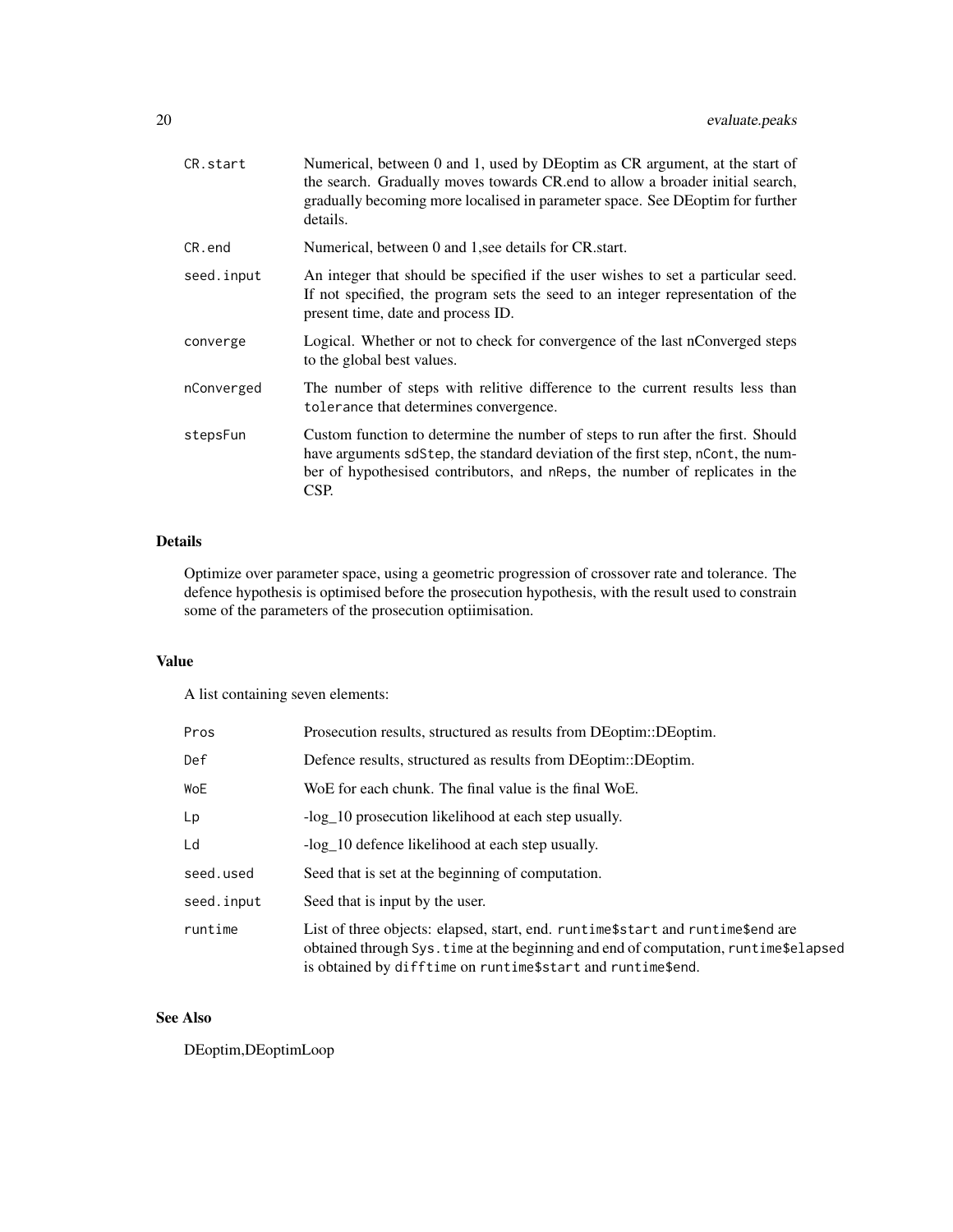### <span id="page-20-0"></span>get.likely.genotypes 21

#### Examples

```
## Not run:
# datapath to example files
datapath = file.path(system.file("extdata", package="likeLTD"),"laboratory")
# File paths and case name for allele report
admin = pack.admin.input.peaks(
            peaksFile = file.path(datapath, 'laboratory-CSP.csv'),
            refFile = file.path(datapath, 'laboratory-reference.csv'),
            caseName = "Laboratory",
            detectionThresh = 20
             )
# Enter arguments
args = list(
        nUnknowns = 1
        )
# Create hypotheses
hypP = do.call(prosecution.hypothesis.peaks, append(admin,args))
hypD = do.call(defence.hypothesis.peaks, append(admin,args))
# Get parameters for optimisation
paramsP = optimisation.params.peaks(hypP)
paramsD = optimisation.params.peaks(hypD)
# reduce number of iterations for demonstration purposes
paramsP$control$itermax=25
paramsD$control$itermax=25
# Run optimisation
# n.steps and converge set for demonstration purposes
results = evaluate.peaks(paramsP, paramsD, n.steps=1,
      converge=FALSE)
## End(Not run)
```
get.likely.genotypes *likeLTD::get.likely.genotypes*

### Description

Creates a list of the most likely genotypes at each locus, and the most likely whole-profile genotype.

#### Usage

```
get.likely.genotypes(hypothesis,params,results,
posterior=FALSE,joint=FALSE,prob=ifelse(joint==FALSE,0.1,0.05))
```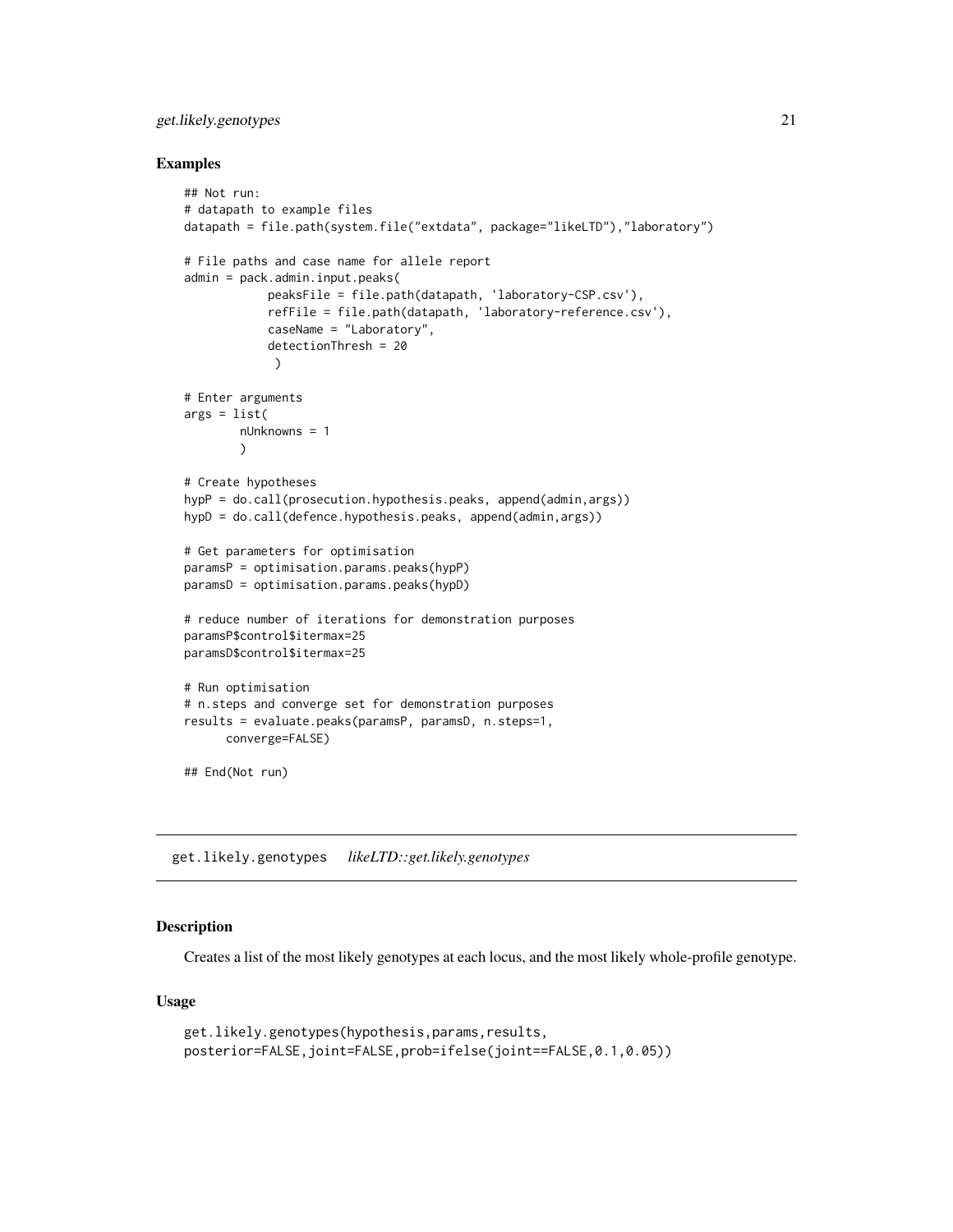#### Arguments

| hypothesis | Hypothesis object created by either defence. hypothesis or prosecution. hypothesis<br>that was used for optimisation with DEoptimLoop.                            |
|------------|-------------------------------------------------------------------------------------------------------------------------------------------------------------------|
| params     | Parameters object created by optimisation. params that was used for optimi-<br>sation with DEoptimLoop.                                                           |
| results    | Results object returned by DEoptimLoop                                                                                                                            |
| posterior  | Logical indicating whether to return all genotype probabilities, rather than just<br>the most likely.                                                             |
| joint      | Logical indicating whether or not to return joint genotypes and probabilities. If<br>FALSE, marginal genotypes and probabilities are returned instead.            |
| prob       | Probability threshold for single-locus genotype probabilities. Defaults to 0.1 if<br>returning marginal probabilities, and 0.05 if returning joint probabilities. |

### Details

Either joint or marginal genotypes and genotype probabilities are given. Locus-specific genotypes are only given if their probabilty exceeds prob. The most likely whole-profile genotype is given, regardless of the probability threshold at each locus. Joint probabilities give the probability of a multi-contributor genotype, whereas marginal probabilities give the probability of a single contributor, summing over all the possible genotypes for all other contributors.

#### Value

|             | locus Specific Locus genotypes and probabilities which are greater than prob for each contrib-<br>utor of joint=FALSE, or for all contributors if joint=TRUE.                  |
|-------------|--------------------------------------------------------------------------------------------------------------------------------------------------------------------------------|
| topGenotype | Most likely whole-profile genotype for all contributors if joint=TRUE or for<br>each contributor separately if joint=FALSE. The probability of each genotype<br>is also given. |

#### See Also

defence.hypothesis, prosecution.hypothesis, optimisation.params,DEoptimLoop

```
## Not run:
# datapath to example files
datapath = file.path(system.file("extdata", package="likeLTD"),"hammer")
# File paths and case name for allele report
admin = pack.admin.input(
            cspFile = file.path(datapath, 'hammer-CSP.csv'),
            refFile = file.path(datapath, 'hammer-reference.csv'),
            caseName = "hammer",
    kit= "SGMplus"
             )
# Enter arguments
```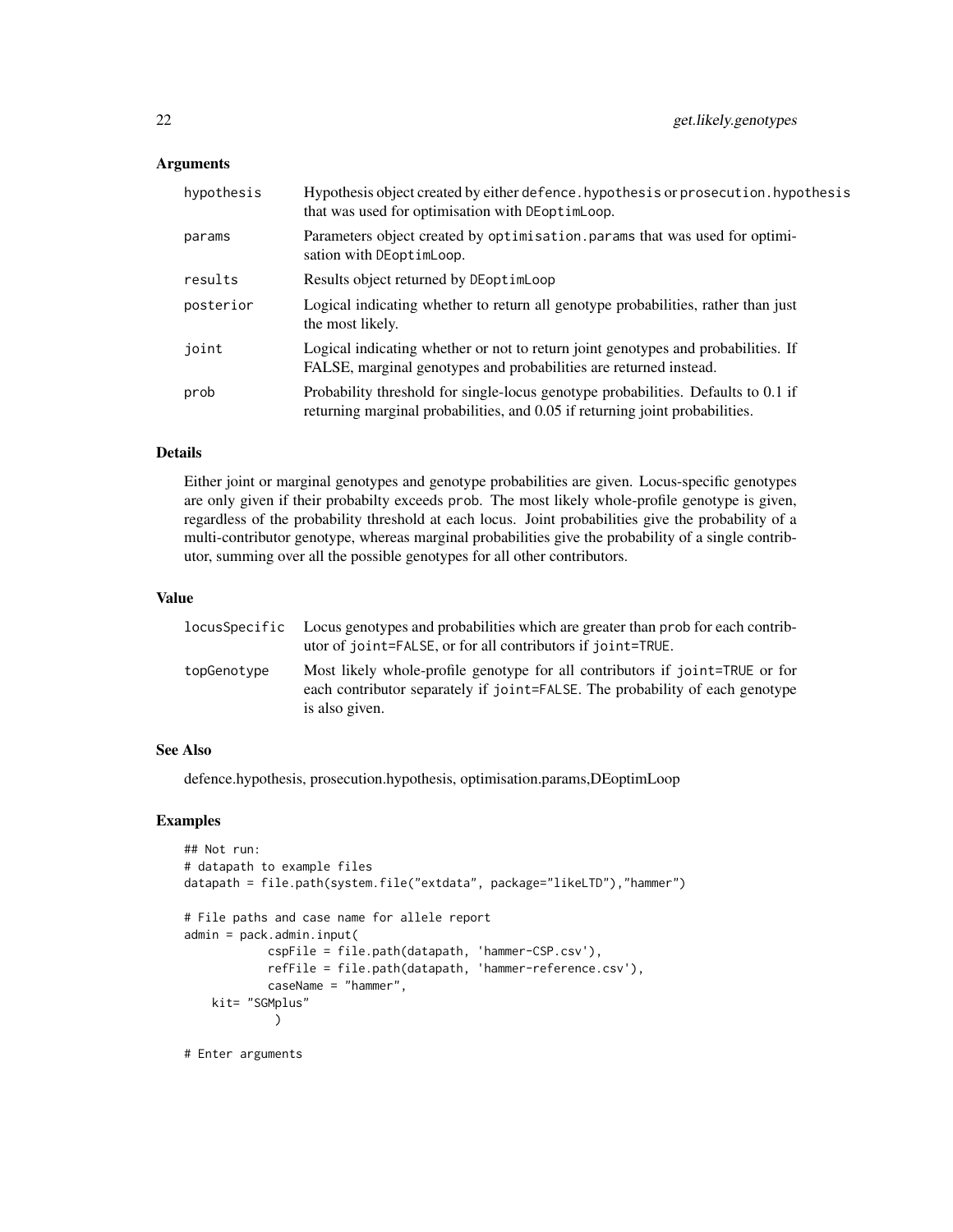```
args = list(nUnknowns = 1,
       doDropin = FALSE,
       ethnic = "EA1",adj = 1,fst = 0.02,relatedness = c(0,0))
# Create hypotheses
hypP = do.call(prosecution.hypothesis, append(admin,args))
hypD = do.call(defence.hypothesis, append(admin,args))
# Get parameters for optimisation
paramsP = optimisation.params(hypP)
paramsD = optimisation.params(hypD)
# Run optimisation
# n.steps set for demonstration purposes
results = evaluate(paramsP, paramsD, n.steps=1)
# get most likely marginal genotypes under defence
get.likely.genotypes(hypD,paramsD,results$Def)
# get most likely joint genotypes under defence
get.likely.genotypes(hypD,paramsD,results$Def,joint=TRUE)
# get full posterior likelihoods
get.likely.genotypes(hypD,paramsD,results$Def,posterior=TRUE)
## End(Not run)
```
get.likely.genotypes.peaks *likeLTD::get.likely.genotypes.peaks*

#### **Description**

Creates a list of the most likely genotypes at each locus, and the most likely whole-profile genotype for peak height data.

#### Usage

```
get.likely.genotypes.peaks(hypothesis,params,results,
posterior=FALSE,joint=FALSE,prob=ifelse(joint==FALSE,0.1,0.05))
```
#### Arguments

hypothesis Hypothesis object created by either defence.hypothesis.peaks or prosecution.hypothesis.peaks that was used for optimisation with evaluate.peaks.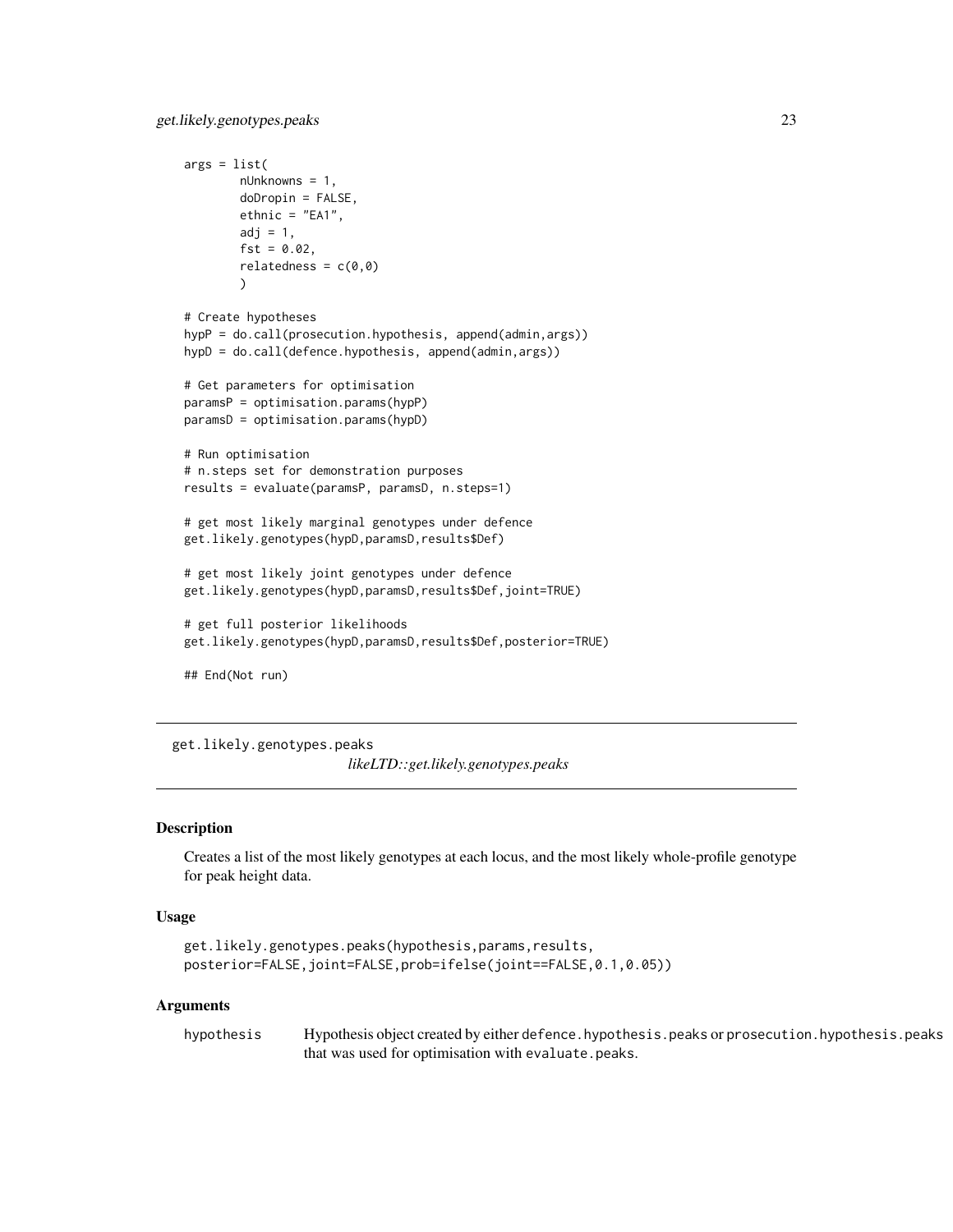| params    | Parameters object created by optimisation.params.peaks that was used for<br>optimisation with evaluate.                                                           |
|-----------|-------------------------------------------------------------------------------------------------------------------------------------------------------------------|
| results   | Either prosecution or defence results returned by evaluate. peaks e.g. results\$Pros<br>or results\$Def.                                                          |
| posterior | Logical indicating whether to return all genotype probabilities, rather than just<br>the most likely.                                                             |
| joint     | Logical indicating whether or not to return joint genotypes and probabilities. If<br>FALSE, marginal genotypes and probabilities are returned instead.            |
| prob      | Probability threshold for single-locus genotype probabilities. Defaults to 0.1 if<br>returning marginal probabilities, and 0.05 if returning joint probabilities. |

#### Details

Either joint or marginal genotypes and genotype probabilities are given. Locus-specific genotypes are only given if their probabilty exceeds prob. The most likely whole-profile genotype is given, regardless of the probability threshold at each locus. Joint probabilities give the probability of a multi-contributor genotype, whereas marginal probabilities give the probability of a single contributor, summing over all the possible genotypes for all other contributors.

#### Value

| locusSpecific | Locus genotypes and probabilities which are greater than prob for each contrib-<br>utor of joint=FALSE, or for all contributors if joint=TRUE.                                 |
|---------------|--------------------------------------------------------------------------------------------------------------------------------------------------------------------------------|
| topGenotype   | Most likely whole-profile genotype for all contributors if joint=TRUE or for<br>each contributor separately if joint=FALSE. The probability of each genotype<br>is also given. |

#### See Also

defence.hypothesis.peaks, prosecution.hypothesis.peaks, optimisation.params.peaks,evaluate.peaks

```
## Not run:
# datapath to example files
datapath = file.path(system.file("extdata", package="likeLTD"),"laboratory")
# File paths and case name for allele report
admin = pack.admin.input.peaks(
            peaksFile = file.path(datapath, 'laboratory-CSP.csv'),
            refFile = file.path(datapath, 'laboratory-reference.csv'),
            caseName = "Laboratory",
            detectionThresh = 20
             )
# Enter arguments
args = list(nUnknowns = 1
       )
```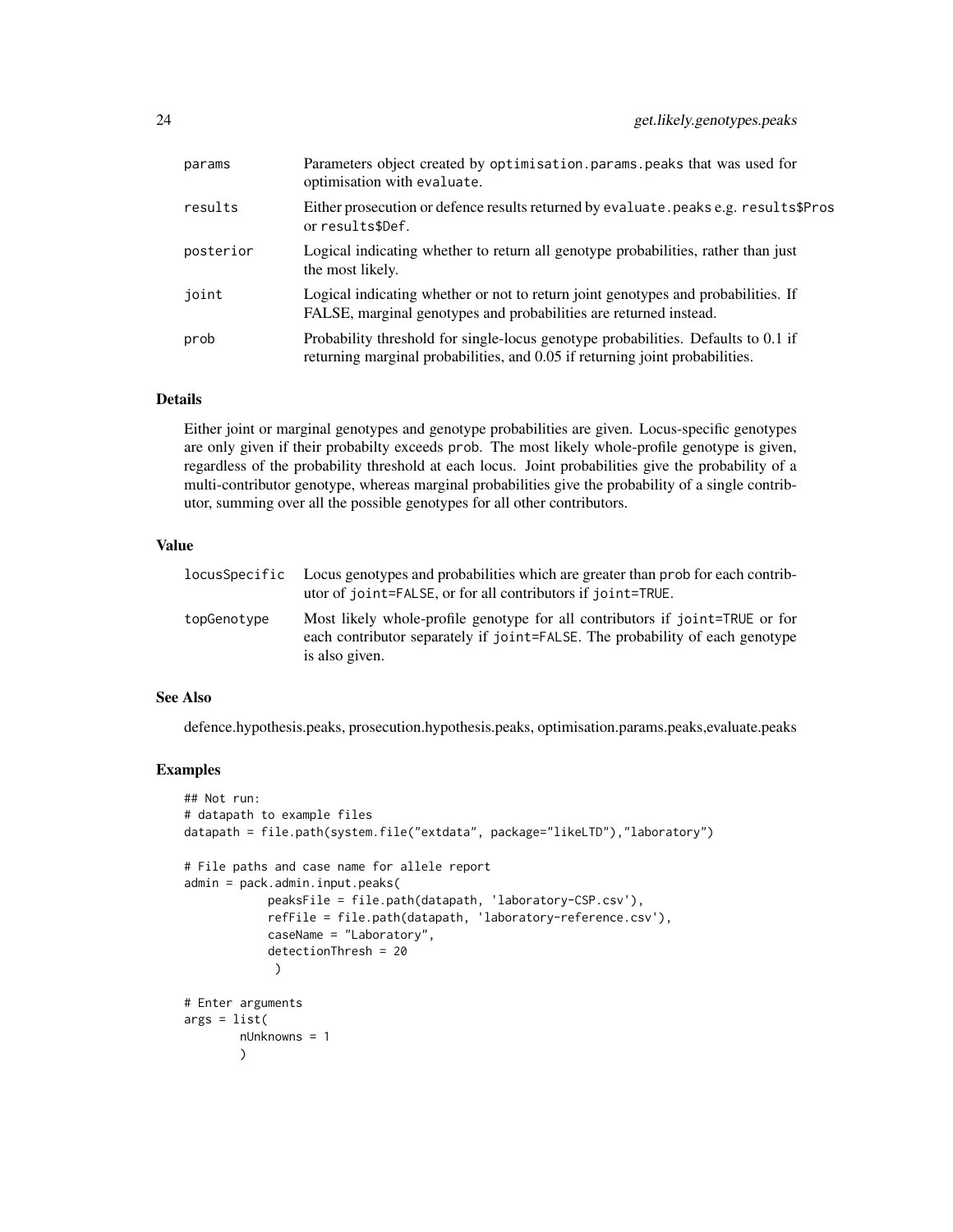#### <span id="page-24-0"></span>Identifiler-db 25

```
# Create hypotheses
hypP = do.call(prosecution.hypothesis.peaks, append(admin,args))
hypD = do.call(defence.hypothesis.peaks, append(admin,args))
# Get parameters for optimisation
paramsP = optimisation.params.peaks(hypP)
paramsD = optimisation.params.peaks(hypD)
# reduce number of iterations for demonstration purposes
paramsP$control$itermax=25
paramsD$control$itermax=25
# Run optimisation
# n.steps and converge set for demonstration purposes
results = evaluate.peaks(paramsP, paramsD, n.steps=1,
     converge=FALSE)
# get most likely marginal genotypes under defence
get.likely.genotypes.peaks(hypD,paramsD,
     results$Def)
# get most likely joint genotypes under defence
gensJoint = get.likely.genotypes.peaks(hypD,paramsD,
     results$Def,joint=TRUE)
# get posterior likelihoods for all genotype combinations
 gensPosterior = get.likely.genotypes.peaks(hypD,paramsD,
     results$Def,posterior=TRUE)
## End(Not run)
```
Identifiler-db *Identifiler allele database*

### Description

A table with allele frequencies for Identifiler loci. Populations are "EA1" (Caucasian), "EA3" (African/Afro-Caribbean), "EA4" (South Asian).

#### Format

A table, as described in load.allele.database.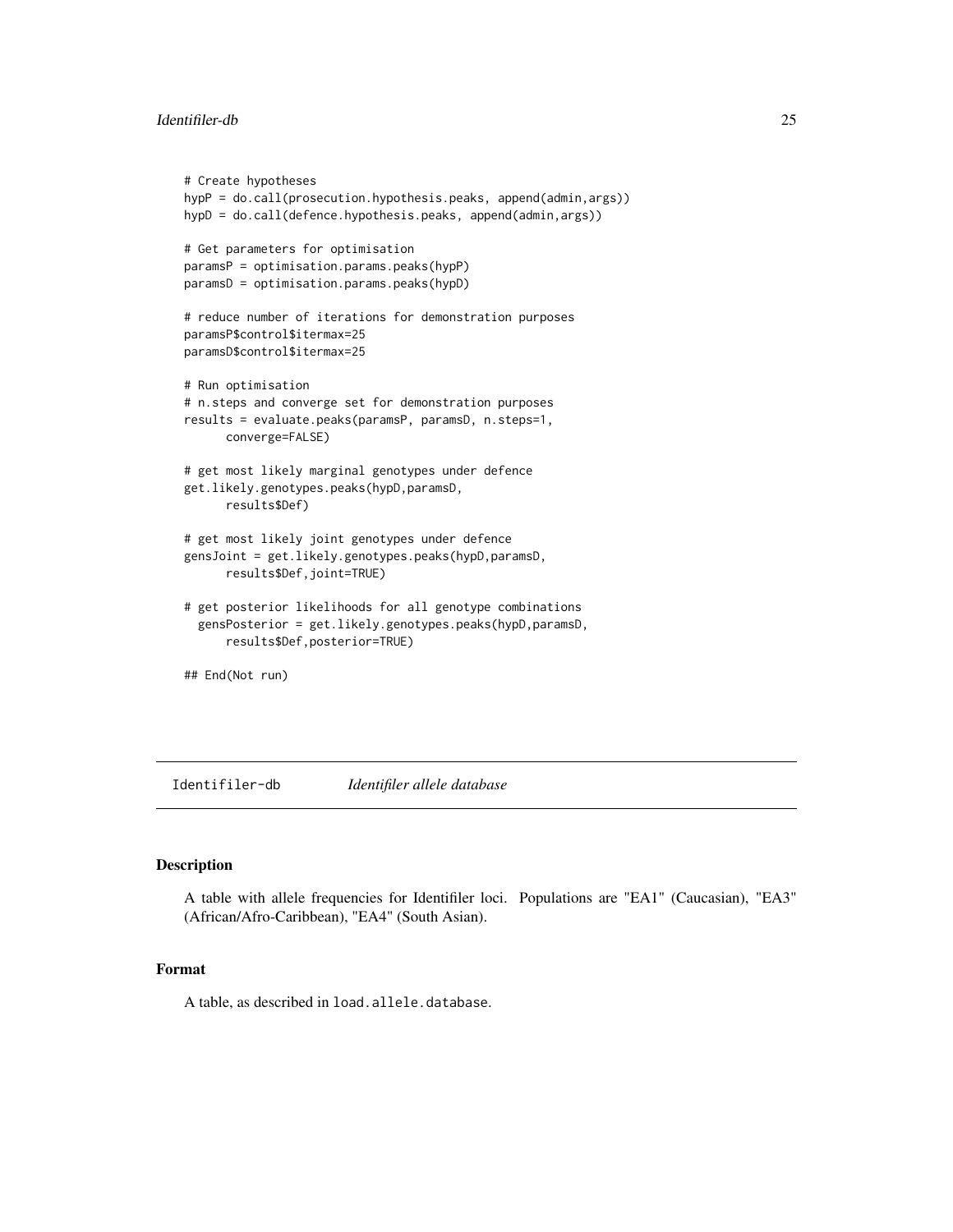<span id="page-25-0"></span>initial.arguments *likeLTD::initial.arguments*

### Description

Provides starting point values for optimization.

### Usage

```
initial.arguments(hypothesis, ...)
```
### Arguments

| hypothesis | Hypothesis from which objective function was obtained. |
|------------|--------------------------------------------------------|
| $\cdot$    | Any parameter to modify the hypothesis.                |

#### Value

| Vector of relative contributions. The relative contribution of the first known<br>profile is set to 1 by default and thus not present in this vector. |  |  |  |
|-------------------------------------------------------------------------------------------------------------------------------------------------------|--|--|--|
| Degradation for each contributor                                                                                                                      |  |  |  |
| locusAdjustment                                                                                                                                       |  |  |  |
| Adjustment for each locus                                                                                                                             |  |  |  |
| Tvedebrink exponent                                                                                                                                   |  |  |  |
| Dropin rate. Can be ignored if not dropin.                                                                                                            |  |  |  |
| Dropout rates per replicate                                                                                                                           |  |  |  |
|                                                                                                                                                       |  |  |  |

### See Also

optimisation.params

lgc-allele-freqs-wbp *Allele database*

### Description

A table with allele frequencies.

### Format

A table, as described in load.allele.database.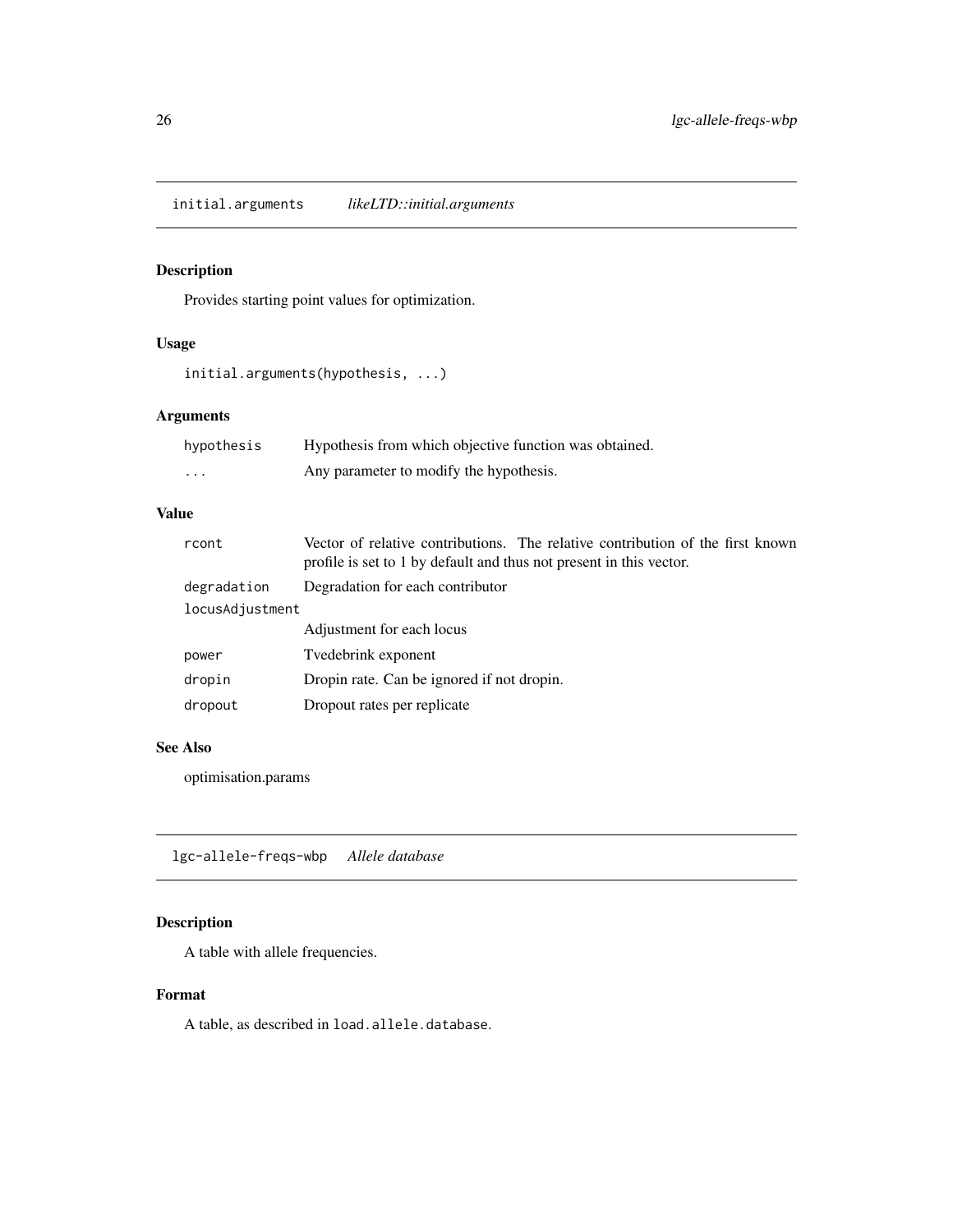<span id="page-26-0"></span>likeLTD *likeLTD*

#### Description

A package to compute likelihoods for low template DNA profiles.

#### Details

likeLTD ("likelihoods for Low Template DNA profiles") is an R package for computing likelihoods for DNA profiles. It is freely available under a GNU public license.

It is particularly suited for low-template and/or degraded DNA when alleles from some contributors may be subject to dropout. It can handle any number of profiled possible contributors and up to three unprofiled contributors.

likeLTD is currently in beta, please report any issues to the maintainer.

See https://sites.google.com/site/baldingstatisticalgenetics/ for an in-depth guide to likeLTD.

#### References

David J. Balding, "Evaluation of mixed-source, low-template dna profiles in forensic science", *Proceedings of the National Academy of Sciences of USA*, (2009)

linkage *Recombination rates for linked loci*

### Description

A table recombination rates for a set of linked loci.

### Format

An nxn table, where n is the number of loci in the database. If locus x and y are linked, then table[x,y] and table[y,x] contain the recombination rate for those loci. Unlinked loci have value NA.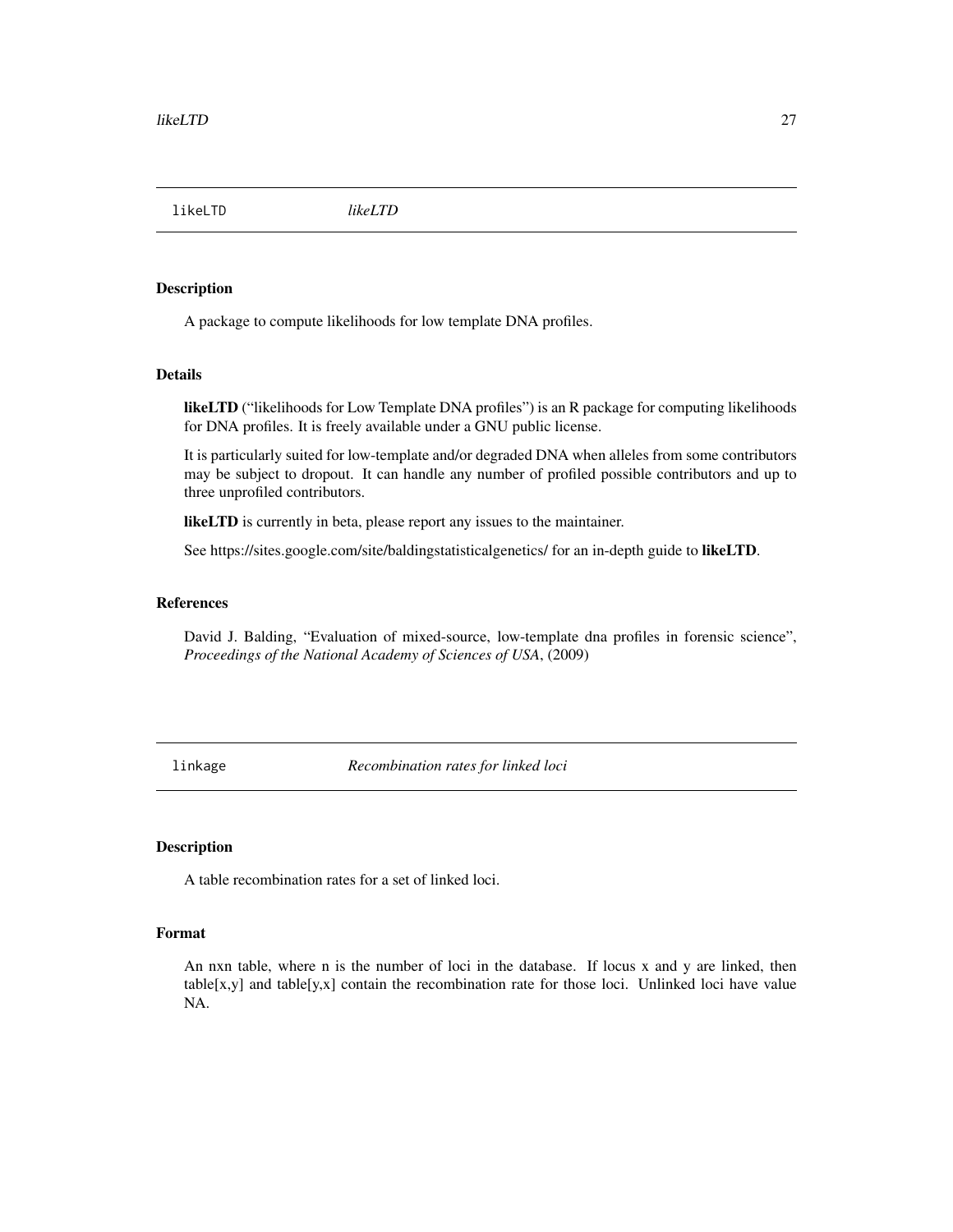<span id="page-27-0"></span>load.allele.database *likeLTD::load.allele.database*

### Description

Reads allele database from file, or loads database provided with likeLTD.

#### Usage

load.allele.database(path=NULL, kit=NULL)

#### Arguments

| path | Path to the crime scene profile, or NULL. If NULL, then returns the allele database |
|------|-------------------------------------------------------------------------------------|
|      | packaged with <b>likeLTD</b> .                                                      |
| kit  | Only used if path=NULL. Specifies one of the allele database supplied with          |
|      | 1 ikel TD to use. Possibilities are "DNA17", "Identifiler" and "SGMplus". De-       |
|      | faults to "DNA17" if both path=NULL and kit=NULL.                                   |

### Details

If not NULL, then the input should consist of a file in the following format is using discrete model:

| Marker           | Allele | BP        | EA1      | EA <sub>2</sub> | EA3 |  |
|------------------|--------|-----------|----------|-----------------|-----|--|
| TH <sub>01</sub> | 5      | 166       | 1        | 2               | 0   |  |
| TH <sub>01</sub> | 6      | 170       | 212      | 44              | 118 |  |
| TH <sub>01</sub> | 8      | 178       | 90       | 69              | 42  |  |
| TH <sub>01</sub> | 8.3    | 181       | $\theta$ | 0               |     |  |
| TH <sub>01</sub> | 10     | 186       |          | 6               | 2   |  |
| TH <sub>01</sub> | R      | <b>NA</b> | $\Omega$ | 0               | 0   |  |
| vWA              | 13     | 163       | 0        | 5               | 2   |  |
| vWA              | 14     | 167       | 86       | 24              | 51  |  |
|                  |        |           |          |                 |     |  |

The first line needs to be present. The first column indicated the locus, the second the name of the allele, the third the fragment length. The next columns are the frequencies for specific ethnic groups. There are no limits to the number of ethnic groups included. If the name of an allele is R, then it is ignored.

If using the peak heights model, there should be an extra column, "LUS", which gives the mean longest uninterrupted sequence for that allele.

#### Value

A table, as read from the file.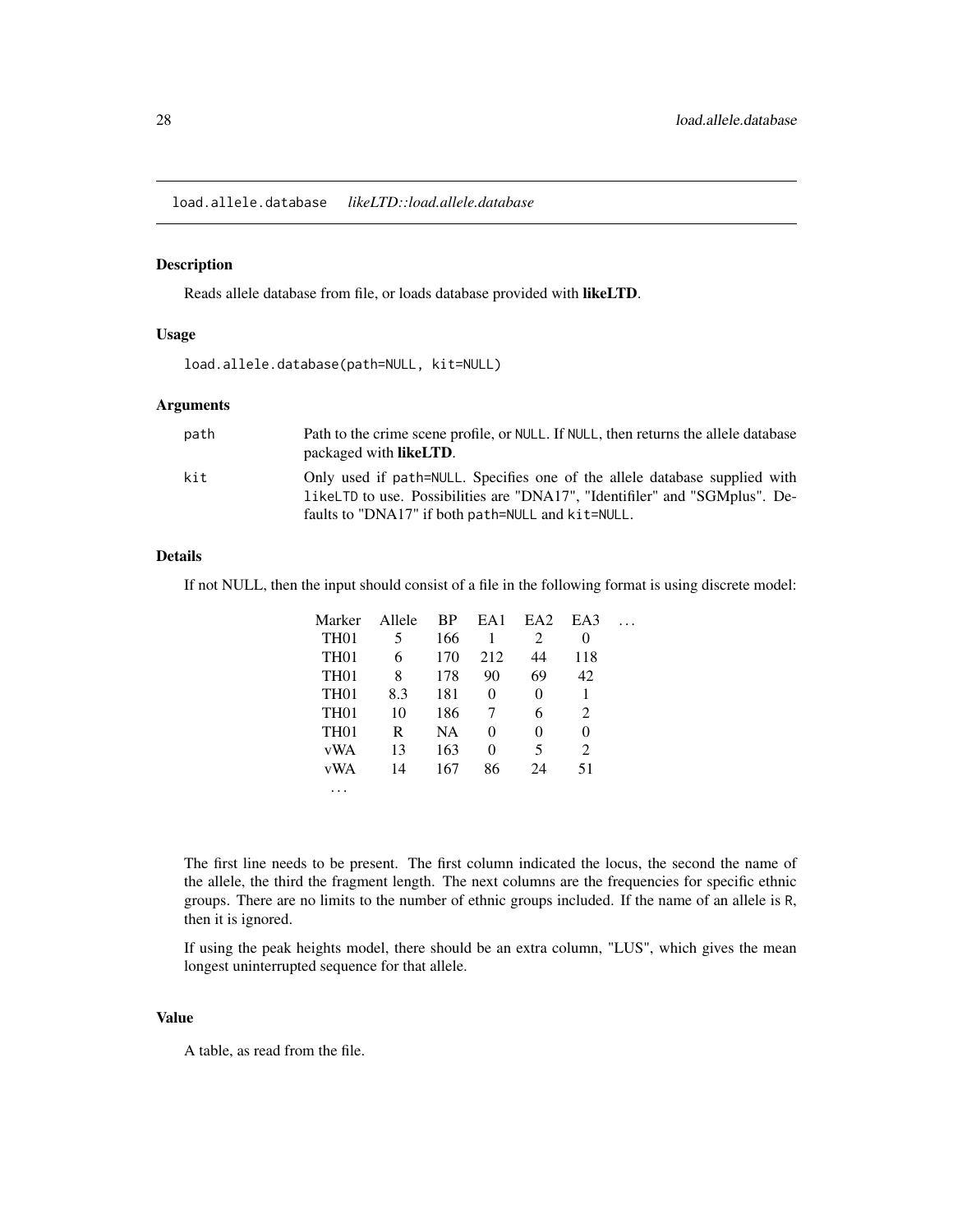#### <span id="page-28-0"></span>locus.likes 29

### See Also

read.unc.profile, read.known.profiles

#### Examples

```
## Not run:
# datapath to example files
datapath = file.path(system.file("extdata", package="likeLTD"),"hammer")
# File paths and case name for allele report
admin = pack.admin.input(
            cspFile = file.path(datapath, 'hammer-CSP.csv'),
            refFile = file.path(datapath, 'hammer-reference.csv'),
            caseName = "hammer",
   kit= "SGMplus"
            )
# get allele database
load.allele.database(kit=admin$kit)
## End(Not run)
```
locus.likes *likeLTD::locus.likes*

#### Description

Vector with individual locus likelihoods.

### Usage

locus.likes(hypothesis,results,...)

### Arguments

| hypothesis | The hypothesis generated by either prosecution. hypothesis or defence. hypothesis.         |
|------------|--------------------------------------------------------------------------------------------|
| results    | Either prosecution or defence results from evaluate e.g. results\$Pros or<br>results\$Def. |
| $\cdots$   | Any extra parameter that was passed to evaluate or optimisation. params.                   |

### Details

Convert the overall likelihood returned by DEoptim into locus specific likelihoods.

#### Value

Vector.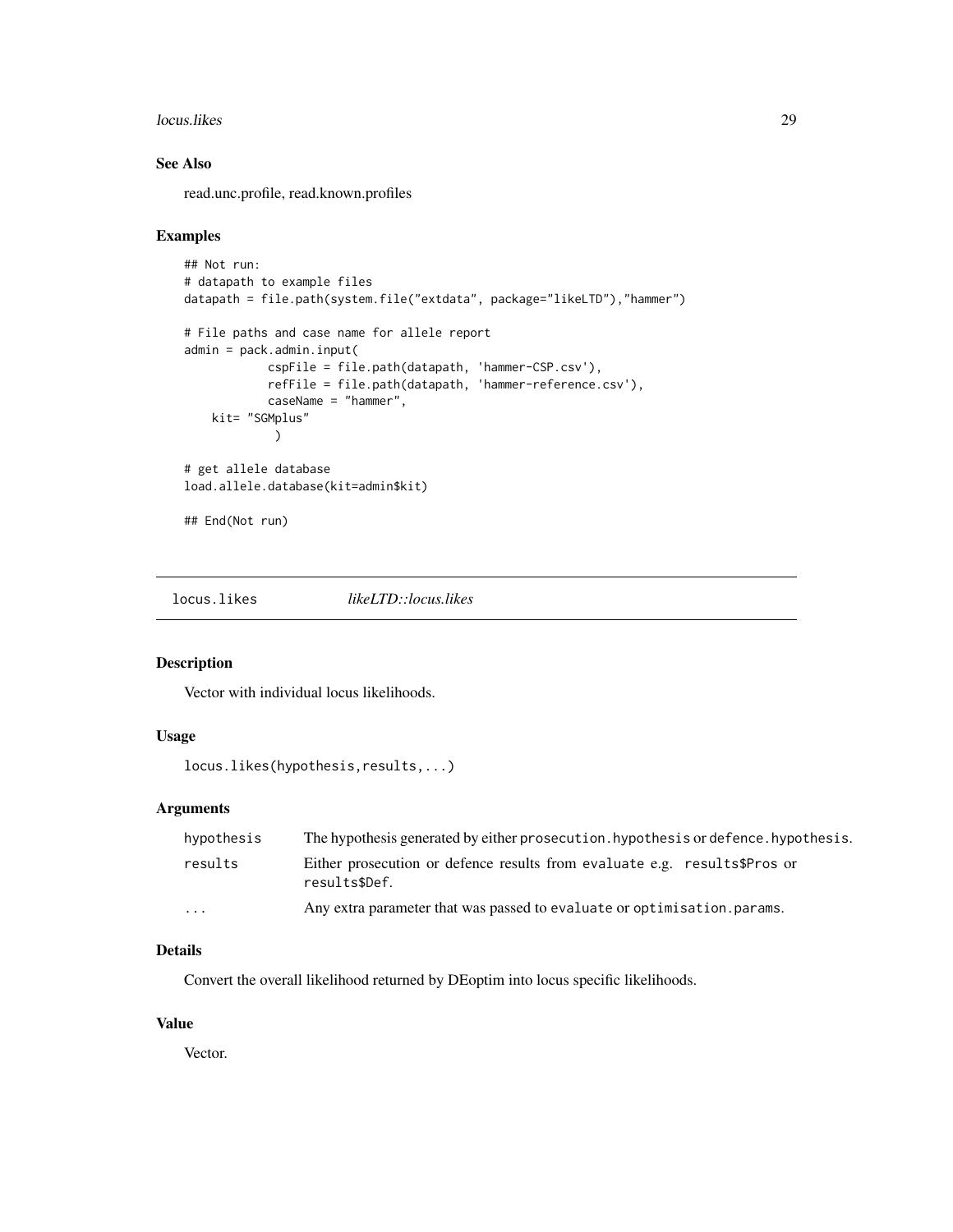### <span id="page-29-0"></span>See Also

evaluate

### Examples

```
## Not run:
# datapath to example files
datapath = file.path(system.file("extdata", package="likeLTD"),"hammer")
# File paths and case name for allele report
admin = pack.admin.input(
            cspFile = file.path(datapath, 'hammer-CSP.csv'),
            refFile = file.path(datapath, 'hammer-reference.csv'),
            caseName = "hammer",
   kit= "SGMplus"
            \lambda# Enter arguments
args = list(nUnknowns = 1,
       doDropin = FALSE,
       ethnic = "EA1",
        adj = 1,fst = 0.02,relatedness = c(0,0))
# Create hypotheses
hypP = do.call(prosecution.hypothesis, append(admin,args))
hypD = do.call(defence.hypothesis, append(admin,args))
# Get parameters for optimisation
paramsP = optimisation.params(hypP)
paramsD = optimisation.params(hypD)
# Run optimisation
# n.steps set for demonstration purposes
results = evaluate(paramsP, paramsD, n.steps=1)
# get locus likelihoods under prosecution
locus.likes(hypP,results$Pros)
# get locus LRs
locus.likes(hypP,results$Pros)/locus.likes.peaks(hypD,results$Def)
## End(Not run)
```
locus.likes.peaks *likeLTD::locus.likes.peaks*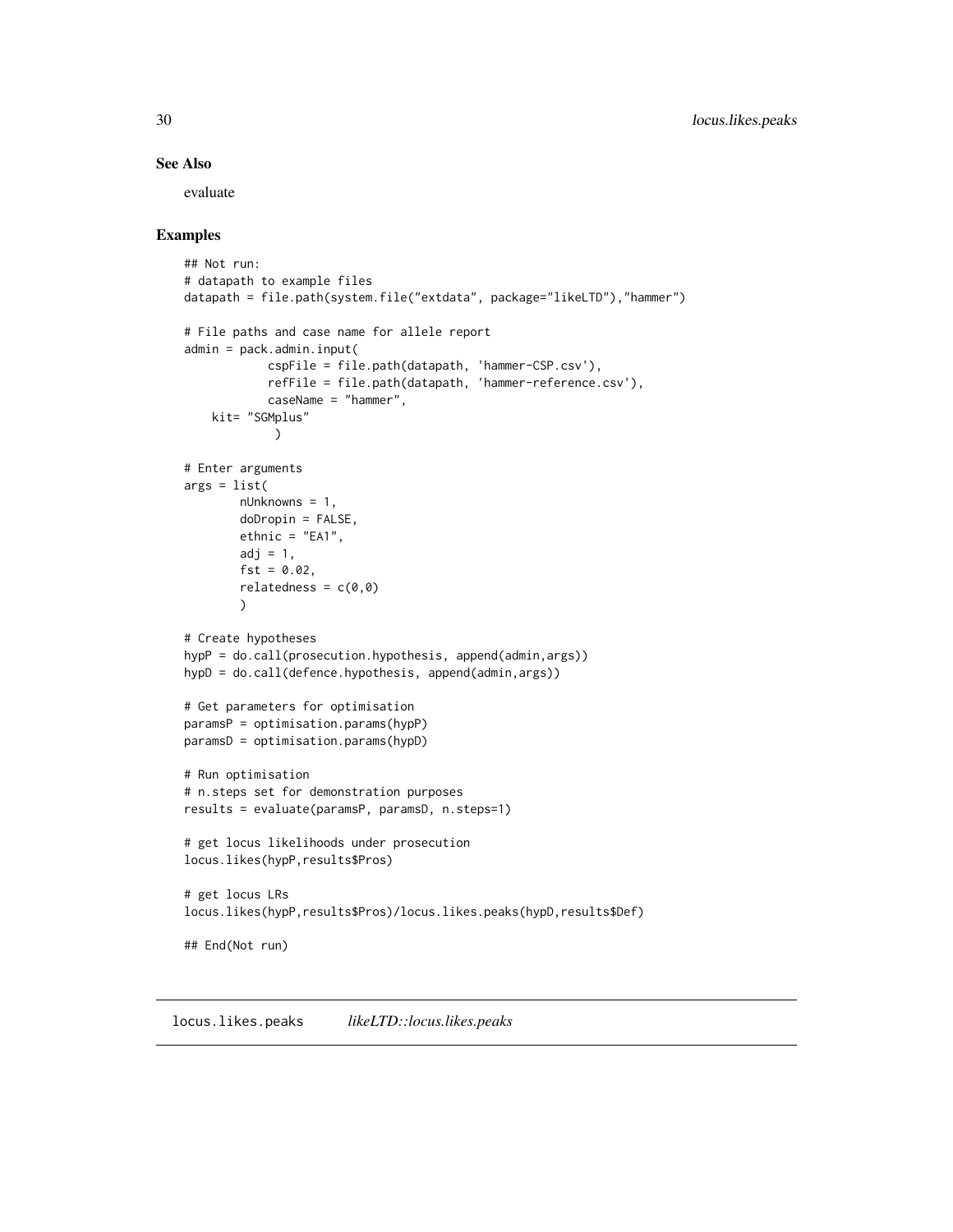### locus.likes.peaks 31

#### Description

Vector with individual locus likelihoods for peak height data.

#### Usage

```
locus.likes.peaks(hypothesis,results,...)
```
#### Arguments

| hypothesis | The hypothesis generated by either prosecution. hypothesis. peaks or defence. hypothesis. peaks.  |
|------------|---------------------------------------------------------------------------------------------------|
| results    | Either prosecution or defence results from evaluate. peaks e.g. results\$Pros<br>or results\$Def. |
| $\cdots$   | Any extra parameter that was passed to evaluate. peaks.                                           |

### Details

Convert the overall likelihood returned by evaluate.peaks into locus specific likelihoods.

#### Value

Vector.

### See Also

evaluate.peaks

```
## Not run:
# datapath to example files
datapath = file.path(system.file("extdata", package="likeLTD"),"laboratory")
# File paths and case name for allele report
admin = pack.admin.input.peaks(
            peaksFile = file.path(datapath, 'laboratory-CSP.csv'),
            refFile = file.path(datapath, 'laboratory-reference.csv'),
            caseName = "Laboratory",
            detectionThresh = 20
            )
# Enter arguments
args = list(
       nUnknowns = 1
       )
# Create hypotheses
hypP = do.call(prosecution.hypothesis.peaks, append(admin,args))
hypD = do.call(defence.hypothesis.peaks, append(admin,args))
# Get parameters for optimisation
paramsP = optimisation.params.peaks(hypP)
```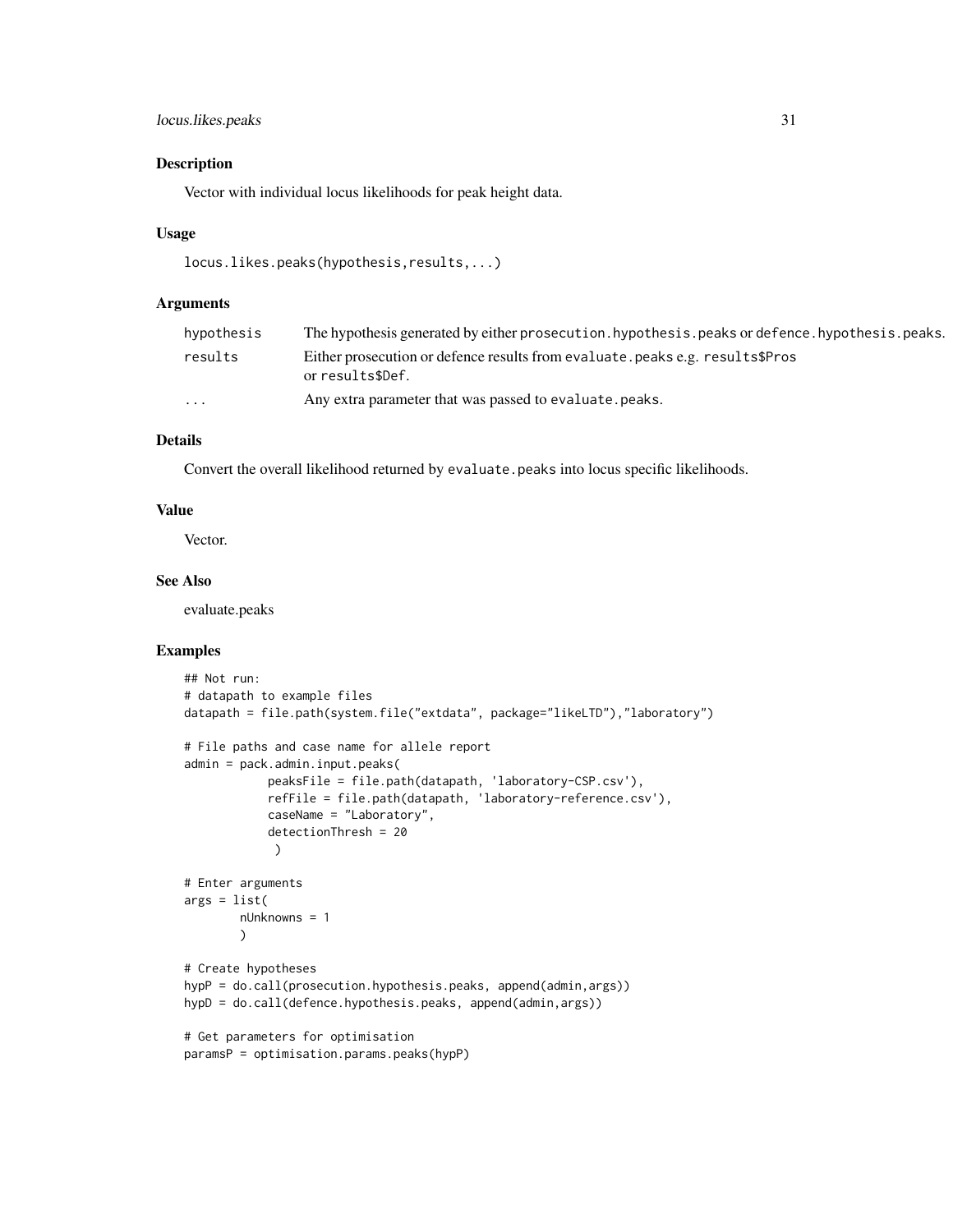```
paramsD = optimisation.params.peaks(hypD)
# reduce number of iterations for demonstration purposes
paramsP$control$itermax=25
paramsD$control$itermax=25
# Run optimisation
# n.steps and converge set for demonstration purposes
results = evaluate.peaks(paramsP, paramsD, n.steps=1,
     converge=FALSE)
# get locus likelihoods under prosecution
locus.likes.peaks(hypP,results$Pros)
# get locus LRs
locus.likes.peaks(hypP,results$Pros)/locus.likes.peaks(hypD,results$Def)
## End(Not run)
```
Objective Functions *likeLTD objective functions*

#### Description

Objective functions giving the likelihoods computed by likeLTD. These functions do not exist *per se*. They are created by create.likelihood and similar function.

#### Details

The general workflow of **likeLTD** will generally result in the creation and maximization of one or more objective function. These functions will take the arguments listed above. They can also be accept any number of other arguments. This makes it easy both to extend likeLTD and to use objective functions with penalty functions.

Some of the arguments are verified for size and/or value.

The general form of these objective functions is:

function(locusAdjustment, power, dropout, degradation=NULL, result result=NULL, dropin=NULL, ...

- locusAdjustmentA scalar (single locus objective) or a list of values giving the locus adjustment to dropout for each locus. Must be positive.
- powerTvedebrink exponent. Must be a scalar and negative.
- dropoutDropout rate for each replicate. Must be between 0 and 1.
- degradationDegradation parameters to determine likeliness of dropout. Should be of length  $k + u$ .
- rcontRelative contribution. Must be of length  $k + u$  or  $k + u 1$ , where k is the number of contributors with known profiles, and  $u$  is the number of unknown contributors. Since the input is for *relative* contributions, there are two possible sizes. In the first case, the contribution

<span id="page-31-0"></span>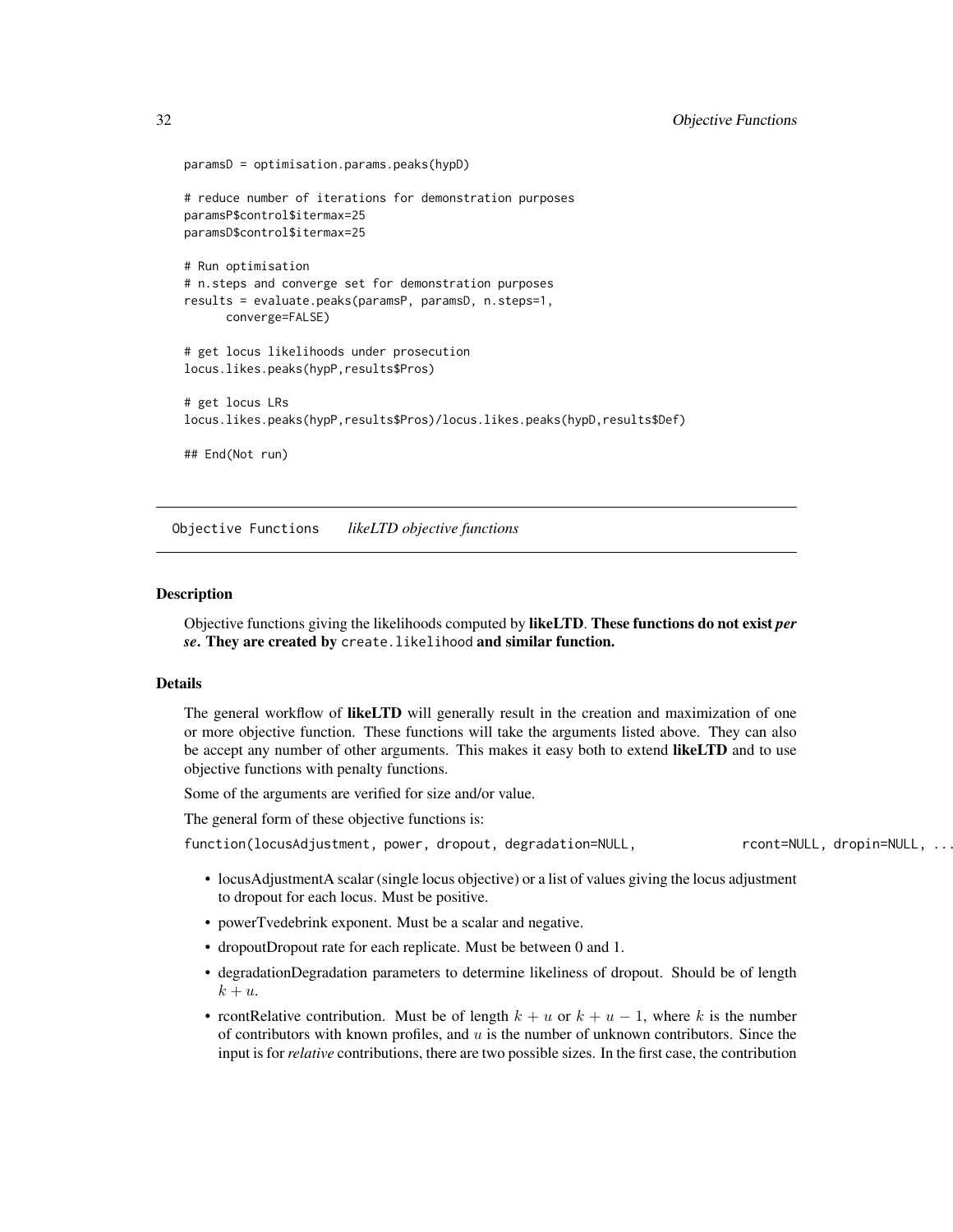<span id="page-32-0"></span>of a reference individual is kept to 1. In general, the reference individual will be the queried individual (if subjecto dropout and in prosecution hypothesis) or the first individual subject to dropout. In the second case, the contributions are used for all known and unknown contributors as given. It is for the user to know what she is doing. rcont should always be positive.

- dropinA scalar giving the dropin rate. Ignored in models without dropin. Otherwise it should be positive (unless given in exponential form).
- ... Any other parameter. Mostly ignored by objective functions, but it makes it easier to pass on parameters to the penalty function

optimisation.params *likeLTD::optimisation.params*

#### Description

Creates a list of parameters to use with DEoptim::DEoptim.

#### Usage

```
optimisation.params(hypothesis, verbose=FALSE, fixed=NULL,
                           logObjective=TRUE, logDegradation=TRUE,
                           arguments=NULL, zero=0, throwError=FALSE,
                     withPenalties=TRUE, doLinkage=TRUE,objective=NULL, iterMax=75,
                           likeMatrix=FALSE,...)
```

| hypothesis    | Hypothesis from which to perform maximization                                                                                                                                                                                                                                                                                                                                                                          |
|---------------|------------------------------------------------------------------------------------------------------------------------------------------------------------------------------------------------------------------------------------------------------------------------------------------------------------------------------------------------------------------------------------------------------------------------|
| verbose       | Wether to print likelihood each and every time the objective function is called                                                                                                                                                                                                                                                                                                                                        |
| fixed         | Names of the parameters to keep fixed                                                                                                                                                                                                                                                                                                                                                                                  |
| logObjective  | If TRUE (default), the objective function is the log10-likelihood.                                                                                                                                                                                                                                                                                                                                                     |
|               | logDegradation If TRUE (default), the degradation parameters are entered as $10x$                                                                                                                                                                                                                                                                                                                                      |
| arguments     | Initial parameters from which to start the maximization. If NULL, calls initial . arguments.                                                                                                                                                                                                                                                                                                                           |
| zero          | Epsilon to indicate lower and upper bounds as $\alpha \pm \epsilon$ that exclude the bound itself                                                                                                                                                                                                                                                                                                                      |
| throwError    | If TRUE, throws an error if the result is infinite                                                                                                                                                                                                                                                                                                                                                                     |
| withPenalties | If TRUE, then penalties are evaluated and used                                                                                                                                                                                                                                                                                                                                                                         |
| doLinkage     | Logical indicating whether or not to apply a correction for linked loci. This cor-<br>rection is only applied when Q and X are assumed to be siblings i.e. hypothesis\$relatedness= $c(0.5, 0)$<br>This multiplies the prosecution likelihood by $IMP_L/IMP_U$ , where $IMP_L$ is<br>the inverse match probability with linkage taken into account, and $IMP_U$ is the<br>same but without linkage taken into account. |
| objective     | Objective function produced from create.likelihood.vectors                                                                                                                                                                                                                                                                                                                                                             |
| iterMax       | Number of iterations to run the optimisation for                                                                                                                                                                                                                                                                                                                                                                       |
| likeMatrix    | Whether to return likelihoods for every genotype combination, or a likelihood<br>summed over all genotypes after optimisation. Set to TRUE for individual geno-<br>type likelihoods. This is used for get.likely.genotypes.                                                                                                                                                                                            |
| $\cdots$      | Any named parameter to modify the hypothesis, e.g. nUnknowns                                                                                                                                                                                                                                                                                                                                                           |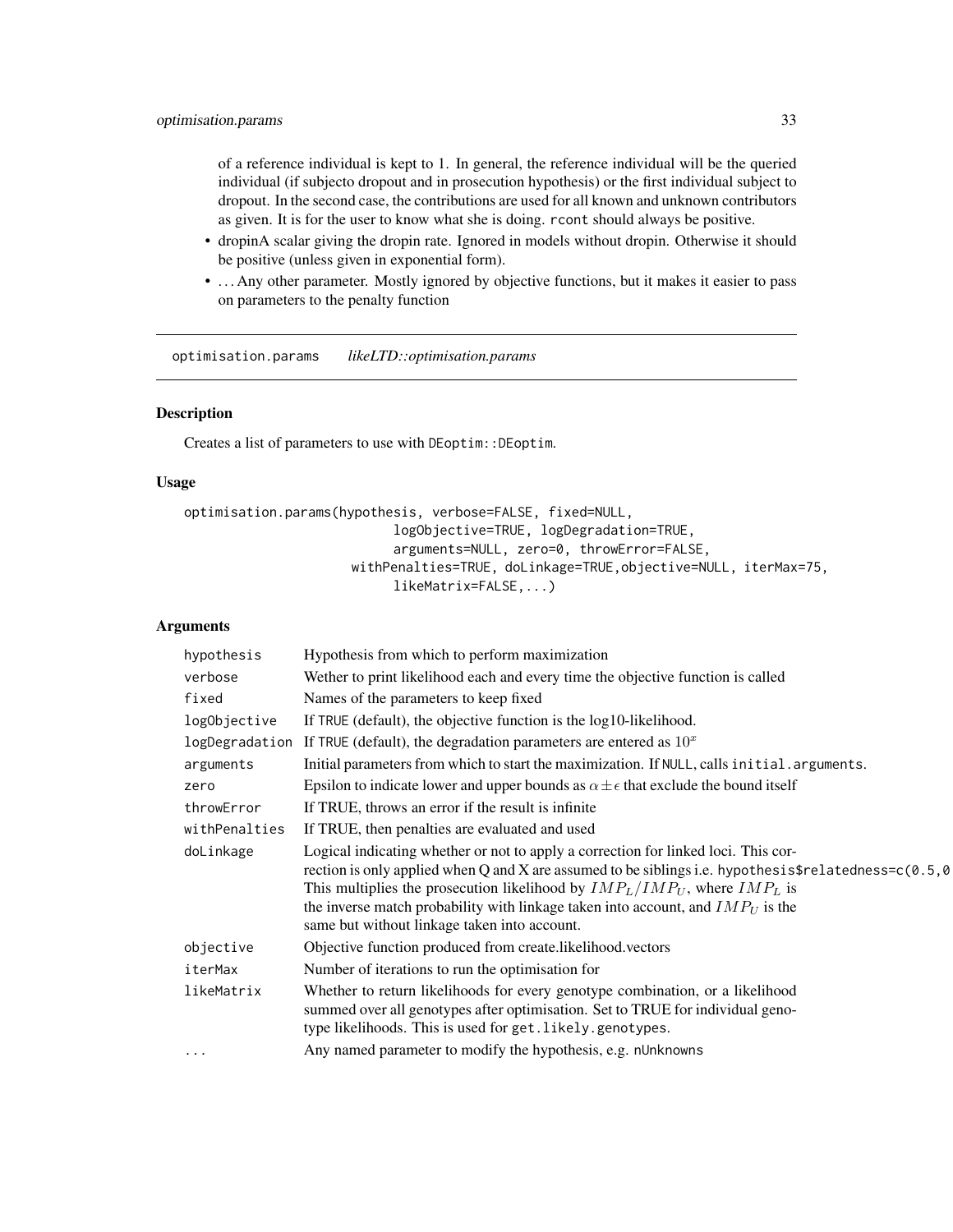Starting from the hypothesis, it creates an list of arguments which can be applied to DEoptim::DEoptim to obtain the maximum (log-)likelihood of that hypothesis.

It accepts a number of customization:

- The optimisation can be performed for the likelihood or the log of the likelihood. The latter is recommended.
- wether the degradation parameter should be inputs as x or as an exponent  $10<sup>x</sup>$ . The latter seems to be more numerically stable, likely because degradations (in first form) are factors of an exponent in any case.
- whether to keep some nuisance parameters fixed

In any case, the value returned can always be modified prior to calling DEoptim::DEoptim.

### Value

| fn      | The objective function                   |
|---------|------------------------------------------|
| lower   | Lower bounds for the parameters          |
| upper   | Upper bounds for the parameters          |
| control | Control parameters for DEoptim:: DEoptim |

```
## Not run:
# datapath to example files
datapath = file.path(system.file("extdata", package="likeLTD"),"hammer")
# File paths and case name for allele report
admin = pack.admin.input(
            cspFile = file.path(datapath, 'hammer-CSP.csv'),
            refFile = file.path(datapath, 'hammer-reference.csv'),
            caseName = "hammer",
   kit= "SGMplus"
            )
# Enter arguments
args = list(
       nUnknowns = 1,
       doDropin = FALSE,
       ethnic = "EA1",adj = 1,fst = 0.02,relatedness = c(0,0))
# Create hypotheses
hypP = do.call(prosecution.hypothesis, append(admin,args))
hypD = do.call(defence.hypothesis, append(admin,args))
```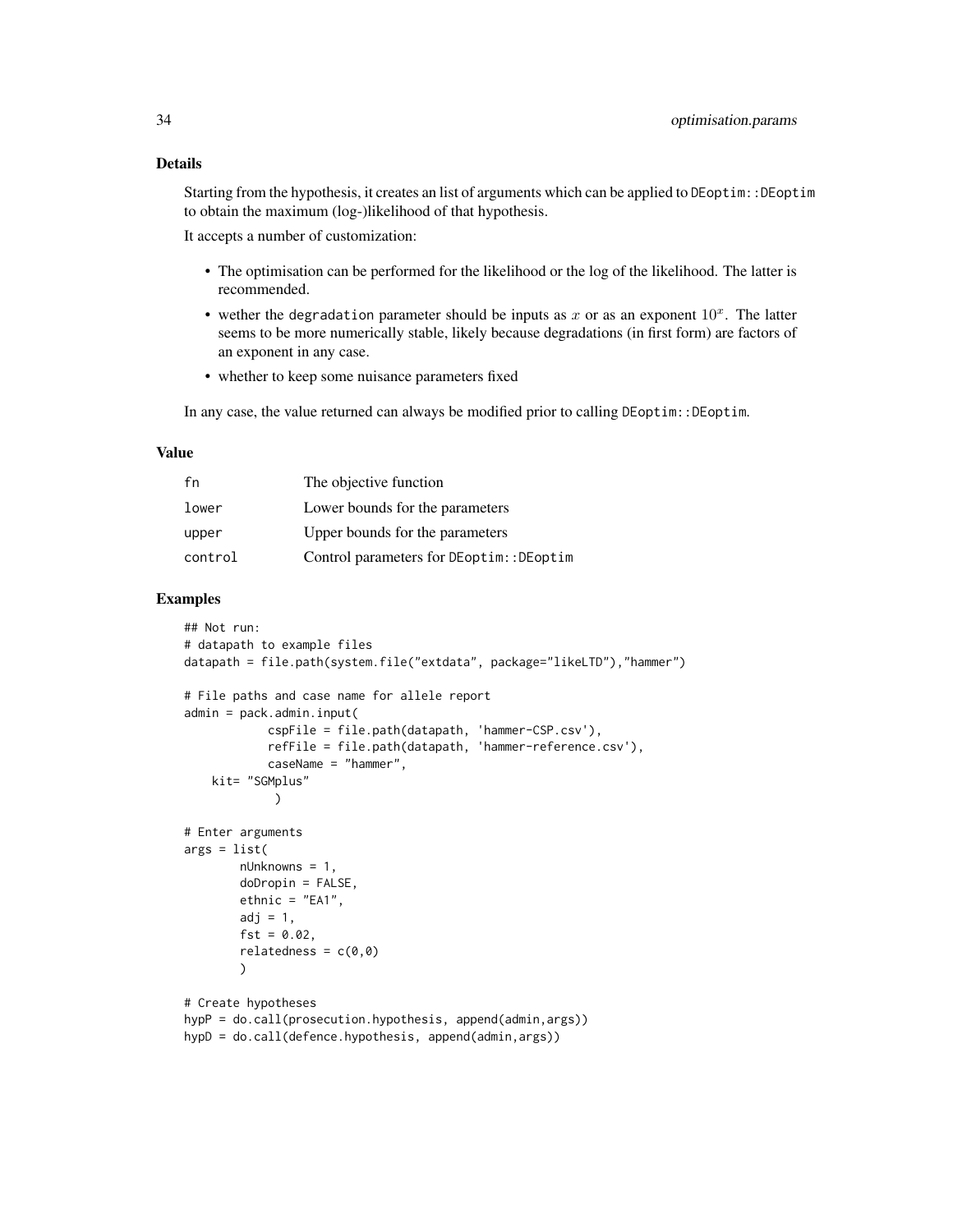### <span id="page-34-0"></span>optimisation.params.peaks 35

```
# Get parameters for optimisation
paramsP = optimisation.params(hypP)
paramsD = optimisation.params(hypD)
```
## End(Not run)

optimisation.params.peaks

*likeLTD::optimisation.params.peaks*

### Description

Creates a list of parameters to use with DEoptim::DEoptim for peak height data.

#### Usage

```
optimisation.params.peaks(hypothesis, verbose=TRUE, fixed=NULL,
                           logObjective=TRUE, logDegradation=TRUE,
                           arguments=NULL, zero=1e-6, throwError=FALSE,
                     withPenalties=TRUE, doLinkage=TRUE,objective=NULL, iterMax=25,
                           likeMatrix=FALSE,diagnose=FALSE,DEoptimStrategy=3,
   searchPopFactor=1,DEoptimF=0.8,DEoptimC=NULL,
maxDropin=100,...)
```

| hypothesis    | Hypothesis from which to perform maximization                                                                                                                                                                                                                                                                                                                                                                          |
|---------------|------------------------------------------------------------------------------------------------------------------------------------------------------------------------------------------------------------------------------------------------------------------------------------------------------------------------------------------------------------------------------------------------------------------------|
| verbose       | Wether to print likelihood each and every time the objective function is called                                                                                                                                                                                                                                                                                                                                        |
| fixed         | Names of the parameters to keep fixed                                                                                                                                                                                                                                                                                                                                                                                  |
| logObjective  | If TRUE (default), the objective function is the log10-likelihood.                                                                                                                                                                                                                                                                                                                                                     |
|               | logDegradation If TRUE (default), the degradation parameters are entered as $10x$                                                                                                                                                                                                                                                                                                                                      |
| arguments     | Initial parameters from which to start the maximization. If NULL, calls initial.arguments.                                                                                                                                                                                                                                                                                                                             |
| zero          | Epsilon to indicate lower and upper bounds as $\alpha \pm \epsilon$ that exclude the bound itself                                                                                                                                                                                                                                                                                                                      |
| throwError    | If TRUE, throws an error if the result is infinite                                                                                                                                                                                                                                                                                                                                                                     |
| withPenalties | If TRUE, then penalties are evaluated and used                                                                                                                                                                                                                                                                                                                                                                         |
| doLinkage     | Logical indicating whether or not to apply a correction for linked loci. This cor-<br>rection is only applied when Q and X are assumed to be siblings i.e. hypothesis\$relatedness= $c(0.5, 0)$<br>This multiplies the prosecution likelihood by $IMP_L/IMP_U$ , where $IMP_L$ is<br>the inverse match probability with linkage taken into account, and $IMP_U$ is the<br>same but without linkage taken into account. |
| objective     | Objective function produced from create.likelihood.vectors.peaks                                                                                                                                                                                                                                                                                                                                                       |
| iterMax       | Number of iterations to run the optimisation for before checking for convergence<br>within each step.                                                                                                                                                                                                                                                                                                                  |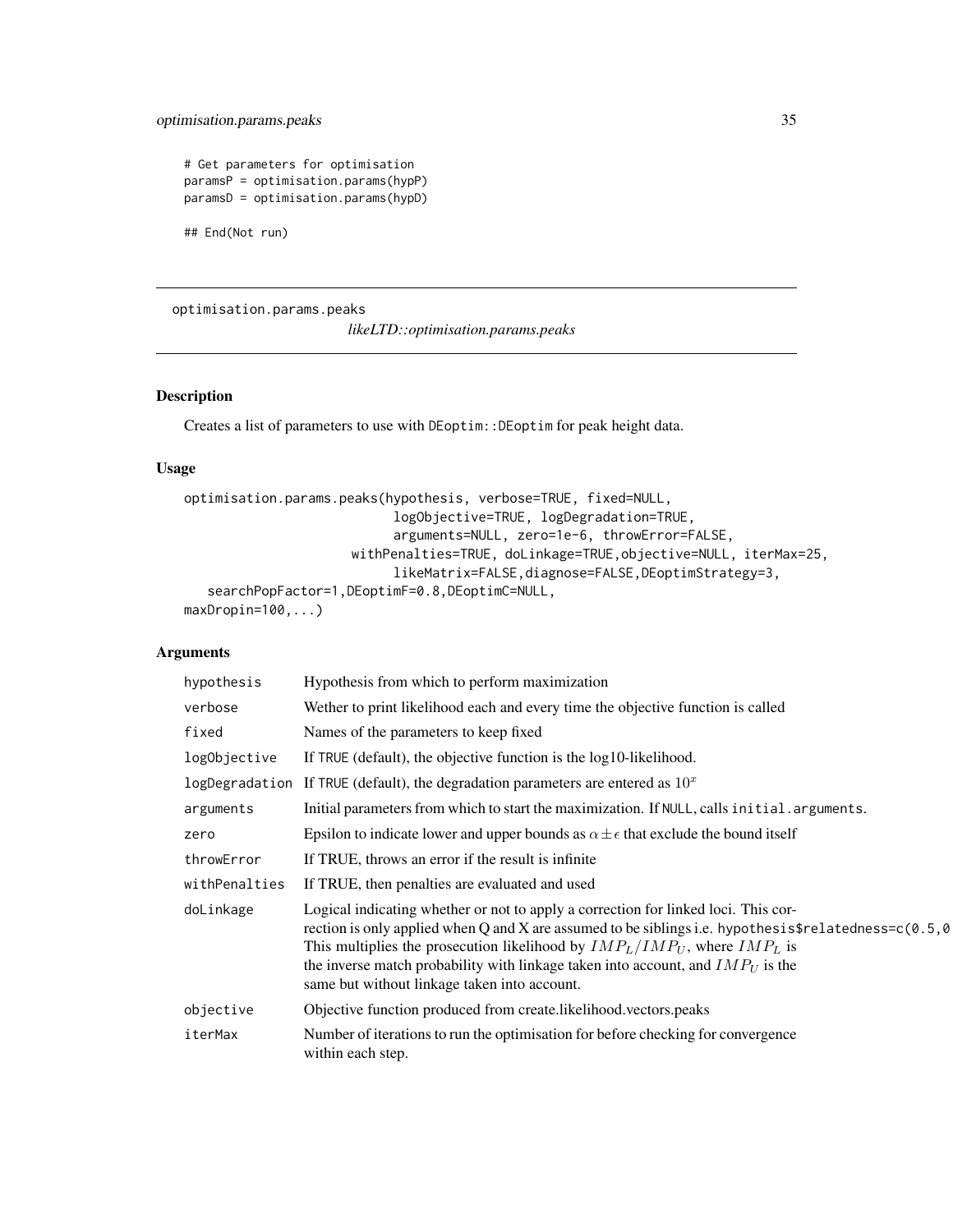| likeMatrix      | Whether to return likelihoods for every genotype combination, or a likelihood<br>summed over all genotypes after optimisation. Set to TRUE for individual geno-<br>type likelihoods. This is used for get. likely.genotypes.peaks. |  |
|-----------------|------------------------------------------------------------------------------------------------------------------------------------------------------------------------------------------------------------------------------------|--|
| diagnose        | Logical. If TRUE a list of peak heights, estimated mean peak heights and standard<br>deviation of peak heights is returned by result\$fn.                                                                                          |  |
| $\cdots$        | Any named parameter to modify the hypothesis, e.g. nUnknowns                                                                                                                                                                       |  |
| DEoptimStrategy |                                                                                                                                                                                                                                    |  |
|                 | Parameter to control the strategy used by DEoptim. See DEoptim:: DEoptim.control.                                                                                                                                                  |  |
| searchPopFactor |                                                                                                                                                                                                                                    |  |
|                 | The population size used by DE optim is search PopFactor multiplied by the<br>number of parameters to optimise over.                                                                                                               |  |
| DEoptimF        | Parameter to control differential weighting of DEoptim. See DEoptim: : DEoptim.control.                                                                                                                                            |  |
| DEoptimC        | Parameter to control the speed of crossover adaptation for DEoptim. See DEoptim: :DEoptim.control.                                                                                                                                 |  |
| maxDropin       | Upper bound for the dropin parameter to be used by evaluate.peaks. If you<br>wish to explain a minor cnotributor as dropin this value may need to be greater<br>than the default of 100.                                           |  |

### Details

Starting from the hypothesis, it creates a list of arguments which can be applied to DEoptim::DEoptim to obtain the maximum (log-)likelihood of that hypothesis.

It accepts a number of customizations:

- The optimisation can be performed for the likelihood or the log of the likelihood. The latter is recommended.
- whether the degradation parameter should be inputs as x or as an exponent  $10<sup>x</sup>$ . The latter seems to be more numerically stable, likely because degradations (in first form) are factors of an exponent in any case.
- whether to keep some nuisance parameters fixed.

In any case, the value returned can always be modified prior to calling evaluate.peaks.

#### Value

| f'n     | The objective function                   |
|---------|------------------------------------------|
| lower   | Lower bounds for the parameters          |
| upper   | Upper bounds for the parameters          |
| control | Control parameters for DEoptim:: DEoptim |

### Examples

```
## Not run:
# datapath to example files
datapath = file.path(system.file("extdata", package="likeLTD"),"laboratory")
```
# File paths and case name for allele report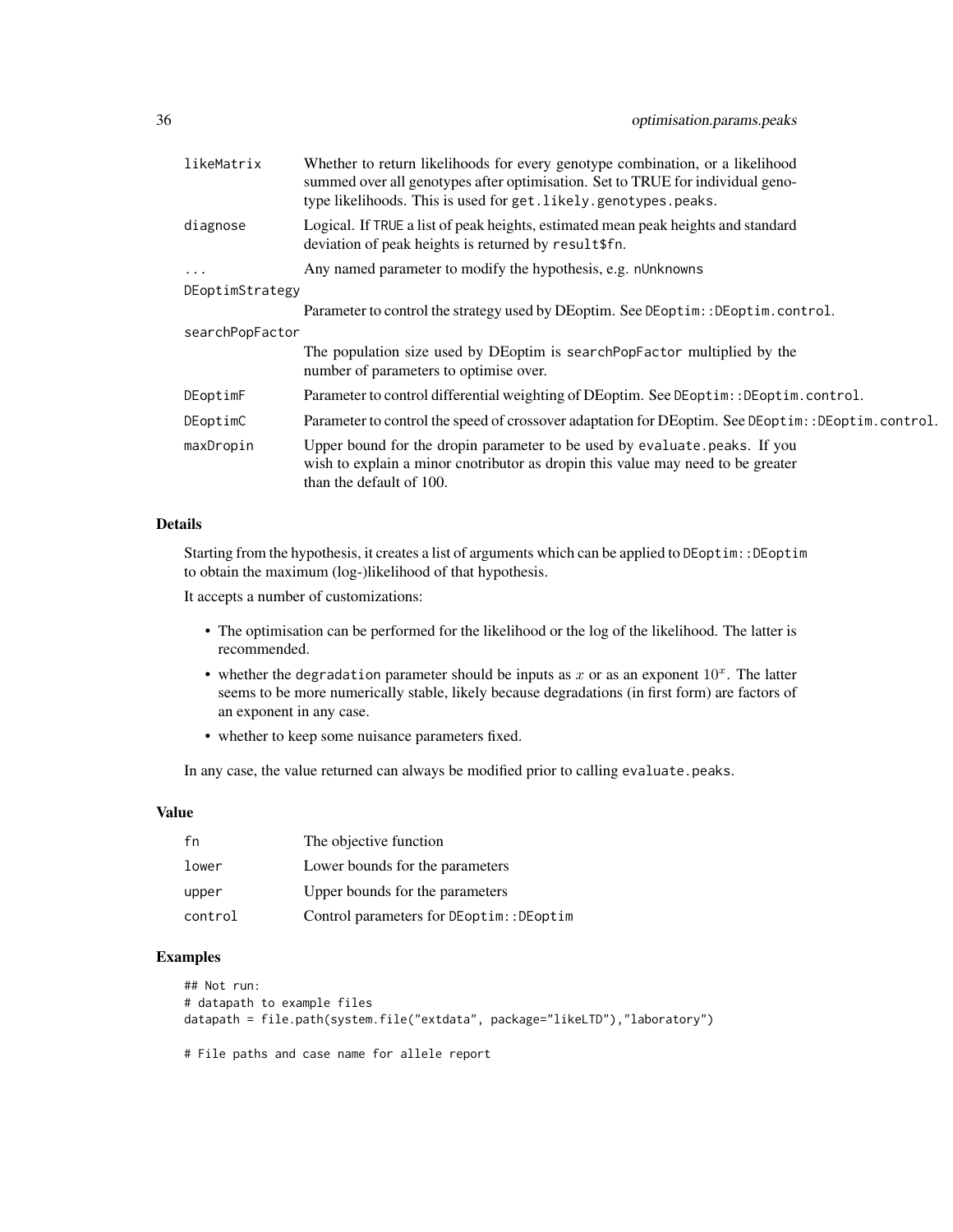```
admin = pack.admin.input.peaks(
            peaksFile = file.path(datapath, 'laboratory-CSP.csv'),
            refFile = file.path(datapath, 'laboratory-reference.csv'),
            caseName = "Laboratory",
            detectionThresh = 20
            )
# Enter arguments
args = list(nUnknowns = 1
        )
# Create hypotheses
hypP = do.call(prosecution.hypothesis.peaks, append(admin,args))
hypD = do.call(defence.hypothesis.peaks, append(admin,args))
# Get parameters for optimisation
paramsP = optimisation.params.peaks(hypP)
paramsD = optimisation.params.peaks(hypD)
# parameters without linkage adjustment
paramsP = optimisation.params.peaks(hypP,doLinkage=FALSE)
## End(Not run)
```
output.report *likeLTD::output.report*

### Description

Outputs a docx report of results.

#### Usage

```
output.report(prosecutionHypothesis,defenceHypothesis,
                      results,file=NULL)
```

| prosecutionHypothesis |                                                                                                               |
|-----------------------|---------------------------------------------------------------------------------------------------------------|
|                       | The output from prosecution. hypothesis.                                                                      |
| defenceHypothesis     |                                                                                                               |
|                       | The output from defence. hypothesis.                                                                          |
| results               | The output from evaluate.                                                                                     |
| file                  | A file name for the output report. By default a filename is created to avoid over<br>writing a previous file. |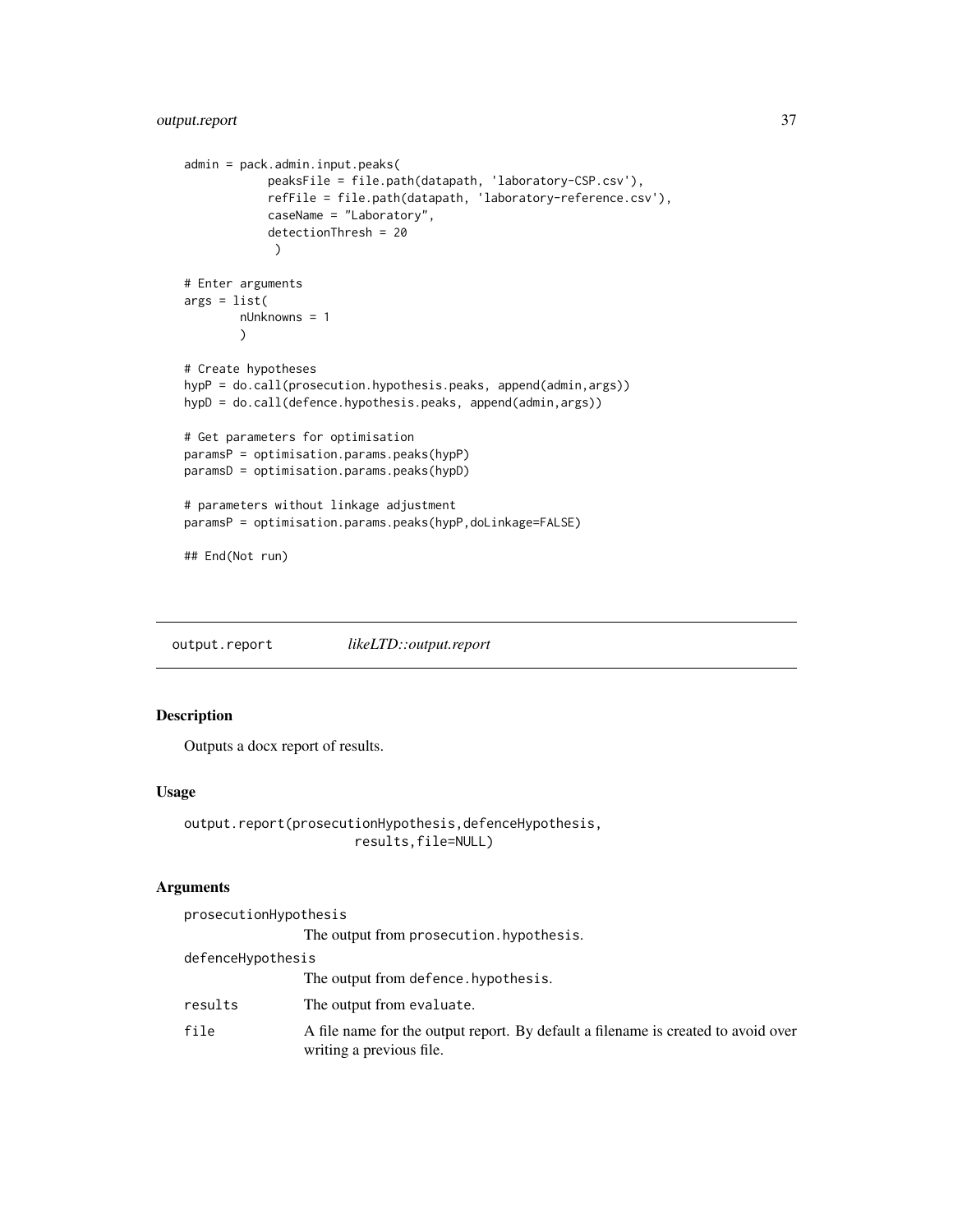### <span id="page-37-0"></span>Details

Creates a docx containing all results, placed in the directory specified by admin\$outputPath. Results include both the pre-evaluation assessment of the alleles from both the reference profiles and the crime scene profile, and the post-evaluation results of the likelihoods and weight of evidence.

#### Examples

```
## Not run:
# datapath to example files
datapath = file.path(system.file("extdata", package="likeLTD"),"hammer")
# File paths and case name for allele report
admin = pack.admin.input(
            cspFile = file.path(datapath, 'hammer-CSP.csv'),
            refFile = file.path(datapath, 'hammer-reference.csv'),
            caseName = "hammer",
   kit= "SGMplus"
             )
# Enter arguments
args = list(nUnknowns = 1,
        doDropin = FALSE,
       ethnic = "EA1",
       adj = 1,
       fst = 0.02,
        relatedness = c(0,0))
# Create hypotheses
hypP = do.call(prosecution.hypothesis, append(admin,args))
hypD = do.call(defence.hypothesis, append(admin,args))
# Get parameters for optimisation
paramsP = optimisation.params(hypP)
paramsD = optimisation.params(hypD)
# Run optimisation
# n.steps set for demonstration purposes
results = evaluate(paramsP, paramsD, n.steps=1)
# Generate output report
output.report(hypP,hypD,results)
## End(Not run)
```
output.report.peaks *likeLTD::output.report.peaks*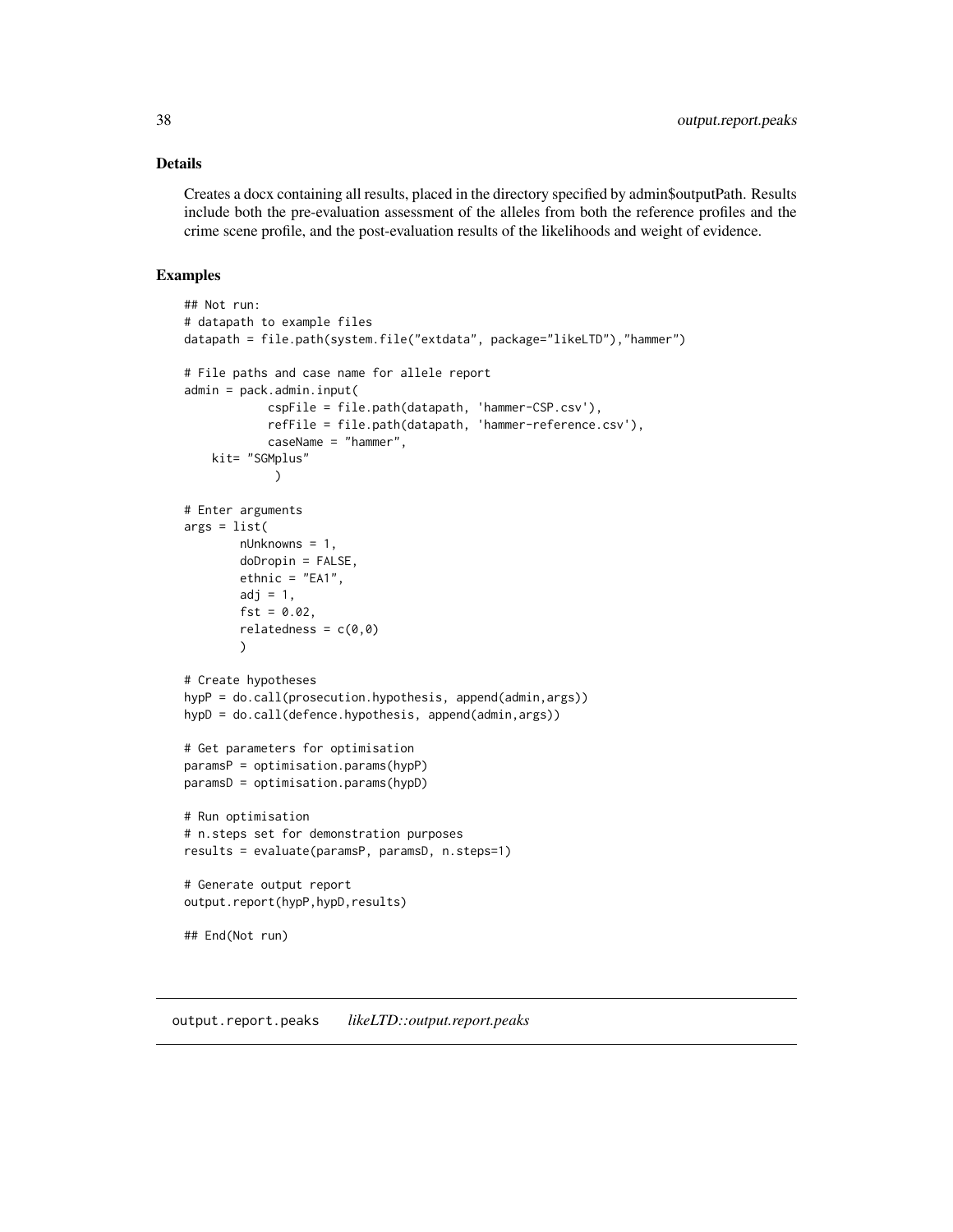### output.report.peaks 39

#### Description

Outputs a docx report of results.

#### Usage

```
output.report.peaks(prosecutionHypothesis,defenceHypothesis,
                      results,file=NULL,figRes=300)
```
#### Arguments

| prosecutionHypothesis |                                                                                                               |
|-----------------------|---------------------------------------------------------------------------------------------------------------|
|                       | The output from prosecution. hypothesis. peaks.                                                               |
| defenceHypothesis     |                                                                                                               |
|                       | The output from defence. hypothes is . peaks.                                                                 |
| results               | The output from evaluate. peaks.                                                                              |
| file                  | A file name for the output report. By default a filename is created to avoid over<br>writing a previous file. |
| figRes                | Resolution of figures in the output report. Defaults to 300 DPI.                                              |

### Details

Creates a docx containing all results, placed in the directory specified by admin\$outputPath. Results include both the pre-evaluation assessment of the crime-stain and reference profiles, and the postevaluation results of the likelihoods and weight of evidence.

```
## Not run:
# datapath to example files
datapath = file.path(system.file("extdata", package="likeLTD"),"laboratory")
# File paths and case name for allele report
admin = pack.admin.input.peaks(
            peaksFile = file.path(datapath, 'laboratory-CSP.csv'),
            refFile = file.path(datapath, 'laboratory-reference.csv'),
            caseName = "Laboratory",
            detectionThresh = 20
            )
# Enter arguments
args = list(nUnknowns = 1
       )
# Create hypotheses
hypP = do.call(prosecution.hypothesis.peaks, append(admin,args))
hypD = do.call(defence.hypothesis.peaks, append(admin,args))
# Get parameters for optimisation
paramsP = optimisation.params.peaks(hypP)
```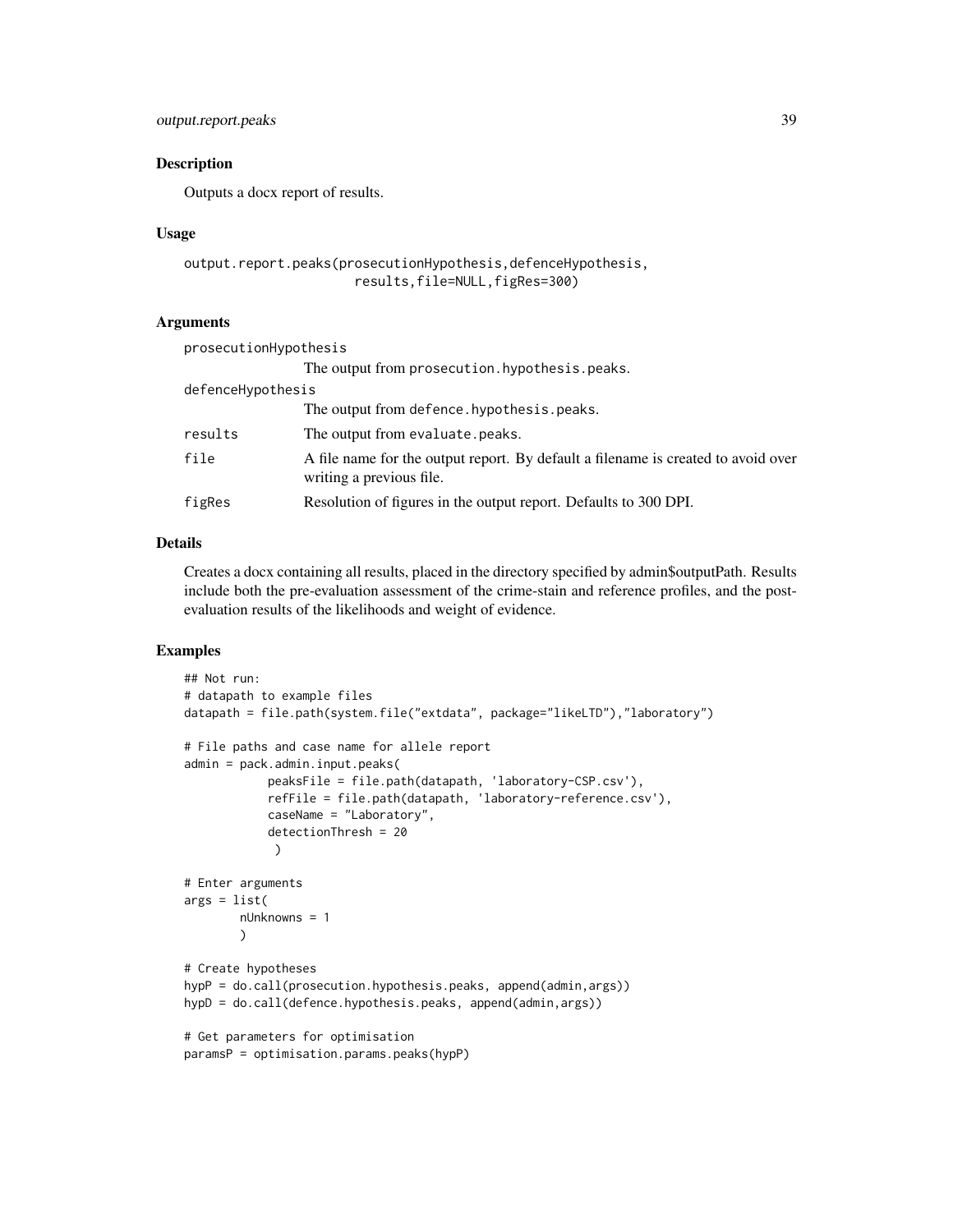```
paramsD = optimisation.params.peaks(hypD)
# reduce number of iterations for demonstration purposes
paramsP$control$itermax=25
paramsD$control$itermax=25
# Run optimisation
# n.steps and converge set for demonstration purposes
results = evaluate.peaks(paramsP, paramsD, n.steps=1,
      converge=FALSE)
# generate output report
output.report.peaks(hypP,hypD,results)
## End(Not run)
```
pack.admin.input *likeLTD::pack.admin.input*

#### Description

Packs and verifies administrative information. Only used in allele report.

#### Usage

```
pack.admin.input(cspFile, refFile, caseName='dummy',
                        databaseFile=NULL, kit=NULL, linkageFile=NULL,
                         outputPath=getwd())
```
### Arguments

| cspFile      | Mixed crime scene profile.                             |
|--------------|--------------------------------------------------------|
| refFile      | Reference profiles.                                    |
| caseName     | Name of the current case.                              |
| databaseFile | Path to the allele database.                           |
| kit          | Database to use if database File not specified.        |
| linkageFile  | Path to file with recombination rates for linked loci. |
| outputPath   | Path where the output should be stored.                |

```
## Not run:
# datapath to example files
datapath = file.path(system.file("extdata", package="likeLTD"),"hammer")
# File paths and case name for allele report
admin = pack.admin.input(
```
<span id="page-39-0"></span>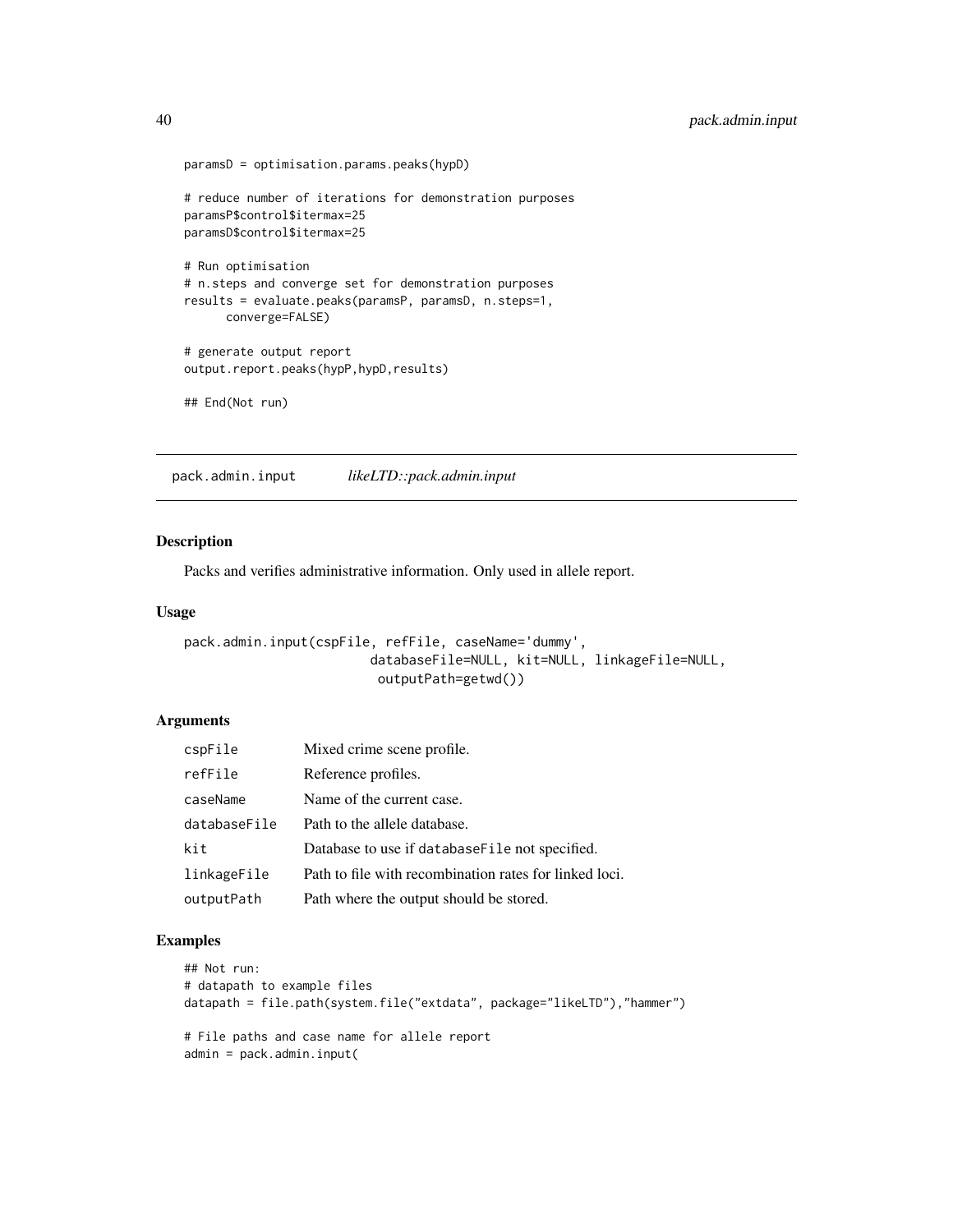```
cspFile = file.path(datapath, 'hammer-CSP.csv'),
            refFile = file.path(datapath, 'hammer-reference.csv'),
            caseName = "hammer",
   kit= "SGMplus"
            )
## End(Not run)
```
pack.admin.input.peaks

*likeLTD::pack.admin.input.peaks*

#### Description

Packs and verifies administrative information. Can be used as partial input for defence. hypothesis.peaks and prosecution.hypothesis.peaks

### Usage

```
pack.admin.input.peaks(peaksFile, refFile, caseName='dummy',
                        databaseFile=NULL, kit=NULL, linkageFile=NULL,
                        detectionThresh=20,outputPath=getwd())
```
#### Arguments

| peaksFile       | Crime scene profile with peak height data                                                                                                                                                                                                                                                                                |
|-----------------|--------------------------------------------------------------------------------------------------------------------------------------------------------------------------------------------------------------------------------------------------------------------------------------------------------------------------|
| refFile         | Reference profiles                                                                                                                                                                                                                                                                                                       |
| caseName        | Name of the current case                                                                                                                                                                                                                                                                                                 |
| databaseFile    | Path to the allele database                                                                                                                                                                                                                                                                                              |
| kit             | Database to use if database File not specified                                                                                                                                                                                                                                                                           |
| linkageFile     | Path to file with recombination rates for linked loci                                                                                                                                                                                                                                                                    |
| outputPath      | Path where the output should be stored. Defaults to current working directory.                                                                                                                                                                                                                                           |
| detectionThresh |                                                                                                                                                                                                                                                                                                                          |
|                 | The detection threshold used to analyse peak heights from electrophoresis. This<br>may be a single value, or a list of one value per locus. No peaks in the CSP<br>should have a peak height below this value if a single value. No peaks in a given<br>locus should have a peak height below the specified locus value. |

```
## Not run:
# datapath to example files
datapath = file.path(system.file("extdata", package="likeLTD"),"laboratory")
# File paths and case name for allele report
admin = pack.admin.input.peaks(
```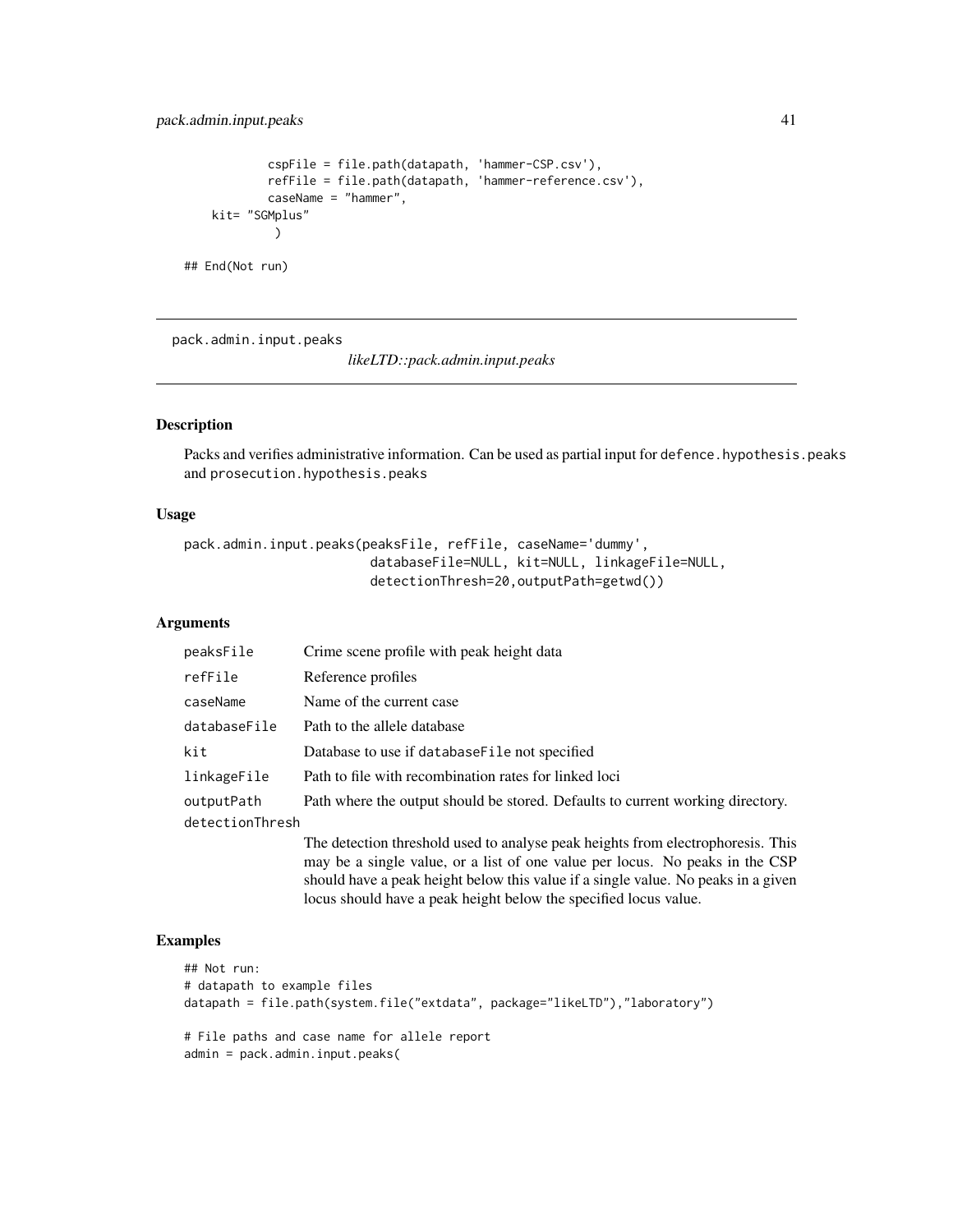```
peaksFile = file.path(datapath, 'laboratory-CSP.csv'),
            refFile = file.path(datapath, 'laboratory-reference.csv'),
            caseName = "Laboratory",
            detectionThresh = 20
            )
## End(Not run)
```
peaks.results.plot *likeLTD::peaks.results.plot*

### Description

Plot distribution of fitted peaks along with actual peak heights.

#### Usage

```
peaks.results.plot(hyp,res,replicate=1,toplot=NULL,fileName=NULL,...)
```
### Arguments

| hyp       | Hypothesis used to generate parameters for optimisation.                                          |
|-----------|---------------------------------------------------------------------------------------------------|
| res       | Either prosecution or defence results from evaluate. peaks e.g. results\$Pros<br>or results\$Def. |
| replicate | Which replicate results to plot.                                                                  |
| toplot    | Integer vector indicating which loci to plot. If NULL, all loci are plotted.                      |
| fileName  | Output file name for plot. If NULL the plot is output to a plot window instead.                   |
| $\cdots$  | Extra parameters to pass to boxplot.                                                              |

### Details

CSP peak heights for a single replicate are plotted, with boxplots representing the distribution for each peak height estimated through optimisation.

### Value

Pdf file or plot window.

### See Also

plot.CSP.heights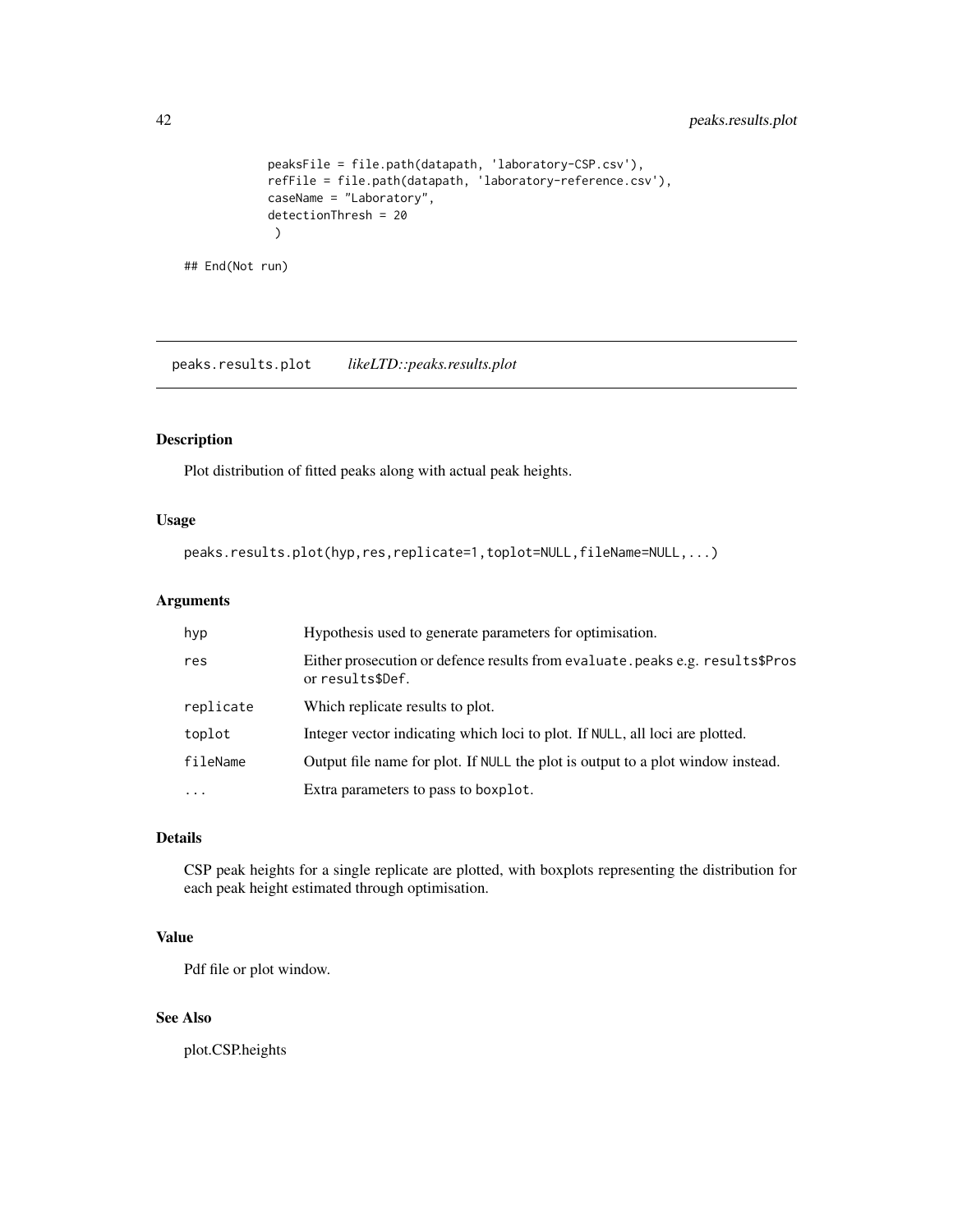#### <span id="page-42-0"></span>penalties 43

```
## Not run:
# datapath to example files
datapath = file.path(system.file("extdata", package="likeLTD"),"laboratory")
# File paths and case name for allele report
admin = pack.admin.input.peaks(
            peaksFile = file.path(datapath, 'laboratory-CSP.csv'),
            refFile = file.path(datapath, 'laboratory-reference.csv'),
            caseName = "Laboratory",
            detectionThresh = 20
             )
# Enter arguments
args = list(nUnknowns = 1
        )
# Create hypotheses
hypP = do.call(prosecution.hypothesis.peaks, append(admin,args))
hypD = do.call(defence.hypothesis.peaks, append(admin,args))
# Get parameters for optimisation
paramsP = optimisation.params.peaks(hypP)
paramsD = optimisation.params.peaks(hypD)
# reduce number of iterations for demonstration purposes
paramsP$control$itermax=25
paramsD$control$itermax=25
# Run optimisation
# n.steps and converge set for demonstration purposes
results = evaluate.peaks(paramsP, paramsD, n.steps=1,
      converge=FALSE)
# plot fitted results under prosecution
peaks.results.plot(hypP,results$Pros)
# plot fitted results under defence
peaks.results.plot(hypD,results$Def)
# plot fitted results for first four loci
peaks.results.plot(hypP,results$Pros,toplot=1:4)
## End(Not run)
```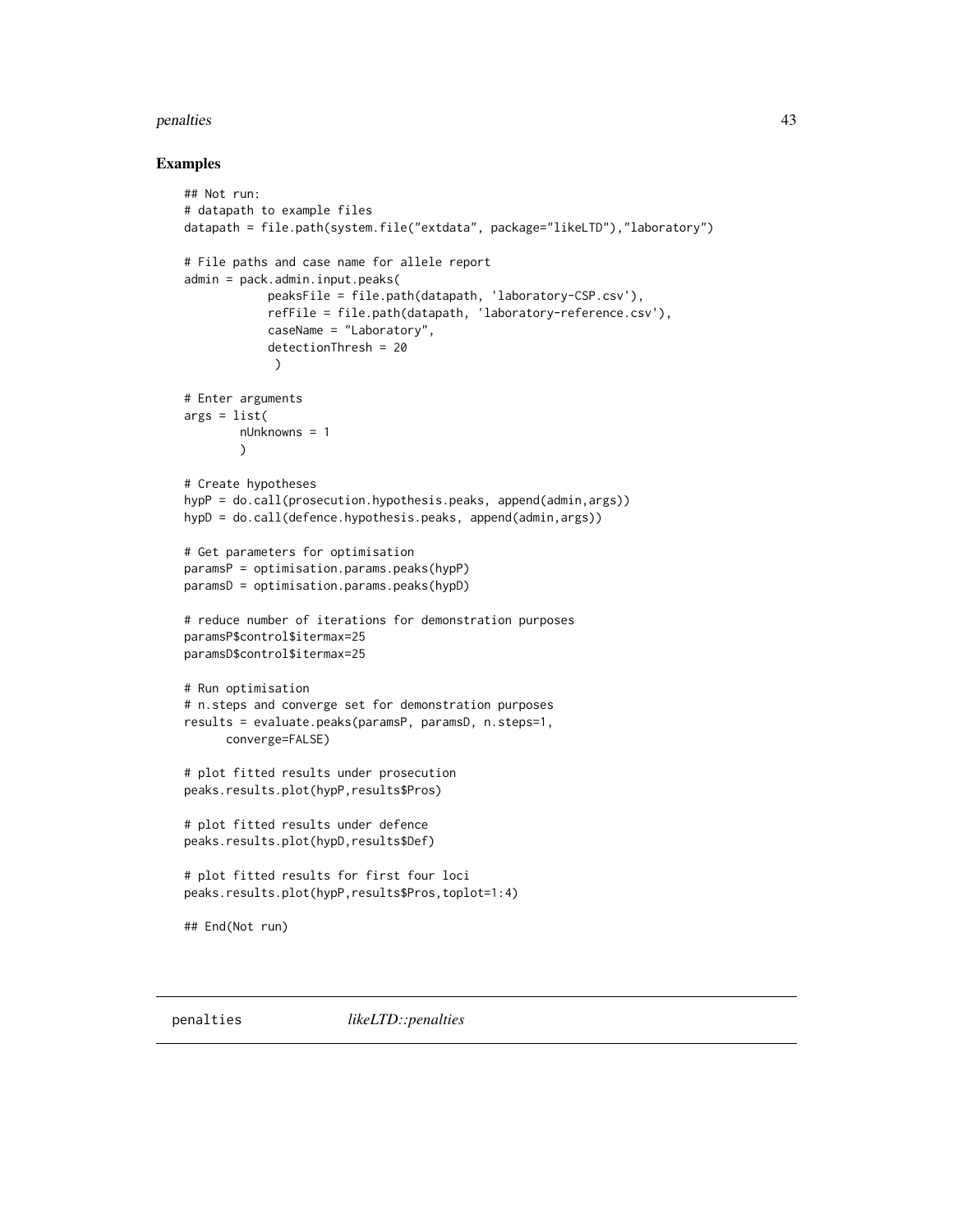44 penalties

#### **Description**

Returns the penalty for the current arguments

#### Usage

```
penalties(locusAdjustment, power, dropout, degradation=NULL,
                 rcont=NULL, dropin, locusAdjPenalty=50, dropinPenalty=2,
                 degradationPenalty=50, bemn=-4.35, besd=0.38, ...)
```
#### Arguments

| locusAdjustment    |                                                                            |  |
|--------------------|----------------------------------------------------------------------------|--|
|                    | Locus adjustment for each locus                                            |  |
| power              | Tvedebrink exponent                                                        |  |
| dropout            | Ignored                                                                    |  |
| degradation        | Degradation parameters                                                     |  |
| rcont              | Ignored.                                                                   |  |
| dropin             | Dropin rate                                                                |  |
| locusAdjPenalty    |                                                                            |  |
|                    | Penalty parameter for the locus adjustments                                |  |
| dropinPenalty      | Penalty parameter for the dropin rate                                      |  |
| degradationPenalty |                                                                            |  |
|                    | Penalty parameter for the degradation parameters                           |  |
| bemn               | Mean of the normal distribution used to penalize degradation               |  |
| besd               | Standard deviation of the normal distribution used to penalize degradation |  |
| $\ddots$           | Ignored                                                                    |  |
|                    |                                                                            |  |

### Details

The penalties are applied if and only if the relevant arguments (locusAdjustment, dropin, degradation, power) are provided. The penalties are as follows:

- dropin: $e^{-d*p}$  where d is the dropin rate and p the associated penalty. The values is normalized to one locus.
- degradation: $e^{-p\sum d}$  where d are the degradation values and p is the associated penalty
- power:dnorm(t, bemn, besd) where t is the Tvedebrink exponent, dnorm is the density of the normal distribution with mean bemn and standard deviation besd
- locusAdjustment:dgamma(a, p, p) where a is the locus adjustment, dgamma is the density of the Gamma distribution with p its shape and rate

Some of these penalties are meant to be applied simultaneously across all loci. Since we want penalties *per* locus, a normalization  $p^{\frac{1}{n}}$  is applied, where p is the penalty and n the number of loci.

#### Value

An array of penalties per locus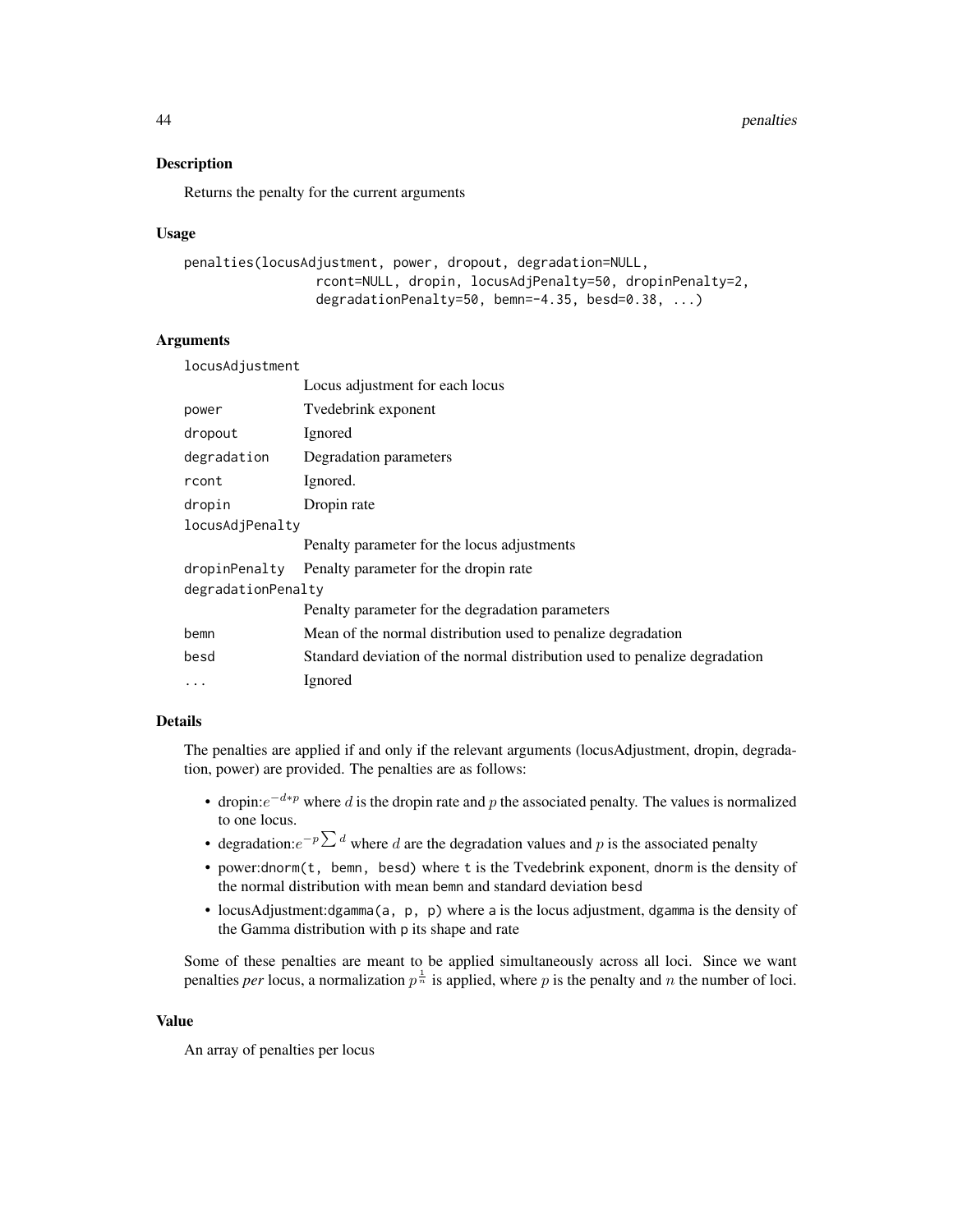### <span id="page-44-0"></span>See Also

create.likelihood.vectors, create.likelihood.log, create.likelihood, Objective Functions

plotLikelihood.2d *likeLTD::plotLikelihood.2d*

### Description

Plots two dimensional graph of likelihood for two input directions.

### Usage

```
plotLikelihood.2d(hypothesis, which=c(1, 2), large=100, N=20,
                         arguments=NULL, x=NULL, y=NULL, logObjective=TRUE,
                         logDegradation=TRUE, contours=list(), ...)
```

| hypothesis   | Hypothesis from which to derive the likelihood                                                                                 |
|--------------|--------------------------------------------------------------------------------------------------------------------------------|
| which        | Indices of the arguments for which to plot likelihood                                                                          |
| large        | Number with which to replace Inf in upper and lower bounds. Can be a 2-tuple.                                                  |
| N            | Number of points per axis. Can be a 2-tuple.                                                                                   |
| arguments    | Arguments to the likelihood. Defines values for dimensions that are not plotted.<br>Defaults to initial.arguments $(\ldots)$ . |
| X            | Range over which to plot abcissa                                                                                               |
| У            | Range over which to plot ordinate                                                                                              |
| logObjective | Whether to plot log-likelihood                                                                                                 |
|              | logDegradation Whether to input degradation as $10x$                                                                           |
| contours     | Arguments to stat_contour                                                                                                      |
| $\cdots$     | Other arguments are fed to the internal call to optimisation. params                                                           |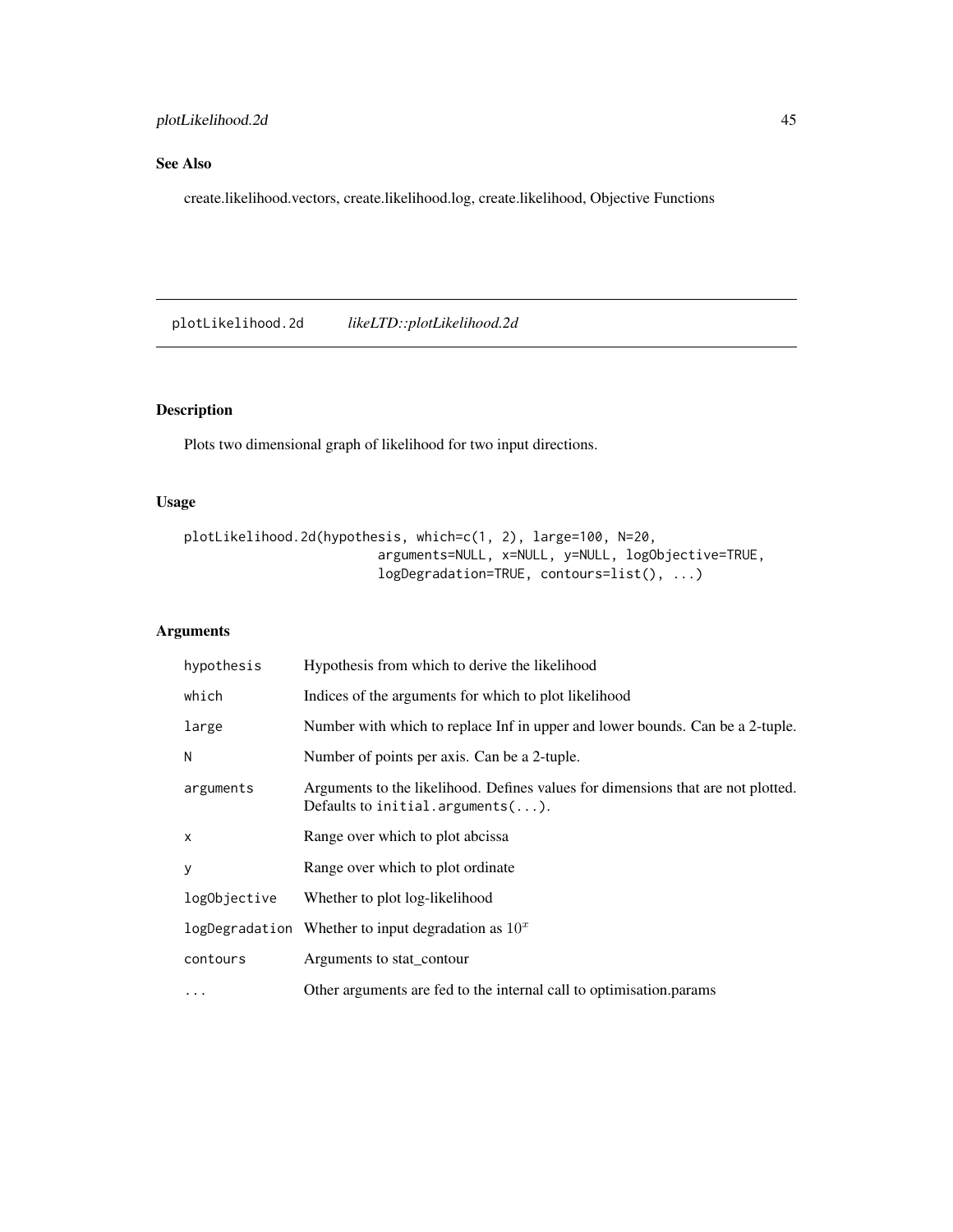<span id="page-45-0"></span>prosecution.hypothesis

*likeLTD::prosecution.hypothesis*

### Description

Helper function to create the input for the prosecution.

### Usage

```
prosecution.hypothesis(cspFile, refFile, ethnic='NDU1', nUnknowns=0,
                        adj=1e0, fst=0.02, databaseFile=NULL,
                        linkageFile=NULL,
                        doDropin=FALSE,
                        combineRare=TRUE, rareThreshold=0.05,
                        kit=NULL, relationship=0, ...)
```

| cspFile       | Path to the crime scene profile.                                                                                                                                                                                |
|---------------|-----------------------------------------------------------------------------------------------------------------------------------------------------------------------------------------------------------------|
| refFile       | Path to the known profiles.                                                                                                                                                                                     |
| ethnic        | Ethnicity, e.g. subgroup within the allele frequency database.                                                                                                                                                  |
| nUnknowns     | Number of unknown contributors for which to perform calculation.                                                                                                                                                |
| adj           | Allele frequency adjustment parameter.                                                                                                                                                                          |
| fst           | Allele fraction adjustment $F_{ST}$ .                                                                                                                                                                           |
| databaseFile  | Path to the allele database. If NULL, then defaults to the NGMS elect database<br>provided with likeLTD.                                                                                                        |
| linkageFile   | Path to recombination rate information. If NULL then defaults to the linkage file<br>provided with likeLTD. Only used if relatedness= $c(0.5, 0.25)$ i.e. when Q<br>and X are siblings.                         |
| relationship  | Specified relationship between Q and X. Can take values of 0=unrelated, 1=par-<br>ent/offspring, 2=siblings, 3=uncle/nephew, 4=half-uncle/half-nephew, 5=cousins,<br>6=grandparent/grandchild, 7=half-siblings. |
| doDropin      | Whether or not to model drop-in.                                                                                                                                                                                |
| combineRare   | Whether or not to combine rare unobserved alleles into a single allele.                                                                                                                                         |
| rareThreshold | If combineRare=TRUE, this is the probability threshold below which an allele is<br>classed as rare, and therefore combined with other rare unobserved alleles.                                                  |
| kit           | Parameter specifying which allele database supplied with likeLTD to use if<br>linkageFile is not specified. Possibilities are "DNA17", "Identifiler" and "SGM-<br>plus".                                        |
| $\cdots$      | Other parameters to determine how to perform calculations.                                                                                                                                                      |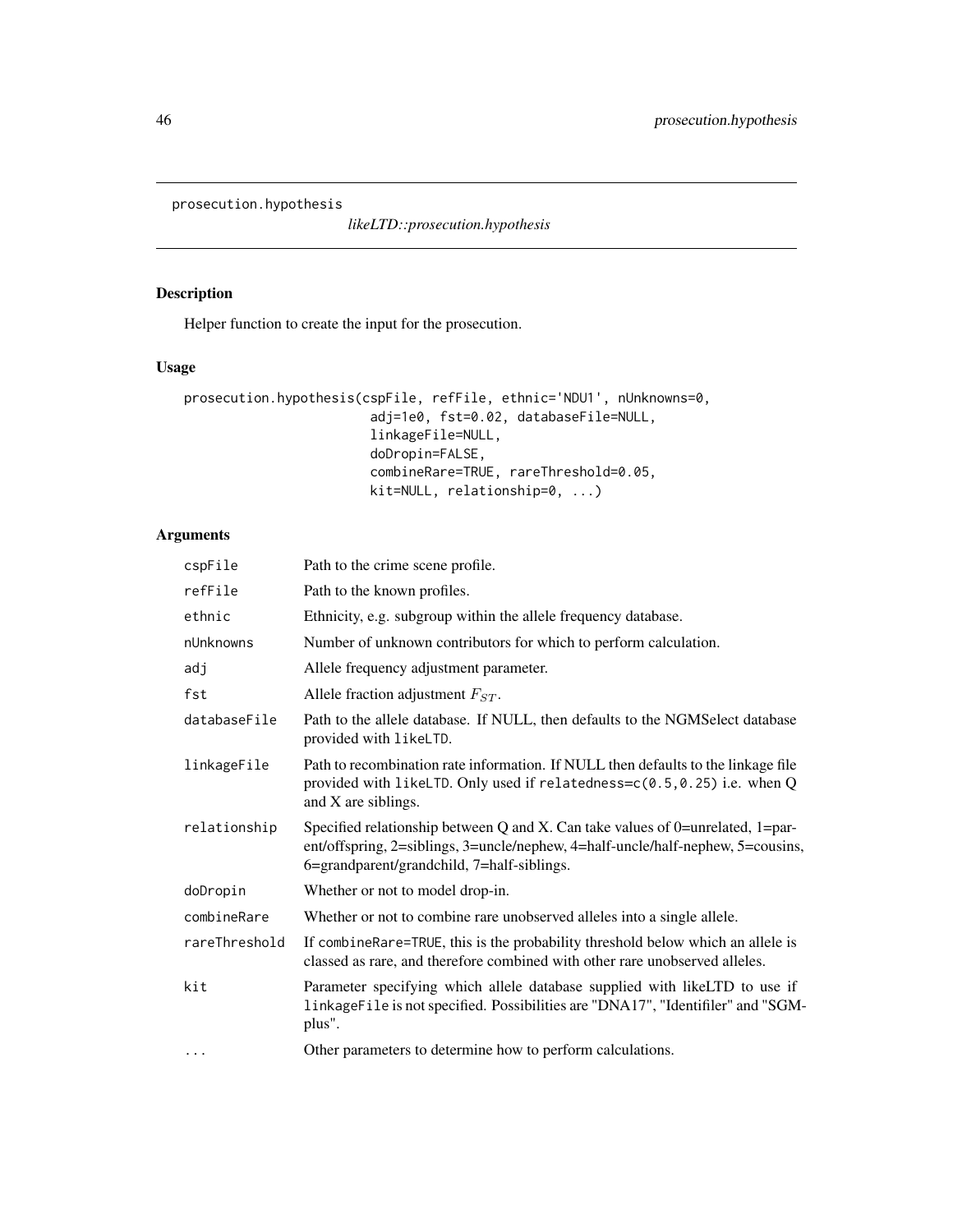### <span id="page-46-0"></span>Details

It loads the CSP, known profiles, and allele database from file. It makes sure the relatedness factor is zero. It sets the reference individual to the first queried individual, unless it is not subject to dropout. In that case, the reference individual is the first individual with dropout.

#### Value

A list of named input parameters, or hypothesis, suitable for the prosecution.

#### See Also

defence.hypothesis

#### Examples

```
## Not run:
# datapath to example files
datapath = file.path(system.file("extdata", package="likeLTD"),"hammer")
# File paths and case name for allele report
admin = pack.admin.input(
            cspFile = file.path(datapath, 'hammer-CSP.csv'),
            refFile = file.path(datapath, 'hammer-reference.csv'),
            caseName = "hammer",
   kit= "SGMplus"
             )
# Enter arguments
args = list(
       nUnknowns = 1,
        doDropin = FALSE,
        ethnic = "EA1",adj = 1,fst = 0.02,
        relatedness = c(0,0))
# Create hypotheses
hypP = do.call(prosecution.hypothesis, append(admin,args))
hypD = do.call(defence.hypothesis, append(admin,args))
## End(Not run)
```
prosecution.hypothesis.peaks

*likeLTD::prosecution.hypothesis.peaks*

#### Description

Helper function to create the input for the prosecution using peak height data.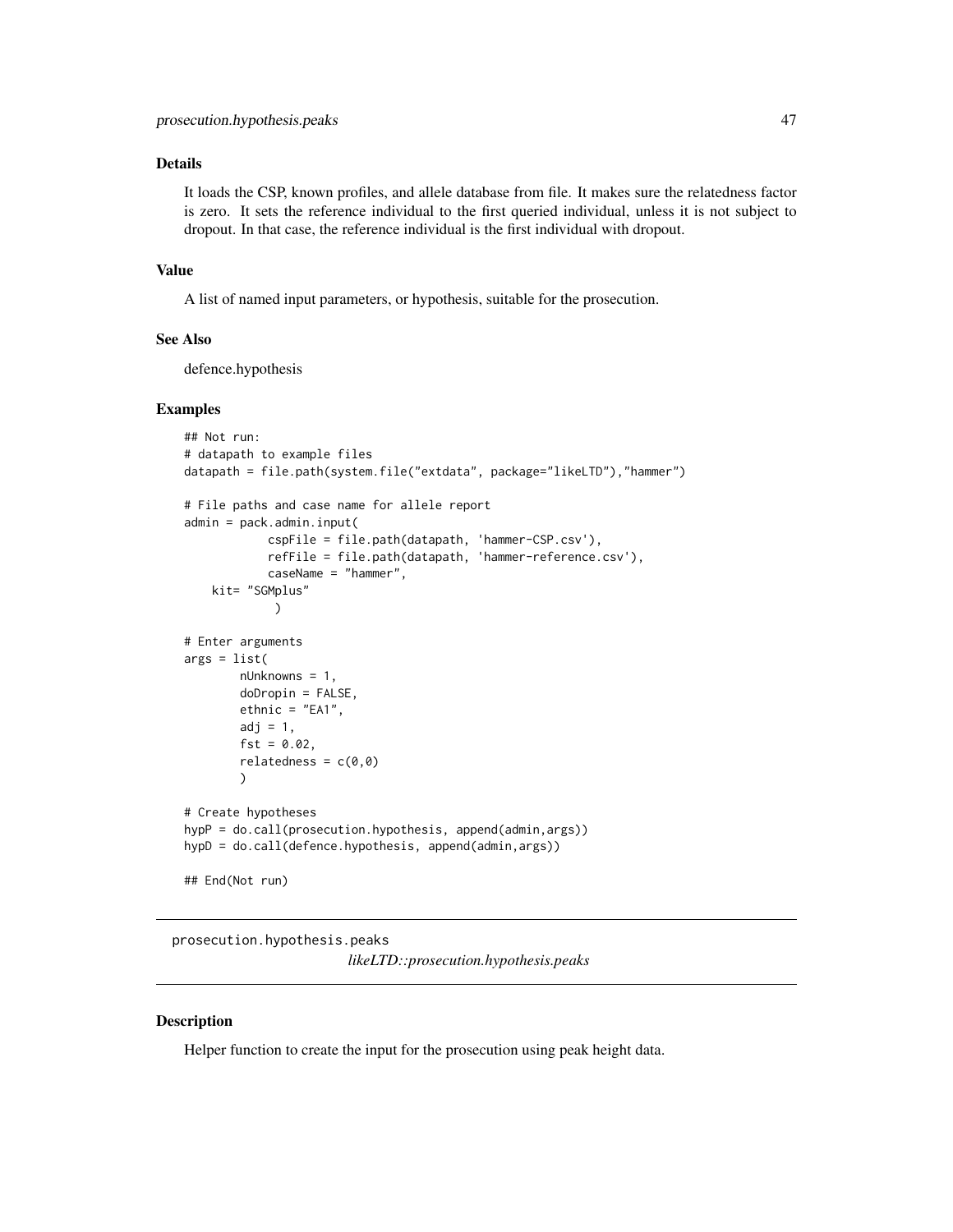### Usage

```
prosecution.hypothesis.peaks(peaksFile, refFile, ethnic='NDU1', nUnknowns=0,
                        adj=1e0, fst=0.03,
                        linkageFile=NULL, databaseFile=NULL,
                        detectionThresh=20, doDropin=FALSE,
                        doDoubleStutter=TRUE,doOverStutter=TRUE,
                        combineRare=TRUE, rareThreshold=1,
                        kit=NULL, relationship=0, ...)
```
### Arguments

| peaksFile       | Path to the crime scene profile.                                                                                                                                                                                       |
|-----------------|------------------------------------------------------------------------------------------------------------------------------------------------------------------------------------------------------------------------|
| refFile         | Path to the known profiles.                                                                                                                                                                                            |
| ethnic          | Ethnicity, e.g. subgroup within the allele frequency database.                                                                                                                                                         |
| nUnknowns       | Number of unknown contributors for which to perform calculation.                                                                                                                                                       |
| adj             | Allele frequency adjustment parameter.                                                                                                                                                                                 |
| fst             | Allele fraction adjustment $F_{ST}$ .                                                                                                                                                                                  |
| databaseFile    | Path to the allele database. If NULL, then defaults to the NGMSelect database<br>provided with likeLTD. Must include longest uninterrupted sequence (LUS)<br>values for alleles.                                       |
| linkageFile     | Path to recombination rate information. If NULL then defaults to the linkage<br>file provided with likeLTD. Only used if relationship is not 0 or 1 i.e. when<br>Q and X are closely related but not parent/offspring. |
| relationship    | Specified relationship between Q and X. Can take values of 0=unrelated, 1=par-<br>ent/offspring, 2=siblings, 3=uncle/nephew, 4=half-uncle/half-nephew, 5=cousins,<br>6=grandparent/grandchild, 7=half-siblings.        |
| detectionThresh |                                                                                                                                                                                                                        |
|                 | Detection threshold for peaks. Can be a single value, or a named list containing<br>one value per locus.                                                                                                               |
| doDropin        | Whether or not to model drop-in. Note dropin is not currently possible with the<br>peak heights model.                                                                                                                 |
| doDoubleStutter |                                                                                                                                                                                                                        |
|                 | Logical. Whether or not to model double stutter.                                                                                                                                                                       |
| do0verStutter   | Logical. Whether or not to model over stutter.                                                                                                                                                                         |
| combineRare     | Whether or not to combine rare unobserved alleles into a single allele.                                                                                                                                                |
| rareThreshold   | If combineRare=TRUE, this is the probability threshold below which an allele is<br>classed as rare, and therefore combined with other rare unobserved alleles.                                                         |
| kit             | Parameter specifying which allele database supplied with likeLTD to use if<br>linkageFile is not specified. Possibilities are "DNA17-lus".                                                                             |
| $\cdots$        | Other parameters to determine how to perform calculations.                                                                                                                                                             |
|                 |                                                                                                                                                                                                                        |

### Details

It loads the CSP, known profiles, and allele database from file.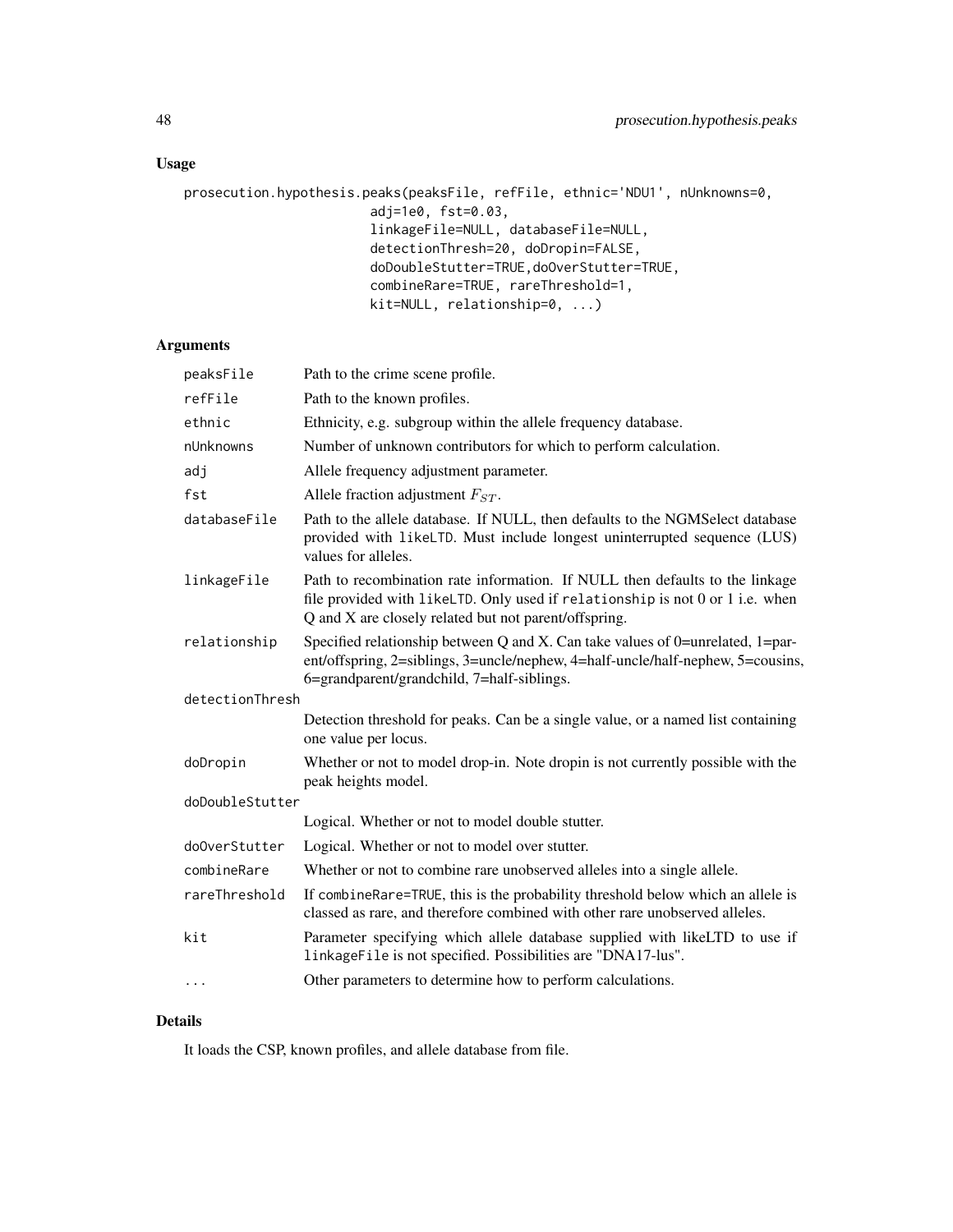```
read.csp.profile 49
```
### Value

A list of named input parameters, or hypothesis, suitable for the prosecution.

### See Also

defence.hypothesis.peaks

#### Examples

```
## Not run:
# datapath to example files
datapath = file.path(system.file("extdata", package="likeLTD"),"laboratory")
# File paths and case name for allele report
admin = pack.admin.input.peaks(
            peaksFile = file.path(datapath, 'laboratory-CSP.csv'),
            refFile = file.path(datapath, 'laboratory-reference.csv'),
            caseName = "Laboratory",
            detectionThresh = 20
             )
# Enter arguments
args = list(nUnknowns = 1
        )
# Create hypotheses
hypP = do.call(prosecution.hypothesis.peaks, append(admin,args))
hypD = do.call(defence.hypothesis.peaks, append(admin,args))
## End(Not run)
```
read.csp.profile *likeLTD::read.csp.profile*

#### Description

Reads the Crime Scene Profile from a CSV file.

#### Usage

```
read.csp.profile(path)
```
#### Arguments

path Path to the crime scene profile.

#### Details

The input is a file in the CSV format (comma-separated values). It should have the following form: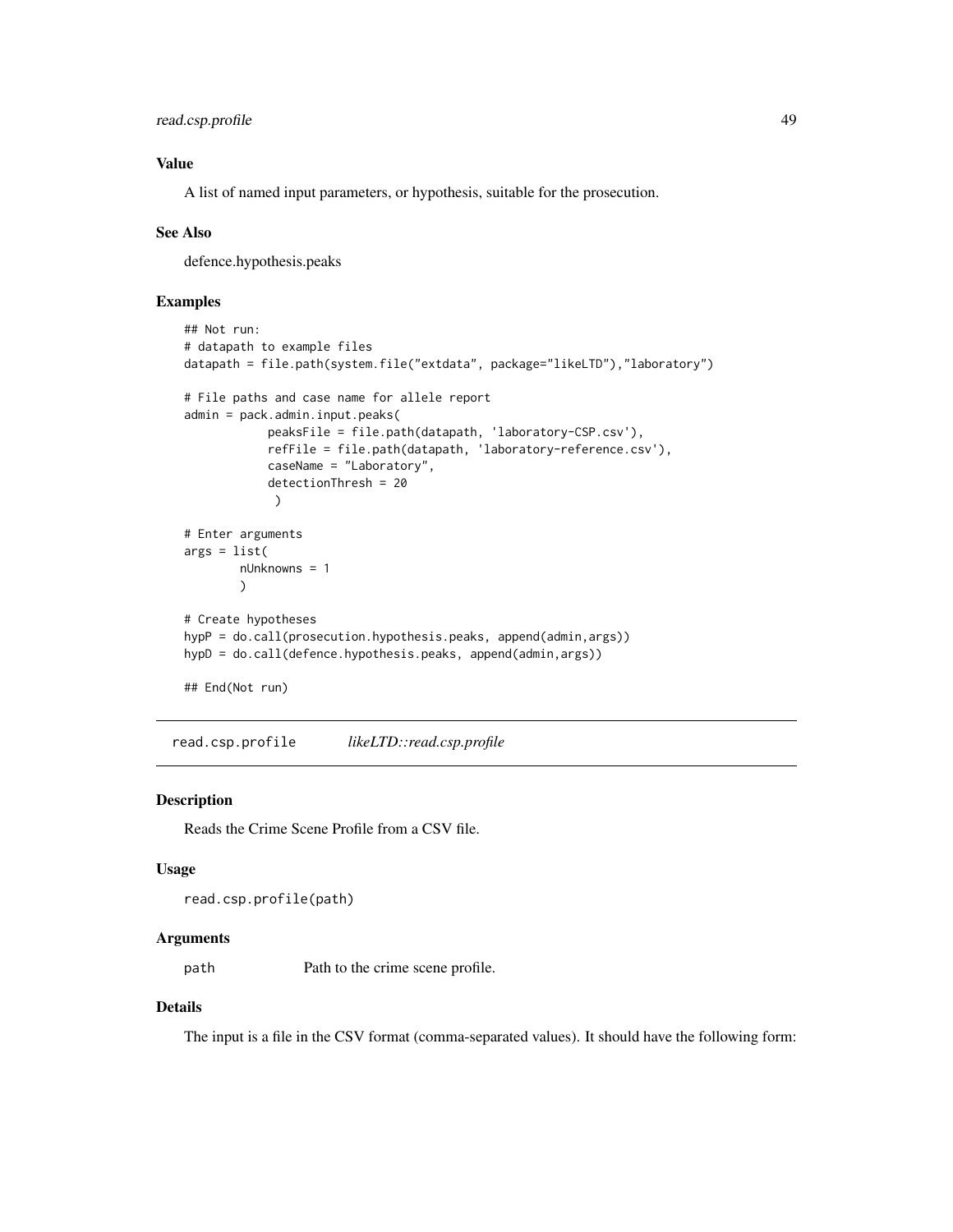<span id="page-49-0"></span>

| Stain           |                 |                          | Profiling system Plate/Run Allelic/Uncertain Locus |                        | $\sim$ Locus |  |
|-----------------|-----------------|--------------------------|----------------------------------------------------|------------------------|--------------|--|
|                 | IGNORED IGNORED | IGNORED Allelic          |                                                    | $"13.14.15"$ $"16.16"$ |              |  |
| IGNORED IGNORED |                 | <b>IGNORED</b> Uncertain |                                                    |                        | $"17.2"$     |  |

Columns are separted by commas (not present in the table above). The first line, containing the name of the columns need be present. The first three columns are ignored for the purpose of the likeLTD package. They are present (and expected) merely for convenience. The fourth column indicates whether a line contains certain or uncertain alleles. "Uncertain" implies the latter, anything else implies the former. Beware of the capitalization. The next columns are for loci. "Locus" should be replaced with the actual locus name in the first line. Other lines should contain the comma-separated names of the alleles present in the CSP, within quotation marks. Entries can be empty. The lines labeled "Uncertain" are ignored by this function.

#### Value

A matrix where columns are loci and rows are replicates. Each element is a vector of character, and each character is the name of an allele *certainly* present in the CSP for that loci and replicate. For simplicity, loci for which all entries are NA are removed.

### See Also

read.unc.profile, read.known.profiles

#### Examples

```
## Not run:
# datapath to example files
datapath = file.path(system.file("extdata", package="likeLTD"),"hammer")
# File paths and case name for allele report
admin = pack.admin.input(
            cspFile = file.path(datapath, 'hammer-CSP.csv'),
            refFile = file.path(datapath, 'hammer-reference.csv'),
            caseName = "hammer",
   kit= "SGMplus"
             )
# get CSP
read.csp.profile(admin$cspFile)
## End(Not run)
```
read.known.profiles *likeLTD::read.known.profiles*

#### Description

Reads the known profiles from file.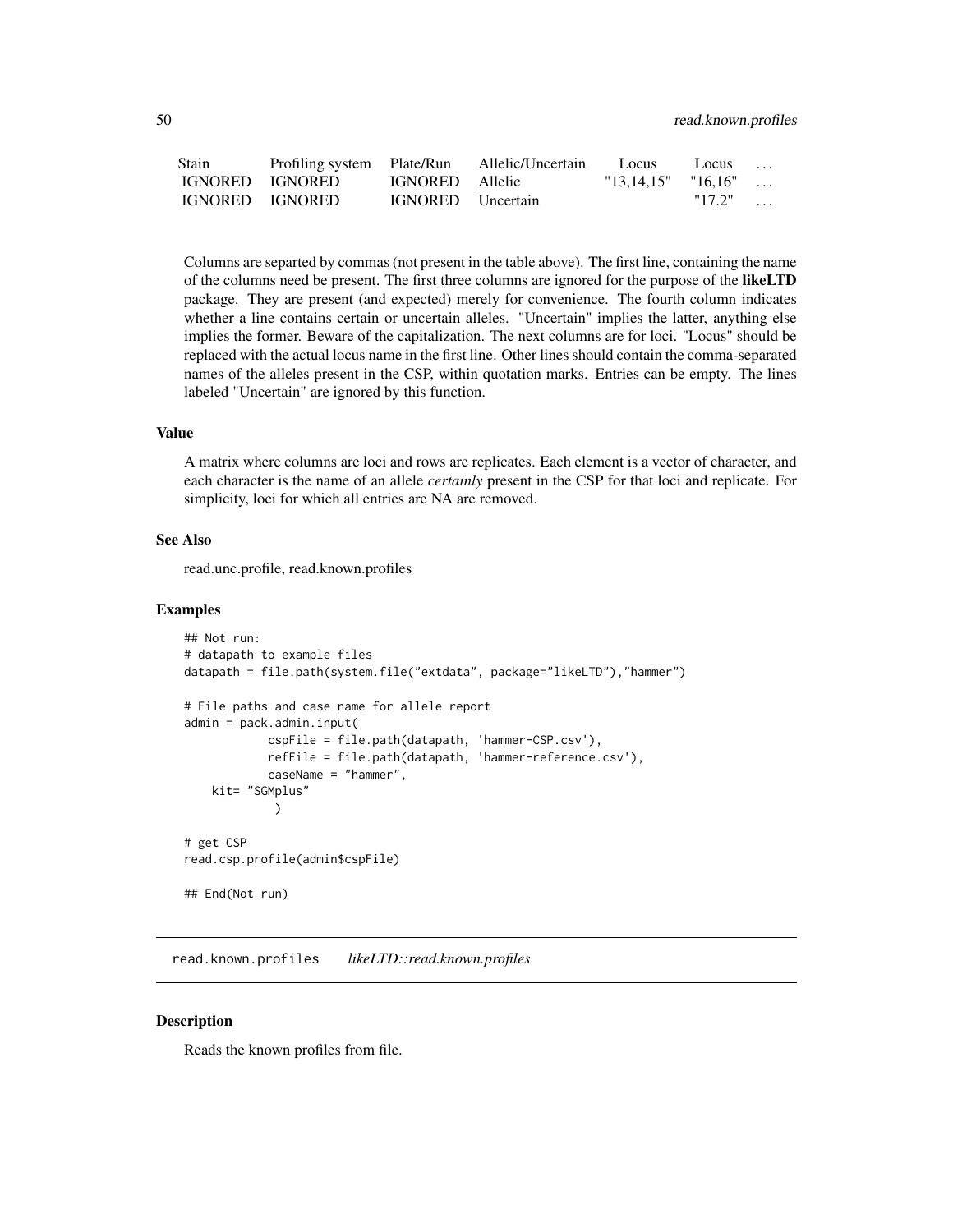#### read.known.profiles 51

#### Usage

read.known.profiles(path)

#### Arguments

path Path to a CSV file with known profiles.

#### Details

The input is a file in the CSV format (comma-separated values). It should have the following form:

|      | Individual known/queried |                     | Locus   | Locus              | . |
|------|--------------------------|---------------------|---------|--------------------|---|
| name | queried                  | $"13.15"$ $"16.16"$ |         | $\cdots$           |   |
| name | known                    |                     | "18.19" | $"16, 17.2" \dots$ |   |

Columns are separted by commas (not present in the table above). The first line, containing the name of the columns need be present. Each row is the profile of a different individual. Names or identifiers for the individuals are contained in the first column. The second column should contain the word "queried" if the individual should be queried. The other columns are for the differnt loci. "Locus" should be replaced with the name of the locus in the first column. Each item consists of two comma separated values within qutoation marks. The values are the name of the allles in that individual's profile for that locus.

#### Value

A matrix where columns are loci and rows are individual profiles. Each element is a vector of two characters, and each character is the name of an allele represented in the individual. There should be two characters for each entry.

Additionnaly, the first column (named "queried") indicates whether that individiual is to be queried (TRUE) or is known to be in the CSP (FALSE).

#### See Also

read.csp.profile, read.unc.profiles

```
## Not run:
######################
# Peak heights model #
######################
# datapath to example files
datapath = file.path(system.file("extdata", package="likeLTD"),"laboratory")
# File paths and case name for allele report
admin = pack.admin.input.peaks(
            peaksFile = file.path(datapath, 'laboratory-CSP.csv'),
            refFile = file.path(datapath, 'laboratory-reference.csv'),
```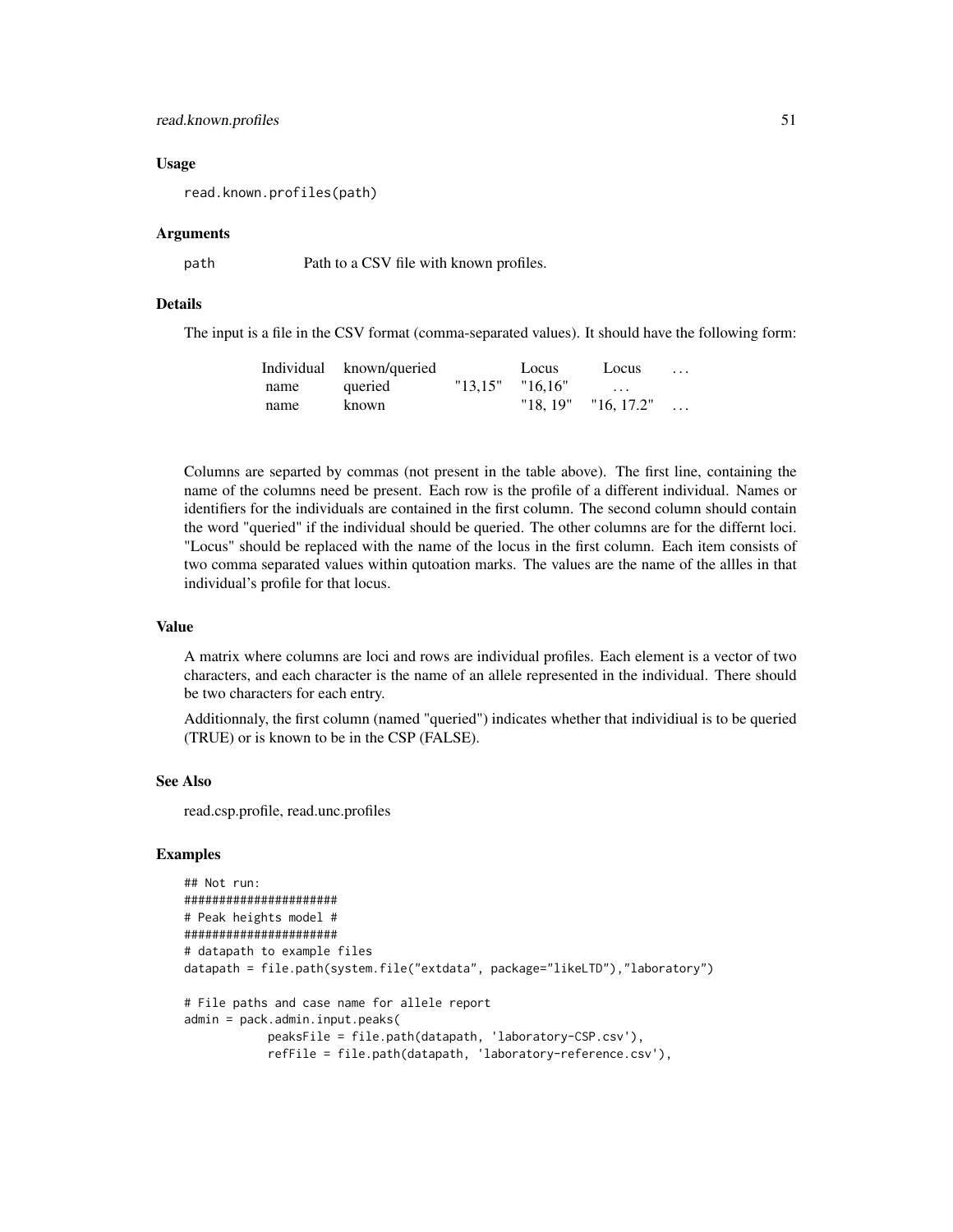```
caseName = "Laboratory",
            detectionThresh = 20
            )
# get reference profiles
read.known.profiles(admin$refFile)
##################
# Discrete model #
##################
# datapath to example files
datapath = file.path(system.file("extdata", package="likeLTD"),"hammer")
# File paths and case name for allele report
admin = pack.admin.input(
            cspFile = file.path(datapath, 'hammer-CSP.csv'),
            refFile = file.path(datapath, 'hammer-reference.csv'),
            caseName = "hammer",
   kit= "SGMplus"
            )
# get reference profiles
read.known.profiles(admin$refFile)
## End(Not run)
```
read.peaks.profile *likeLTD::read.peaks.profile*

### Description

Reads the Crime Scene Profile from a CSV file of peak height data.

#### Usage

```
read.peaks.profile(FILE)
```
#### Arguments

FILE Path to the crime scene profile with peak height data.

#### Details

The input is a file in the CSV format (comma-separated values). It should have the following form:

| Sample File Marker Allele 1  Allele x Height 1  Height x                                                                                                                                                                         |  |  |  |  |
|----------------------------------------------------------------------------------------------------------------------------------------------------------------------------------------------------------------------------------|--|--|--|--|
| sample 1 locus 1 9.3  11 151  190                                                                                                                                                                                                |  |  |  |  |
| $\mathbf{r}$ , and the set of the set of the set of the set of the set of the set of the set of the set of the set of the set of the set of the set of the set of the set of the set of the set of the set of the set of the set |  |  |  |  |
| sample 1 locus n 23  NA 301  NA                                                                                                                                                                                                  |  |  |  |  |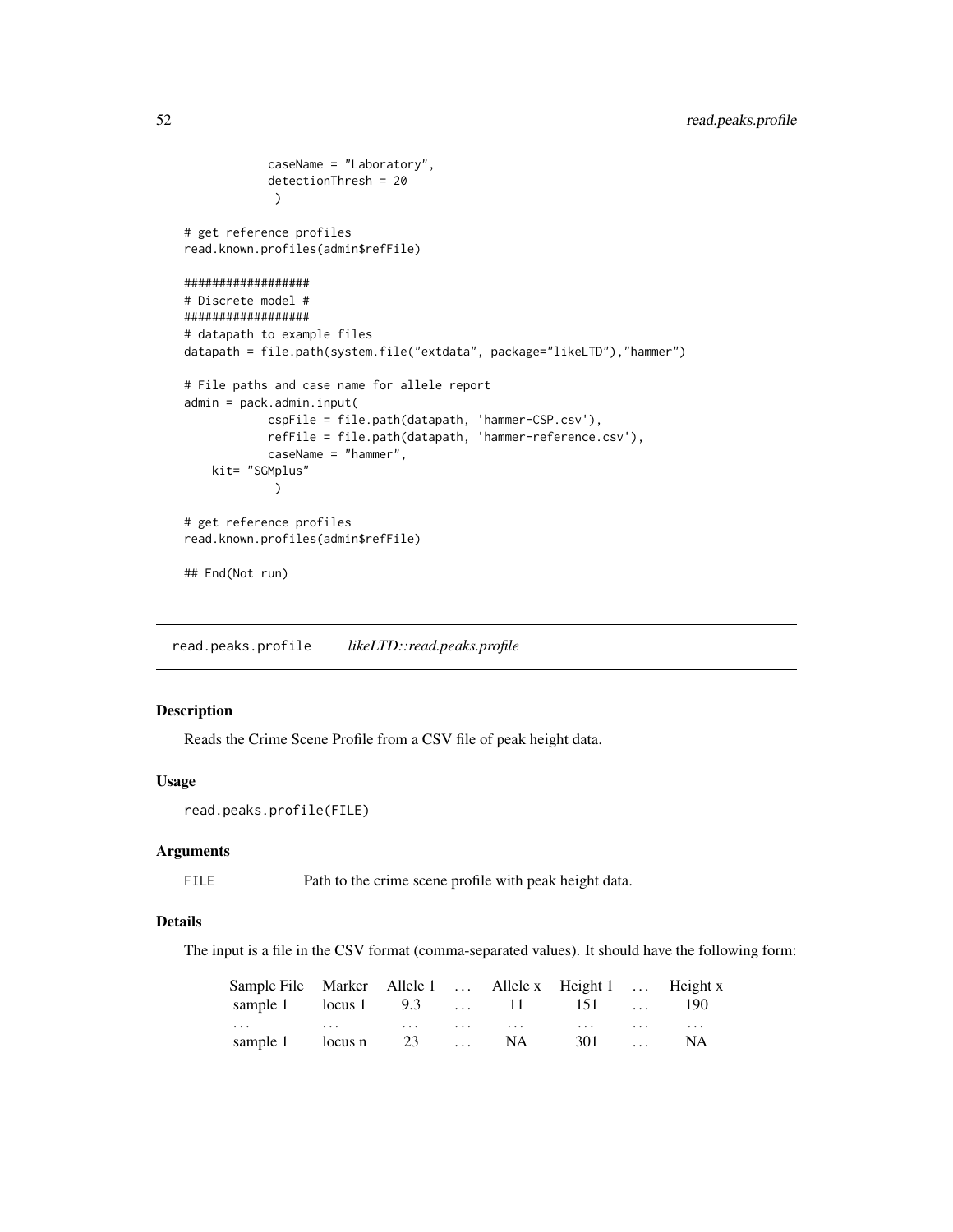### <span id="page-52-0"></span>read.unc.profile 53

|          | sample r locus 1 9.3  11 132  123                                                                                                                                                                                              |  |  |  |
|----------|--------------------------------------------------------------------------------------------------------------------------------------------------------------------------------------------------------------------------------|--|--|--|
| $\cdots$ | المتماد المتحدث المتحدث المتحدث المتحدث المتحدث المنافس والمنافس والمنافس والمنافس والمنافس والمنافس والمنافس والمنافس والمنافس والمستقرب والمنافس والمستقرب والمستقرب والمستقرب والمستقرب والمستقرب والمستقرب والمستقرب والمس |  |  |  |
|          | sample r locus n 23  NA 256  NA                                                                                                                                                                                                |  |  |  |

Columns are separted by commas (not present in the table above). The first line, containing the names of the columns needs to be present. x, r and n can be any number. Columns headed by "Allele 1 . . . x" should contain the allelic designation of the peak. Columns headed by "Height 1 . . . x" should contain the peak height in RFU.

### Value

A list of three elements, alleles, heights and sizes. Each element is itself a list with r elements, where r is the number of replicates in the CSP. Each of these elements is a matrix of n by x where n is the number of loci in the CSP, and x is the maximum number of peaks recorded at any locus for that replicate.

#### See Also

read.known.profiles

#### Examples

```
## Not run:
# datapath to example files
datapath = file.path(system.file("extdata", package="likeLTD"),"laboratory")
# File paths and case name for allele report
admin = pack.admin.input.peaks(
            peaksFile = file.path(datapath, 'laboratory-CSP.csv'),
            refFile = file.path(datapath, 'laboratory-reference.csv'),
            caseName = "Laboratory",
            detectionThresh = 20
             )
# read csp
csp = read.peaks.profile(admin$peaksFile)
## End(Not run)
```
read.unc.profile *likeLTD::read.unc.profile*

#### Description

Reads the uncertain alleles from the Crime Scene Profile from file.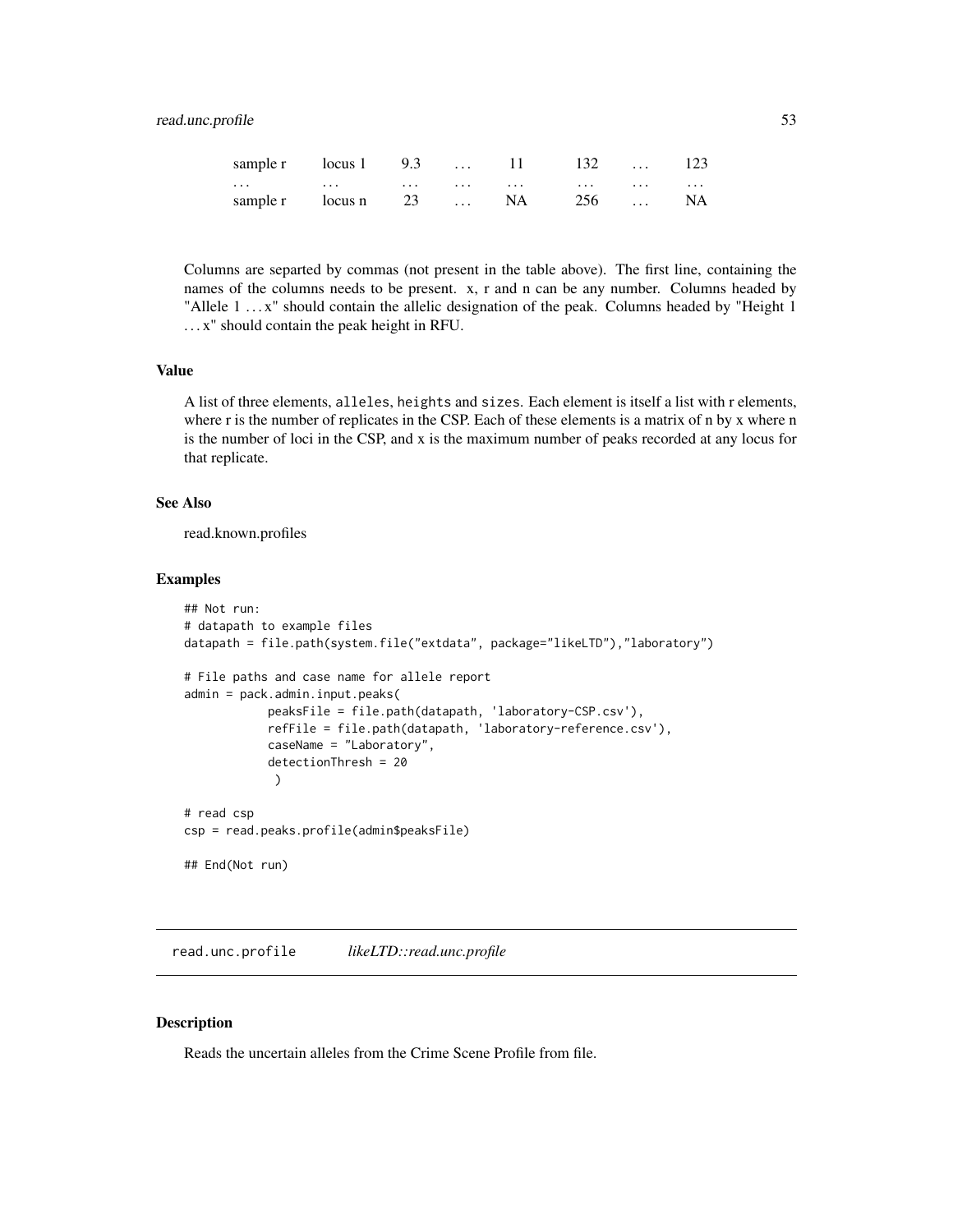#### Usage

read.unc.profile(path)

#### Arguments

path Path to the crime scene profile.

### Details

The input is a CSV file. It is (or can be) the same file as for read.csv.profile. In this case, the lines labeled "Uncertain" are selected.

#### Value

A matrix where columns are loci and rows are replicates. Each element is a vector of character, and each character is the name of an allele *which seems to be present but at a level too low for certainty* in the CSP for that loci and replicate.

#### See Also

read.csp.profile, read.known.profiles

#### Examples

```
## Not run:
# datapath to example files
datapath = file.path(system.file("extdata", package="likeLTD"),"hammer")
# File paths and case name for allele report
admin = pack.admin.input(
            cspFile = file.path(datapath, 'hammer-CSP.csv'),
            refFile = file.path(datapath, 'hammer-reference.csv'),
            caseName = "hammer",
   kit= "SGMplus"
             )
# get uncertain profile
read.unc.profile(admin$cspFile)
## End(Not run)
```
relistArguments *likeLTD::relistArguments*

#### Description

In practice, this function undoes the flattening needed to run optim. Hence, it should take the same parameters that optimisation.params does. Takes a linear vector of parameters, as passed to and returned from an optimisation method, and makes it a list. Transforms degradation parameters back into normal (non-logarithmic) form. Adds fixed arguments back into the list.

<span id="page-53-0"></span>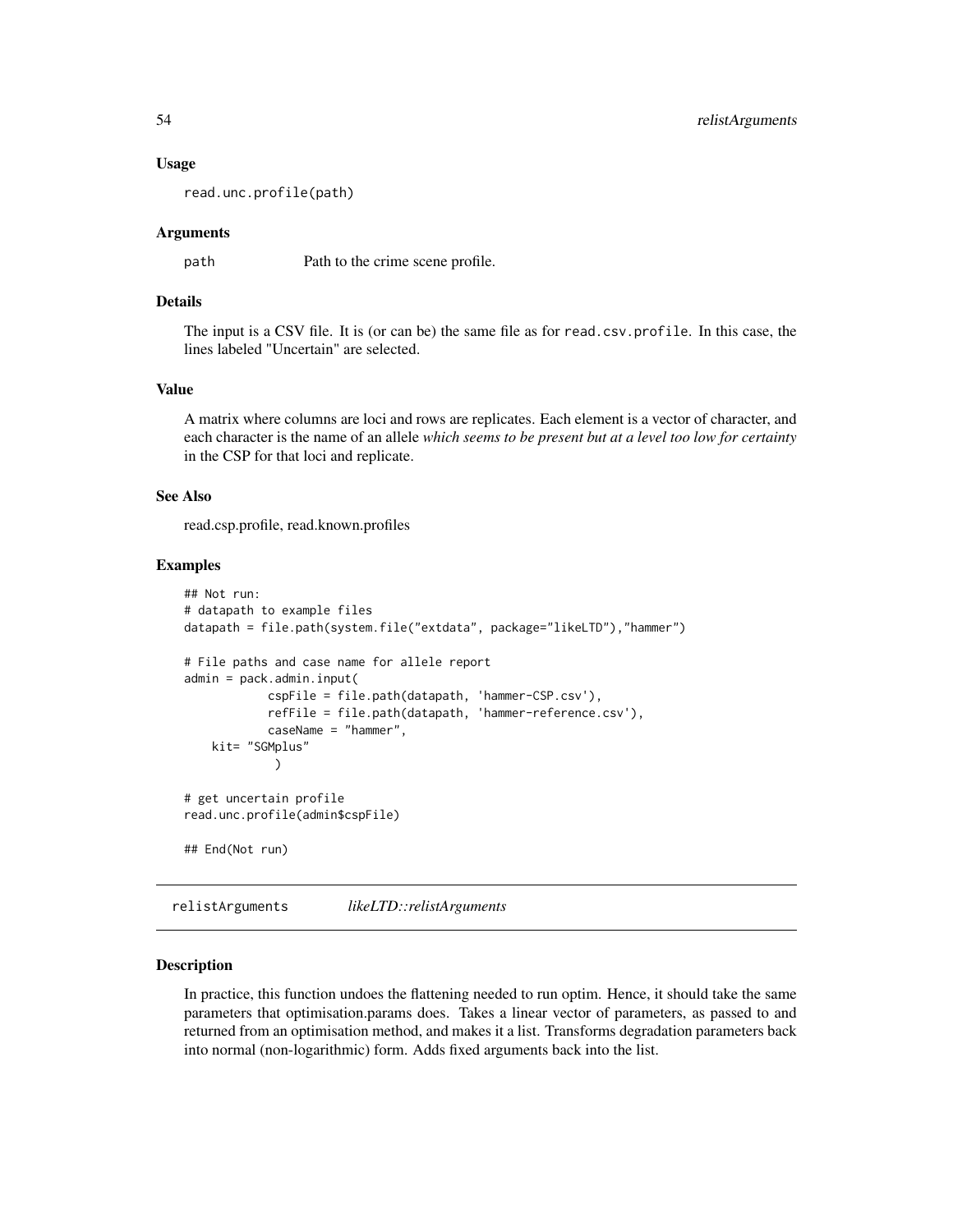### <span id="page-54-0"></span>relistArguments.peaks 55

### Usage

```
relistArguments(parameters, hypothesis, fixed=NULL,
logDegradation=TRUE, arguments=NULL)
```
### Arguments

| parameters | Vector of parameters                                         |
|------------|--------------------------------------------------------------|
| hypothesis | Hypothesis from which objective function was obtained.       |
| fixed      | Names of the arguments which were fixed during optimisation. |
|            | logDegradation Whether degradation is logarithmic form.      |
| arguments  | Initial guess, if any, when starting minimization.           |

### Value

Input parameters as a list.

#### See Also

optimisation.params, initial.arguments

relistArguments.peaks *likeLTD::relistArguments.peaks*

### Description

In practice, this function undoes the flattening needed to run DEoptim. Hence, it should take the same parameters that optimisation.params.peaks does. Takes a linear vector of parameters, as passed to and returned from an optimisation method, and makes it a list. Transforms degradation parameters back into normal (non-logarithmic) form. Adds fixed arguments back into the list.

#### Usage

```
relistArguments.peaks(parameters, hypothesis, fixed=NULL,
logDegradation=TRUE, arguments=NULL)
```
### Arguments

| parameters | Vector of parameters                                         |
|------------|--------------------------------------------------------------|
| hypothesis | Hypothesis from which objective function was obtained.       |
| fixed      | Names of the arguments which were fixed during optimisation. |
|            | logDegradation Whether degradation is logarithmic form.      |
| arguments  | Initial guess, if any, when starting minimization.           |

### Value

Input parameters as a list.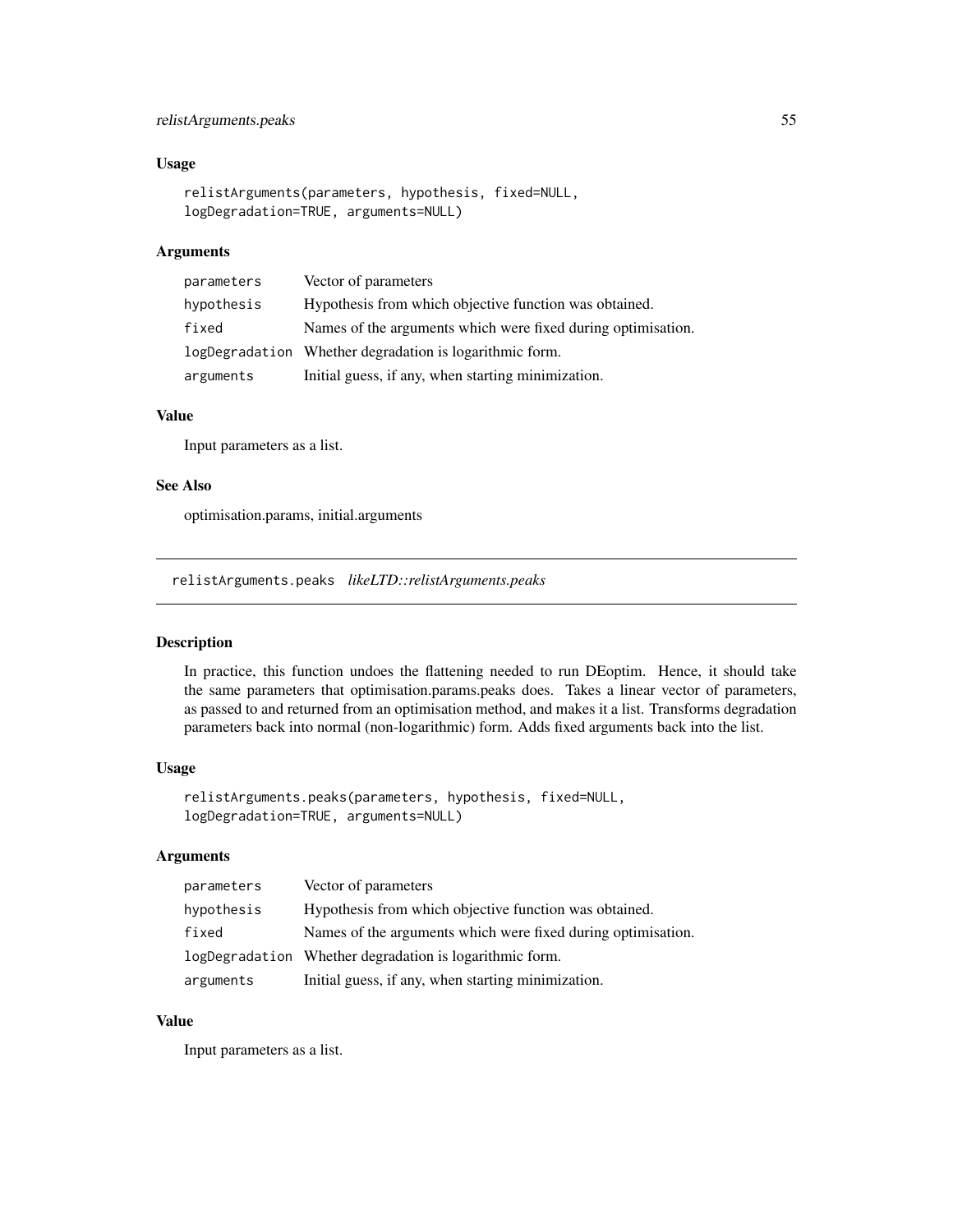### See Also

optimisation.params.peaks, initial.arguments.peaks

SGMplus-db *SGMplus allele database*

#### Description

A table with allele frequencies for SGMplus loci. Populations are "EA1" (Caucasian), "EA3" (African/Afro-Caribbean), "EA4" (South Asian).

#### Format

A table, as described in load.allele.database.

unitTests.likeLTD *Unit tests for the package likeLTD*

#### Description

Performs unit tests defined in this package by running example(unitTests.likeLTD). Tests are in runit\*.R files Located in the '/unitTests' subdirectory or one of its subdirectories ('/inst/unitTests' and subdirectories in package sources).

#### Author(s)

John Doe (<john.doe@doelabs.org>)

#### Examples

```
## Not run:
if (require(svUnit)) {
clearLog()
runTest(svSuite("package:likeLTD"))
## Possibly run other tests here...
errorLog()
}
```
## End(Not run)

<span id="page-55-0"></span>